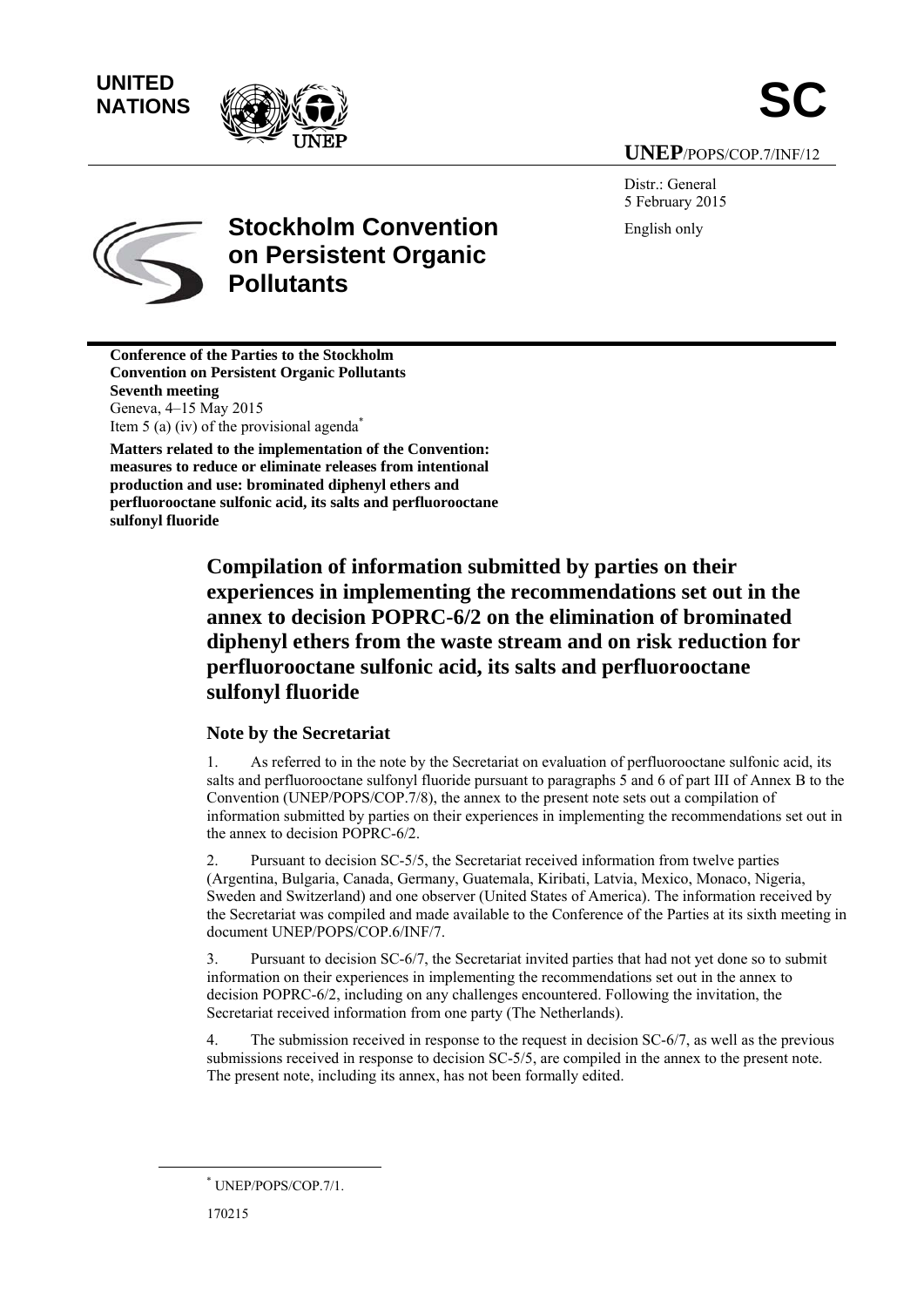### **Annex**

## **Information submitted by parties on their experiences in implementing the recommendations set out in the annex to decision POPRC-6/2**

**Question 1. Registered for a specific exemption related to hexabromodiphenyl ether and heptabromodiphenyl ether and/or tetrabromodiphenyl ether and pentabromodiphenyl ether in accordance with part IV and/or part V of Annex A to the Stockholm Convention** 

| <b>Country</b> | Specific exemption for<br>hexabromodiphenyl<br>ether and<br>heptabromodiphenyl<br>ether | Specific exemption for<br>tetrabromodiphenyl ether and<br>pentabromodiphenyl ether | Continued need for a specific exemption for hexabromodiphenyl ether and<br>heptabromodiphenyl ether and/or tetrabromodiphenyl ether and pentabromodiphenyl ether                                                                                                                                                                                                                                                                                                                                                                                                                                                                                                                                                                                                                                                                        | <b>Reasons</b><br>why not<br>registered |
|----------------|-----------------------------------------------------------------------------------------|------------------------------------------------------------------------------------|-----------------------------------------------------------------------------------------------------------------------------------------------------------------------------------------------------------------------------------------------------------------------------------------------------------------------------------------------------------------------------------------------------------------------------------------------------------------------------------------------------------------------------------------------------------------------------------------------------------------------------------------------------------------------------------------------------------------------------------------------------------------------------------------------------------------------------------------|-----------------------------------------|
| Bulgaria       | Yes                                                                                     | Yes                                                                                | The European Union, as a party to the Stockholm Convention, has registered for a specific<br>exemption related to PBDE, regulated under the convention. Thus Bulgaria, as a member of<br>the European Union, is registered, too. Regulation (EC) 850/2004 (as amended by regulation<br>756/2012 and 757/2012) has set concentrations limits for substances, preparations, and<br>articles containing PBDE. Annex I Part A states as follows:                                                                                                                                                                                                                                                                                                                                                                                            |                                         |
|                |                                                                                         |                                                                                    | Up to a concentration of equal to or below 10 mg/kg (0,001 % by weight) of Tetra-, Penta-,<br>Hexa- and/or HeptaBDE this is considered as unintentional trace contamination. The<br>production, placing on the market and use of articles and preparations produced partially or<br>fully from recycled materials or materials from waste prepared for re-use, containing<br>concentrations below 0,1 % Tetra-, Penta-, Hexa- and/or HeptaBDE by weight, shall be<br>allowed. For electrical and electronic equipment the limits are set in Directive 2002/95/EC.<br>Other than that, the use of articles already in use before 25 August 2010 containing Tetra-,<br>Penta-, Hexa- and/or HeptaBDE shall be allowed. The requirements of the new Directive<br>2011/65/EC are in the process of transposing in the national legislation. |                                         |
|                |                                                                                         |                                                                                    | Bulgaria has not yet conducted a study on PBDE and PFOS in waste products and recycling<br>processes/loop. Such activity is envisaged in the Bulgarian Updated NIP for POPs, 2012 –<br>2020, which is just finalized and is in the stage of Council of Ministers Acceptance.<br>However, preliminary survey (January – March 2012) on new articles and EEE placed on the<br>market within 185 companies from various industrial sectors comes to the result, that:                                                                                                                                                                                                                                                                                                                                                                      |                                         |
|                |                                                                                         |                                                                                    | -No production of commercial mixtures of penta-BDE and octa-BDE was identified in the<br>country;                                                                                                                                                                                                                                                                                                                                                                                                                                                                                                                                                                                                                                                                                                                                       |                                         |
|                |                                                                                         |                                                                                    | -No import or export of mixtures of penta-BDE and octa-BDE was registered in the country<br>within the period $1996 - 2010$ ;                                                                                                                                                                                                                                                                                                                                                                                                                                                                                                                                                                                                                                                                                                           |                                         |
|                |                                                                                         |                                                                                    | -Recycling processes have not been identified, where potentially POP-containing material<br>enters into newly formed products;                                                                                                                                                                                                                                                                                                                                                                                                                                                                                                                                                                                                                                                                                                          |                                         |
|                |                                                                                         |                                                                                    | -It is estimated that Products containing recycled materials are within the allowed                                                                                                                                                                                                                                                                                                                                                                                                                                                                                                                                                                                                                                                                                                                                                     |                                         |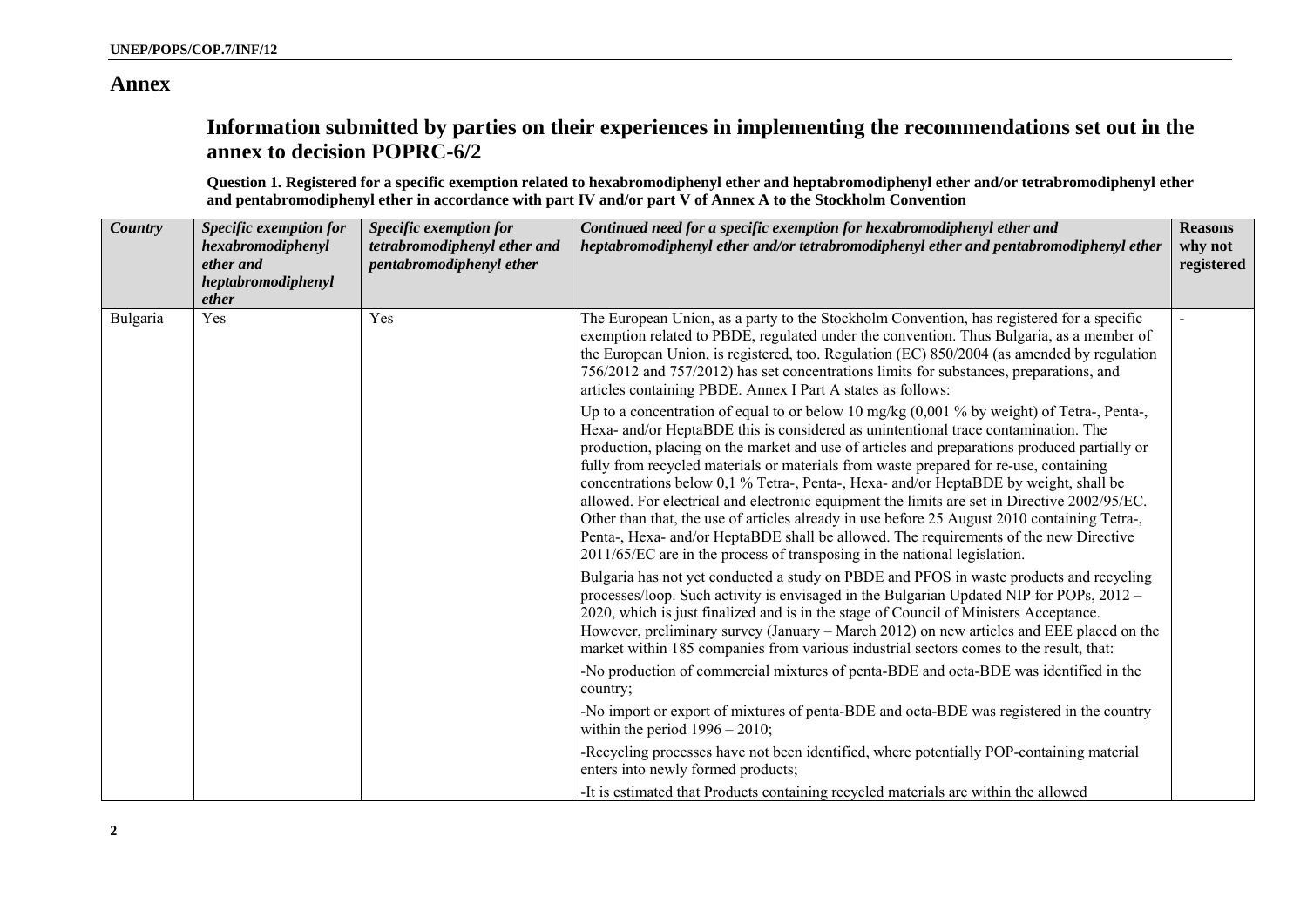| <b>Country</b> | Specific exemption for<br>hexabromodiphenyl<br>ether and<br>heptabromodiphenyl<br>ether | Specific exemption for<br>tetrabromodiphenyl ether and<br>pentabromodiphenyl ether | Continued need for a specific exemption for hexabromodiphenyl ether and<br>heptabromodiphenyl ether and/or tetrabromodiphenyl ether and pentabromodiphenyl ether                                                                                                                                                                                                                                                                                                                                                                                                                                                                                                                                                                                                                                                                                                                                                                                                                                                | <b>Reasons</b><br>why not<br>registered |
|----------------|-----------------------------------------------------------------------------------------|------------------------------------------------------------------------------------|-----------------------------------------------------------------------------------------------------------------------------------------------------------------------------------------------------------------------------------------------------------------------------------------------------------------------------------------------------------------------------------------------------------------------------------------------------------------------------------------------------------------------------------------------------------------------------------------------------------------------------------------------------------------------------------------------------------------------------------------------------------------------------------------------------------------------------------------------------------------------------------------------------------------------------------------------------------------------------------------------------------------|-----------------------------------------|
|                |                                                                                         |                                                                                    | concentration limit of PBDE;                                                                                                                                                                                                                                                                                                                                                                                                                                                                                                                                                                                                                                                                                                                                                                                                                                                                                                                                                                                    |                                         |
| Canada         | Yes                                                                                     | Yes                                                                                | Canada has notified the Secretariat of the need for the specific exemptions under Part IV and<br>V of Annex A for the use and final disposal of articles manufactured from recycled materials<br>that contain or may contain these substances. While the manufacture of the tetraBDE,<br>pentaBDE, hexaBDE, heptaBDE, octaBDE, nonaBDE and decaBDE congeners has been<br>prohibited since 2008, along with prohibiting the import, use, sale, and offer for sale of the<br>tetraBDE, pentaBDE and hexaBDE congeners, the exemptions are still needed until more is<br>known about managing the use and final disposal of articles manufactured from recycled<br>materials. To that effect, the environmentally sound disposal, storage and export of waste<br>material containing BDEs will be addressed by the Basel Convention. More specifically, the<br>upcoming new technical guidelines to be developed by the Basel Convention on the ESM of<br>wastes containing BDEs will provide guidance to Parties. |                                         |
| Germany        | Yes                                                                                     | Yes                                                                                | Note: The EU Commission has very recently notified specific exemptions for Tetra- and<br>Penta-BDEs as well as Hexa- and Hepta-BDEs (EU COM, 08.12.2012):                                                                                                                                                                                                                                                                                                                                                                                                                                                                                                                                                                                                                                                                                                                                                                                                                                                       |                                         |
|                |                                                                                         |                                                                                    | The European Union, as a party to the Stockholm Convention, has registered for a specific<br>exemption related to PBDE, regulated under the convention. Thus Germany, as a member of<br>the European Union, is registered, too. EC Regulation 850/2004 (as amended by regulation<br>756/2012 and 757/2012) has set concentrations limits for substances, preparations, and<br>articles containing PBDE. Annex I Part A states as follows:                                                                                                                                                                                                                                                                                                                                                                                                                                                                                                                                                                       |                                         |
|                |                                                                                         |                                                                                    | Up to a concentration of equal to or below 10 mg/kg $(0.001\%$ by weight) of Tetra-, Penta-,<br>Hexa- and/or HeptaBDE this is considered as unintentional trace contamination. The<br>production, placing on the market and use of articles and preparations produced partially or<br>fully from recycled materials or materials from waste prepared for re-use, containing<br>concentrations below 0,1 % Tetra-, Penta-, Hexa- and/or HeptaBDE by weight, shall be<br>allowed. For electrical and electronic equipment the limits are set in Directive 2002/95/EC.<br>Other than that, the use of articles already in use before 25 August 2010 containing Tetra-,<br>Penta-, Hexa- and/or HeptaBDE shall be allowed.                                                                                                                                                                                                                                                                                          |                                         |
|                |                                                                                         |                                                                                    | Germany has conducted a study on PBDE and PFOS in products and recycling<br>processes/loop. This study comes to the result, that:                                                                                                                                                                                                                                                                                                                                                                                                                                                                                                                                                                                                                                                                                                                                                                                                                                                                               |                                         |
|                |                                                                                         |                                                                                    | - New products placed on the market maintain within the allowed concentration of<br>PBDE;                                                                                                                                                                                                                                                                                                                                                                                                                                                                                                                                                                                                                                                                                                                                                                                                                                                                                                                       |                                         |
|                |                                                                                         |                                                                                    | - No recycling processes have been found, where potentially POP-containing material<br>enters into newly formed products;                                                                                                                                                                                                                                                                                                                                                                                                                                                                                                                                                                                                                                                                                                                                                                                                                                                                                       |                                         |
|                |                                                                                         |                                                                                    | - Products containing recycled materials stay within the allowed concentration limit of                                                                                                                                                                                                                                                                                                                                                                                                                                                                                                                                                                                                                                                                                                                                                                                                                                                                                                                         |                                         |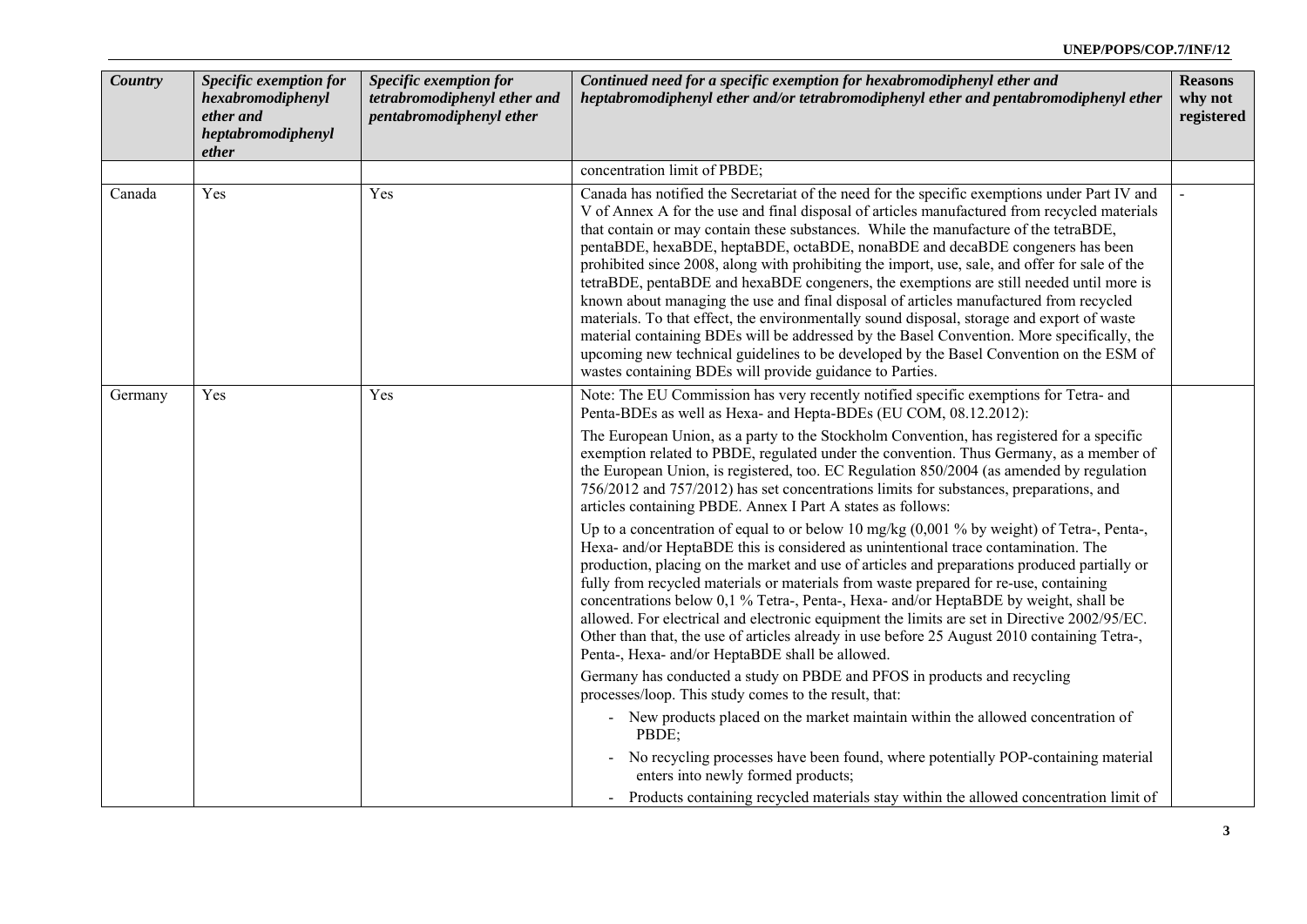| Country            | Specific exemption for<br>hexabromodiphenyl<br>ether and<br>heptabromodiphenyl<br>ether | Specific exemption for<br>tetrabromodiphenyl ether and<br>pentabromodiphenyl ether | Continued need for a specific exemption for hexabromodiphenyl ether and<br>heptabromodiphenyl ether and/or tetrabromodiphenyl ether and pentabromodiphenyl ether                                                                                                                                                                                                                                                                                                                                                                                                                                                           | <b>Reasons</b><br>why not<br>registered |
|--------------------|-----------------------------------------------------------------------------------------|------------------------------------------------------------------------------------|----------------------------------------------------------------------------------------------------------------------------------------------------------------------------------------------------------------------------------------------------------------------------------------------------------------------------------------------------------------------------------------------------------------------------------------------------------------------------------------------------------------------------------------------------------------------------------------------------------------------------|-----------------------------------------|
|                    |                                                                                         |                                                                                    | <b>PBDE</b>                                                                                                                                                                                                                                                                                                                                                                                                                                                                                                                                                                                                                |                                         |
|                    |                                                                                         |                                                                                    | All waste-treatment processes in Germany lead to a destruction of possibly contained<br>PBDE;                                                                                                                                                                                                                                                                                                                                                                                                                                                                                                                              |                                         |
|                    |                                                                                         |                                                                                    | Potential sources for emissions of PBDE into the environment are mechanical treatments of<br>EEE and waste sites.                                                                                                                                                                                                                                                                                                                                                                                                                                                                                                          |                                         |
|                    |                                                                                         |                                                                                    | While the production, placing on the market and use of hexabromodiphenyl ethers and<br>heptabromodiphenyl ethers are prohibited, some recycling of articles containing these<br>substances and produced before introduction of the ban cannot be excluded.                                                                                                                                                                                                                                                                                                                                                                 |                                         |
| Mexico             | No                                                                                      | N <sub>o</sub>                                                                     |                                                                                                                                                                                                                                                                                                                                                                                                                                                                                                                                                                                                                            |                                         |
| Monaco             | N <sub>o</sub>                                                                          | N <sub>o</sub>                                                                     |                                                                                                                                                                                                                                                                                                                                                                                                                                                                                                                                                                                                                            | Not<br>needed                           |
| The<br>Netherlands | Yes                                                                                     | Yes                                                                                | The European Union, as a party to the Stockholm Convention, has registered for a specific<br>exemption related to the BDE-congeners regulated under the Stockholm Convention:<br>« While the production, placing on the market and use of hexabromodiphenyl ethers and<br>heptabromodiphenyl ethers are prohibited, some recycling articles containing these<br>substances and produced before introduction if the ban cannot be excluded ». A similar<br>exemption is registered for tetrabromodiphenyl ether and pentabromodiphenyl ether. As a<br>member of the EU, the exemption accounts for the Netherlands as well. |                                         |
|                    |                                                                                         |                                                                                    | The Netherlands have conducted a survey to investigate the amounts of the four POP-BDEs<br>listed in the Convention (tetra-, penta-, hexa- and hepta-bromodiphenyl ether) in various<br>waste streams.                                                                                                                                                                                                                                                                                                                                                                                                                     |                                         |
|                    |                                                                                         |                                                                                    | Samples were taken and analyzed from different pkaces in the recycling chain of end-of-life<br>vehicles (ELVs) and waste of electric and electronic equipment (WEEE).                                                                                                                                                                                                                                                                                                                                                                                                                                                      |                                         |
|                    |                                                                                         |                                                                                    | POP-BDEs were rarely found in single automotive parts or WEEE items. This in contrast to<br>shredder material (consisting of a large number of shredded items), in which POP-BDEs are<br>frequently found.                                                                                                                                                                                                                                                                                                                                                                                                                 |                                         |
|                    |                                                                                         |                                                                                    | The measurements confirmed that the congeners present in commercial pentaBDE could be<br>detected in cars and ELVs, whereas the BDE pattern in WEEE confirmed the application of<br>commercial octa-BDE in electric and electronic equipment.                                                                                                                                                                                                                                                                                                                                                                              |                                         |
|                    |                                                                                         |                                                                                    | Although concentrations in plastic shredder fractions from WEEE are found to be somewhat<br>higher than in plastic shredder fractions from ELV (both representative of the average<br>plastics flow), the highest concentrations in single items were found in some ELV samples.<br>No such hot spots were found for WEEE items: expected high POP-BDE concentrations in                                                                                                                                                                                                                                                   |                                         |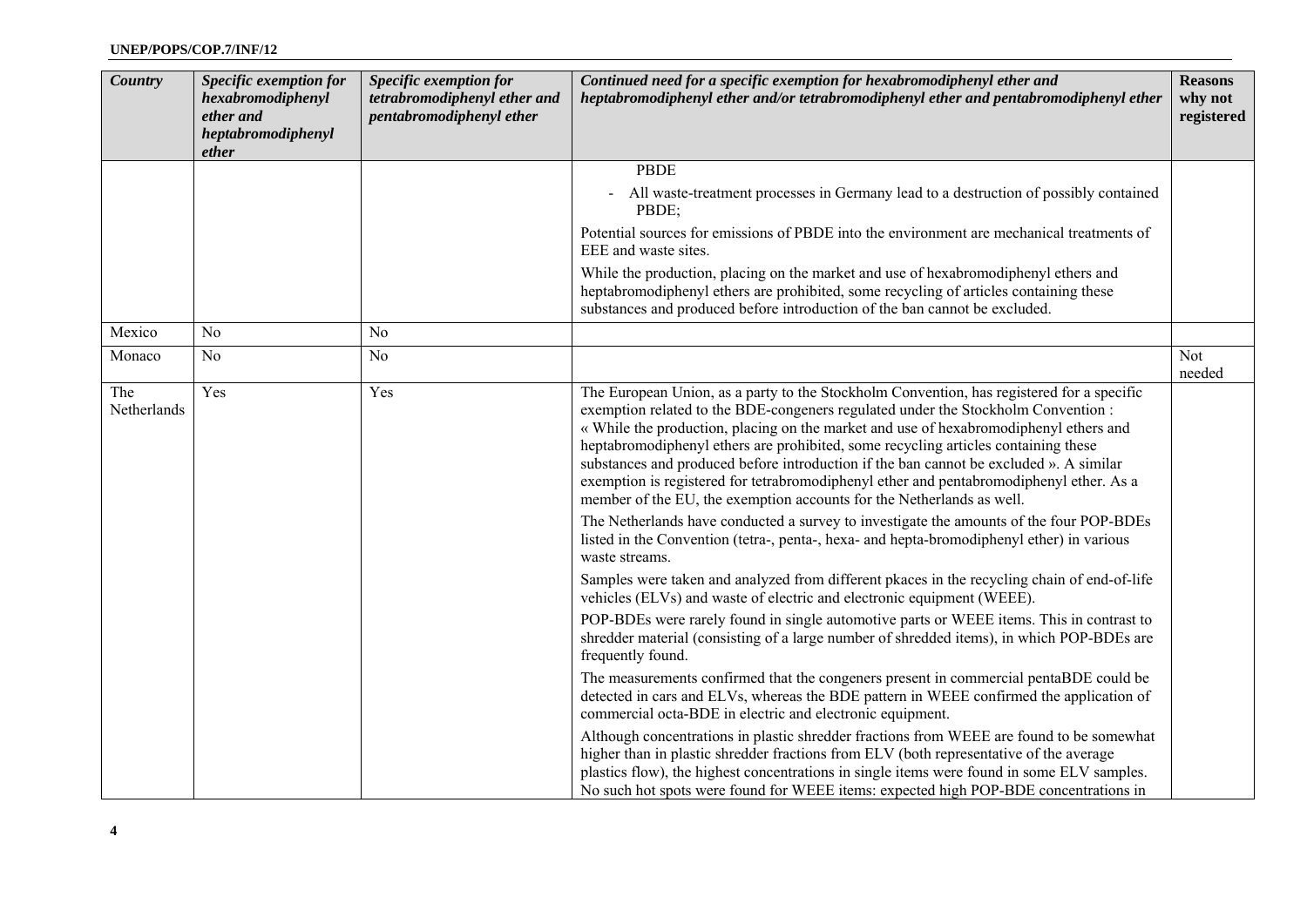| <b>Country</b>          | Specific exemption for<br>hexabromodiphenyl<br>ether and<br>heptabromodiphenyl<br>ether | Specific exemption for<br>tetrabromodiphenyl ether and<br>pentabromodiphenyl ether | Continued need for a specific exemption for hexabromodiphenyl ether and<br>heptabromodiphenyl ether and/or tetrabromodiphenyl ether and pentabromodiphenyl ether                                                                                                                                                                                                                                                                                                                                                                  | <b>Reasons</b><br>why not<br>registered |
|-------------------------|-----------------------------------------------------------------------------------------|------------------------------------------------------------------------------------|-----------------------------------------------------------------------------------------------------------------------------------------------------------------------------------------------------------------------------------------------------------------------------------------------------------------------------------------------------------------------------------------------------------------------------------------------------------------------------------------------------------------------------------|-----------------------------------------|
|                         |                                                                                         |                                                                                    | old CRT TVs were not found in the samples. This indicates that a selective removal of POP-<br>BDE containing plastics may be more challenging in the WEEE sector than in ELV<br>processing.                                                                                                                                                                                                                                                                                                                                       |                                         |
|                         |                                                                                         |                                                                                    | In terms of total amount of POP-BDEs the WEEE waste stream showed to be more relevant<br>than the ELV waste stream. The WEEE waste stream amounted 72 kiloton's of plastics<br>compared to 20 kiloton's for the ELV waste stream, whereas the average POP-BDE<br>concentration in WEEE waste stream was almost ten times higher; 97 and 10ug/g<br>respectively, Corresponding masses of POP-BDEs were 7 and 0.2 tonnes of POP-BDEs per<br>year in WEEE and ELV waste streams in the Netherlands.                                  |                                         |
|                         |                                                                                         |                                                                                    | Base on the mass flow analysis, 22% of the POP-BDE in WEEE is expected to end up in<br>recycled plastics. In the automotive sector, 14% of the POP-BDE is expected to end up in<br>plastics recycling, while an additional 19% is expected to end up in second-hand parts<br>(reuse).                                                                                                                                                                                                                                             |                                         |
|                         |                                                                                         |                                                                                    | Leslie, HA, Leonards, PEG, Brandsma, SH and Jonkers, N, (2013). POP STREAM. POP-<br>BDE waste streams in the Netherlands: analysis and inventory. IVM/IVAM Report R13-16                                                                                                                                                                                                                                                                                                                                                          |                                         |
| Sweden                  | N <sub>0</sub>                                                                          | N <sub>0</sub>                                                                     |                                                                                                                                                                                                                                                                                                                                                                                                                                                                                                                                   | Not<br>needed                           |
| Swirzerland             | N <sub>0</sub>                                                                          | N <sub>0</sub>                                                                     |                                                                                                                                                                                                                                                                                                                                                                                                                                                                                                                                   | <b>Not</b><br>needed                    |
| United<br><b>States</b> | Yes                                                                                     | Yes                                                                                | The U.S. EPA designated manufacture and import of tetraBDE, pentaBDE, hexaBDE, and<br>heptaBDE, except in articles, as significant new uses in 2005. If a person intends to initiate a<br>significant new use, he must submit a significant new use notice (SNUN) to EPA for review<br>90 days in advance and receive EPA's approval. In April 2012, EPA proposed to amend the<br>2005 PBDE SNUR by including articles and processing as significant new uses for these and<br>three other PBDEs (octaBDE, nonaBDE, and decaBDE). |                                         |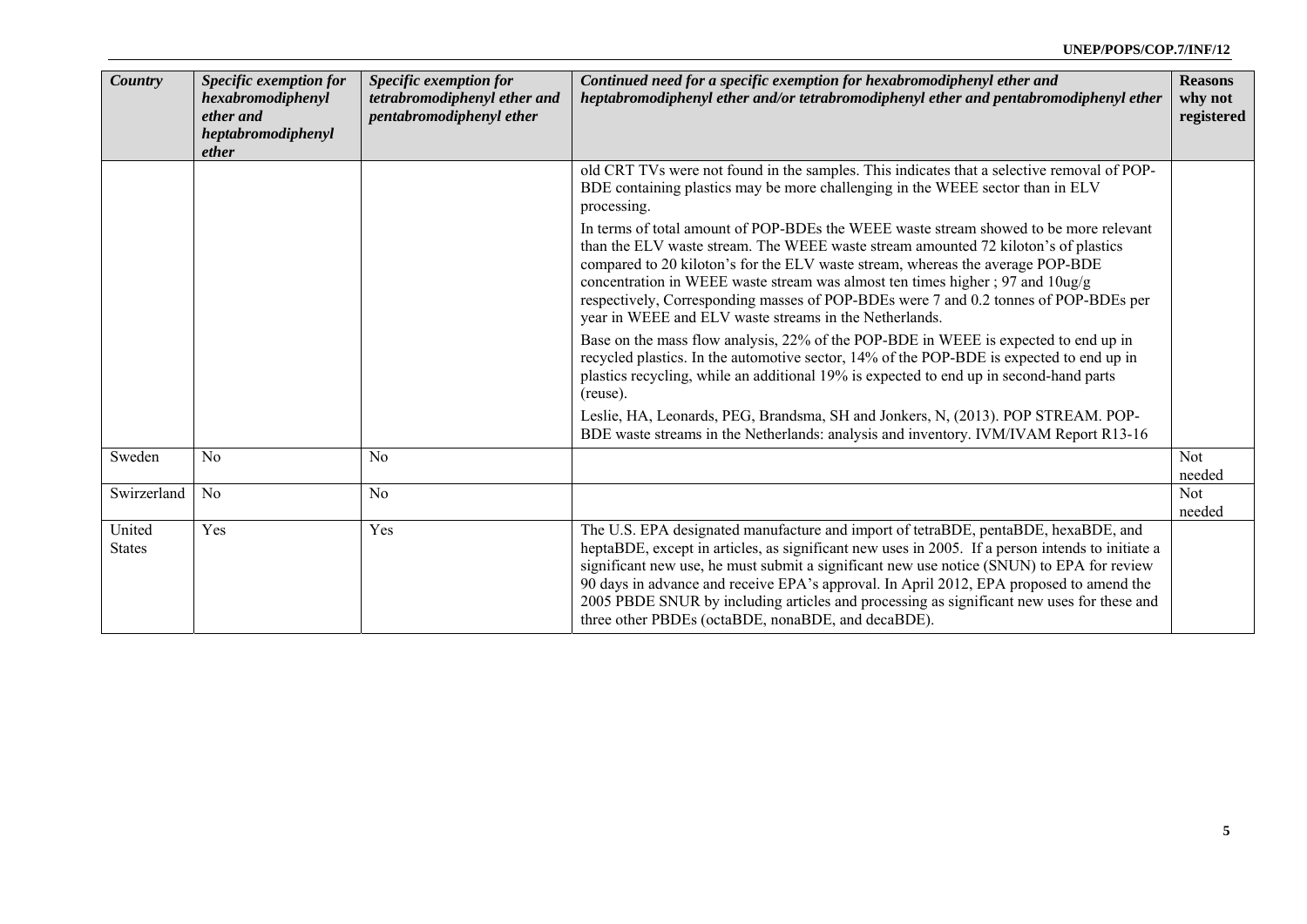**PART I: Evaluation of brominated diphenyl ethers pursuant to paragraph 2 of parts IV and V of Annex A to the Stockholm Convention on Persistent Organic Pollutants, including experience in implementing the recommendations in the annex to decision POPRC-6/2** 

**Question 2. Actions or control measures taken to eliminate hexabromodiphenyl ether and heptabromodiphenyl ether and/or tetrabromodiphenyl ether and pentabromodiphenyl ether contained in articles** 

| Country  | Hexabromodiphenyl<br>ether and<br>heptabromodiphenyl<br>ether | Tetrabromodiphenyl<br>ether and<br>pentabromodiphenyl<br>ether | Actions or control measures for hexabromodiphenyl ether and<br>heptabromodiphenyl ether                                                                                                                                                                                                                                                                                                                                                                                                                                                                                                                                                                                                                                                                                                                                                                                                                                                                                                                                                                                                                                 | <b>Actions or control measures for</b><br>tetrabromodiphenyl ether and<br>pentabromodiphenyl ether |
|----------|---------------------------------------------------------------|----------------------------------------------------------------|-------------------------------------------------------------------------------------------------------------------------------------------------------------------------------------------------------------------------------------------------------------------------------------------------------------------------------------------------------------------------------------------------------------------------------------------------------------------------------------------------------------------------------------------------------------------------------------------------------------------------------------------------------------------------------------------------------------------------------------------------------------------------------------------------------------------------------------------------------------------------------------------------------------------------------------------------------------------------------------------------------------------------------------------------------------------------------------------------------------------------|----------------------------------------------------------------------------------------------------|
| Bulgaria | Yes                                                           | Yes                                                            | No data on the use and production of hexabromodiphenyl ether and<br>heptabromodiphenyl ether in Bulgaria (the survey covers the period<br>$1996 - 2010$ ).                                                                                                                                                                                                                                                                                                                                                                                                                                                                                                                                                                                                                                                                                                                                                                                                                                                                                                                                                              |                                                                                                    |
|          |                                                               |                                                                | Bulgaria conducted a preliminary study on the existence of PFOS and<br>PBDE in products and recycling processes. Directive 2002/95/EC of the<br>European parliament and the Council restricts the use of PBDE in the<br>homogeneous materials of electrical and electronic equipment above 0,1<br>% by weight (in force since 1 July 2006). Directive 2003/11/EC<br>amending for the 24th time Council Directive 76/769/EEC relating to<br>restrictions on the marketing and use of certain dangerous substances and<br>preparations, restricts the use of c-Penta- and c-OctaBDE as substances,<br>constituent of substances or in preparations in concentrations above 0.1<br>% by mass, since July 2006. Articles or flame-retarded parts thereof shall<br>not be placed on the market if they contain c-Penta- or c-OctaBDE in<br>concentrations higher than 0.1 % by mass. 185 companies from different<br>industry sectors were requested to provide information about the placing<br>on the market, use and import of PBDE in products and articles. The<br>outcomes of the preliminary study are the following: |                                                                                                    |
|          |                                                               |                                                                | Automotive Industry:<br>- There in no production of cars in Bulgaria, only busses and<br>trucks were produced.                                                                                                                                                                                                                                                                                                                                                                                                                                                                                                                                                                                                                                                                                                                                                                                                                                                                                                                                                                                                          |                                                                                                    |
|          |                                                               |                                                                | All new and second-hand cars are imported from EU countries<br>mainly and from other countries;                                                                                                                                                                                                                                                                                                                                                                                                                                                                                                                                                                                                                                                                                                                                                                                                                                                                                                                                                                                                                         |                                                                                                    |
|          |                                                               |                                                                | New vehicles produced after 2000 should be c-Penta and c-<br>$\sim$<br>OctaBDE-free:                                                                                                                                                                                                                                                                                                                                                                                                                                                                                                                                                                                                                                                                                                                                                                                                                                                                                                                                                                                                                                    |                                                                                                    |
|          |                                                               |                                                                | The vehicles on the market which are produced before 2000 will<br>decline gradually, thus reduction of PBDE in products and<br>waste is expected;                                                                                                                                                                                                                                                                                                                                                                                                                                                                                                                                                                                                                                                                                                                                                                                                                                                                                                                                                                       |                                                                                                    |
|          |                                                               |                                                                | - Specific peculiarity of Automobile Park in Bulgaria is its age                                                                                                                                                                                                                                                                                                                                                                                                                                                                                                                                                                                                                                                                                                                                                                                                                                                                                                                                                                                                                                                        |                                                                                                    |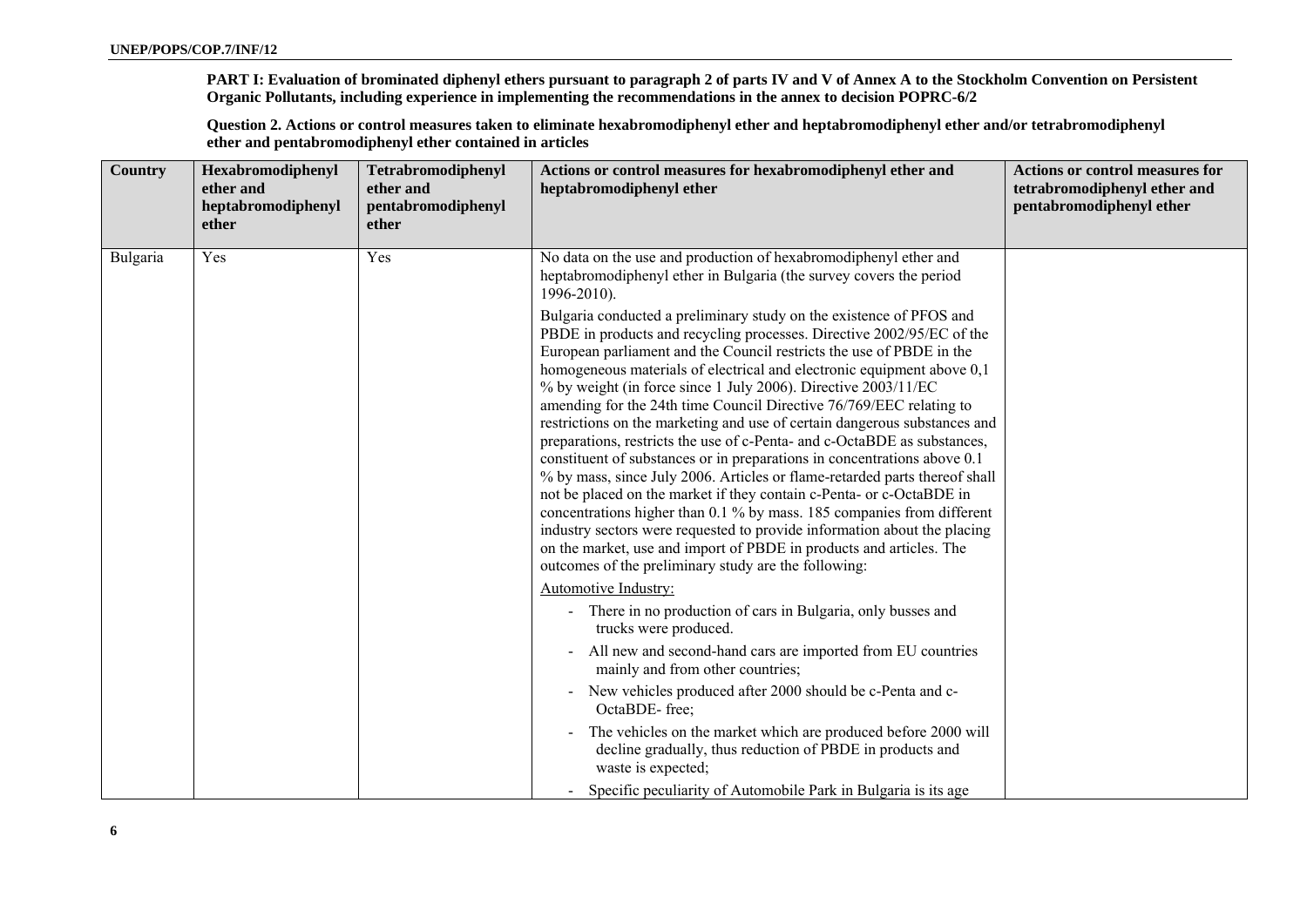| Country | Hexabromodiphenyl<br>ether and<br>heptabromodiphenyl<br>ether | Tetrabromodiphenyl<br>ether and<br>pentabromodiphenyl<br>ether | Actions or control measures for hexabromodiphenyl ether and<br>heptabromodiphenyl ether                                                                                                                                                                                                                                                    | <b>Actions or control measures for</b><br>tetrabromodiphenyl ether and<br>pentabromodiphenyl ether |
|---------|---------------------------------------------------------------|----------------------------------------------------------------|--------------------------------------------------------------------------------------------------------------------------------------------------------------------------------------------------------------------------------------------------------------------------------------------------------------------------------------------|----------------------------------------------------------------------------------------------------|
|         |                                                               |                                                                | structure. According to the police statistics (2010) over 57% of<br>the registered cars in Bulgaria are more than 15 years old. The<br>number of second-hand cars registered in the country within the<br>period $1992 - 2005$ are approx. 2 413 000, which plastic parts<br>may be flame retarded with c-pentaBDE;                        |                                                                                                    |
|         |                                                               |                                                                | The calculated indicative potential content of c-pentaBDE in the<br>$\overline{\phantom{a}}$<br>second-hand cars put on the market in the a.m. period is<br>assumed to be approx. 658 tones at the estimation of 0.250 kg c-<br>penta-BDE/1000 kg (0.025% by mass) per car, which is below<br>the limit concentrations of $0.1\%$ by mass. |                                                                                                    |
|         |                                                               |                                                                | The collected ELV for dismantling, recovery and disposal within<br>$\blacksquare$<br>the period $2005 - 2011$ in Bulgaria are estimated to be appox.<br>287 000 cars with potentially assumed content of c-pentaBDE<br>approx. 71 tonnes.                                                                                                  |                                                                                                    |
|         |                                                               |                                                                | Indicative amount of PBDE from automotive industry in waste<br>stream for 2011 is not considered to exceed 0,1% by mass per<br>car.                                                                                                                                                                                                        |                                                                                                    |
|         |                                                               |                                                                | Furniture/upholstery industry:                                                                                                                                                                                                                                                                                                             |                                                                                                    |
|         |                                                               |                                                                | - Currently (2000 - 2010) PBDE is not used in the production of<br>PUR-foams, thus there is no potential source of BDE entries<br>into the waste stream.                                                                                                                                                                                   |                                                                                                    |
|         |                                                               |                                                                | EEE:                                                                                                                                                                                                                                                                                                                                       |                                                                                                    |
|         |                                                               |                                                                | Since 1 July 2006 the products placed on the market in Bulgaria<br>might contain only unintentional trace contamination PBDE;                                                                                                                                                                                                              |                                                                                                    |
|         |                                                               |                                                                | Within the period 2006-2011 in the country totally 472 844 tones<br>new EEO has been placed on the market and is not expected to<br>contain more than 0,1% by mass c-pentaBDE;                                                                                                                                                             |                                                                                                    |
|         |                                                               |                                                                | The most likely source of waste plastic fractions, containing<br>$\blacksquare$<br>BFRs (c-octaBDE or c-decaBDE) is WEEE category 3 and 4;                                                                                                                                                                                                 |                                                                                                    |
|         |                                                               |                                                                | The collected WEEE within 1 to 10 categories for dismantling.<br>$\blacksquare$<br>recovery and disposal within the period $2006 - 2011$ in Bulgaria<br>is estimated to be approx. 179 825 tones out of which 19 230<br>tones being WEEE category 3 and 4 with 3 444 tones waste                                                           |                                                                                                    |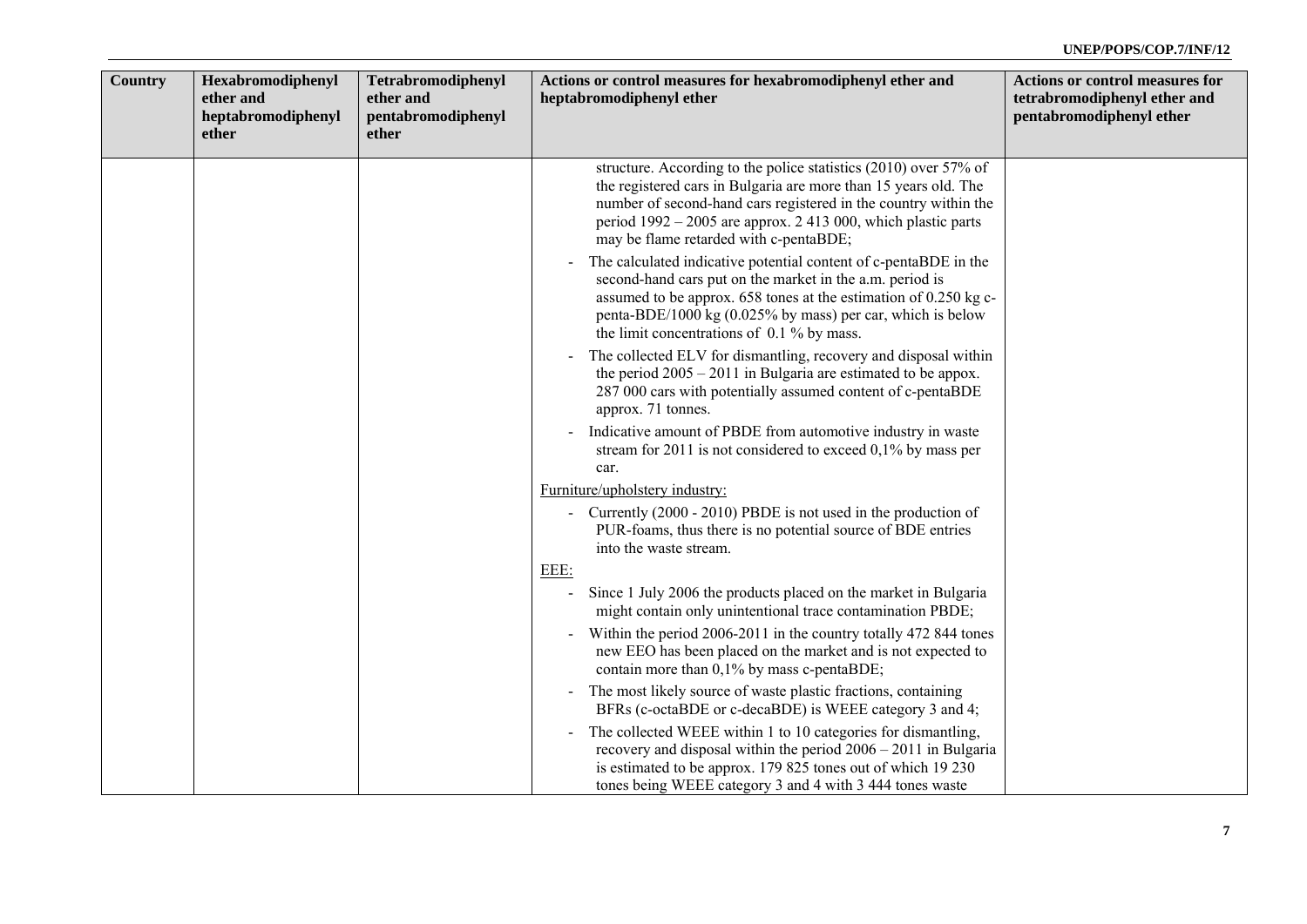| <b>Country</b> | Hexabromodiphenyl<br>ether and<br>heptabromodiphenyl<br>ether | Tetrabromodiphenyl<br>ether and<br>pentabromodiphenyl<br>ether | Actions or control measures for hexabromodiphenyl ether and<br>heptabromodiphenyl ether                                                                                                                                                                                                                                                                                                                                                                                                                                                                                                                      | <b>Actions or control measures for</b><br>tetrabromodiphenyl ether and<br>pentabromodiphenyl ether                                                                                             |
|----------------|---------------------------------------------------------------|----------------------------------------------------------------|--------------------------------------------------------------------------------------------------------------------------------------------------------------------------------------------------------------------------------------------------------------------------------------------------------------------------------------------------------------------------------------------------------------------------------------------------------------------------------------------------------------------------------------------------------------------------------------------------------------|------------------------------------------------------------------------------------------------------------------------------------------------------------------------------------------------|
|                |                                                               |                                                                | polymeric fractions.<br>Potentially assumed content of waste plastic fraction treated with<br>BFR (c-octaBDE or c-decaBDE) is calculated to be approx. 42<br>tones, with potential content of c-octaBDE or c-decaBDE<br>PBDE approx. to 4 tones;                                                                                                                                                                                                                                                                                                                                                             |                                                                                                                                                                                                |
|                |                                                               |                                                                | No analysis of c-octaBDE or c-decaBDE content in waste plastic<br>$\blacksquare$<br>fractions from WEEE have been performed in Bulgaria, but it is<br>assumed that their content is comparable with those identified in<br>Europe and it is not expected the c-octaBDE concentrations in<br>total collected mass of WEEE or mixed plastic fractions from<br>different categories WEEE to exceed the limit concentration of<br>$0,1\%$ by mass.                                                                                                                                                               |                                                                                                                                                                                                |
|                |                                                               |                                                                | Based on the average short life-span of EEE category 3 and 4 and<br>$\overline{a}$<br>the fact that EEE import is manly from EU countries, it is<br>considered that it is unlikely the collected WEEE within the<br>period 2006 -2011 to result in c-octaBDE contents above 0,1%<br>by mass.                                                                                                                                                                                                                                                                                                                 |                                                                                                                                                                                                |
|                |                                                               |                                                                | There is no hazardous waste incineration facility available in<br>Bulgaria. All identified PBDE waste will be subject of further<br>thermal destruction in EU.                                                                                                                                                                                                                                                                                                                                                                                                                                               |                                                                                                                                                                                                |
| Canada         | Yes                                                           | Yes                                                            | Canada's Polybrominated Diphenyl Ether Regulations, 2008 prohibit the<br>manufacture, use, sale, offer for sale, and import of hexabromodiphenyl<br>ether and prohibit the manufacture of heptabromodiphenyl ether.                                                                                                                                                                                                                                                                                                                                                                                          | Canada's Polybrominated Diphenyl<br>Ether Regulations, 2008 prohibit the<br>manufacture, use, sale, offer for sale,<br>and import of tetrabromodiphenyl<br>ether and pentabromodiphenyl ether. |
| Germany        | Yes                                                           | Yes                                                            | According to the Directive 2003/11/EC, the use of commercial penta-<br>and octaBDEs has been prohibited since June 2004. This was taken over<br>to the REACH regulation.<br>REACH annex XVII and the POPs regulation differ in the naming of the<br>substances – REACH refers to penta- and octaBDE derivatives. The<br>substances may be marketed up to a weight limit of 0.1 % in substances,<br>mixtures or products. The POPs regulation is markedly more<br>conservative: the limit value for substances, mixtures or products newly<br>put on the market is set at 0.001% of the weight. Only products | See for hexabromodiphenyl ether<br>and heptabromodiphenyl ether                                                                                                                                |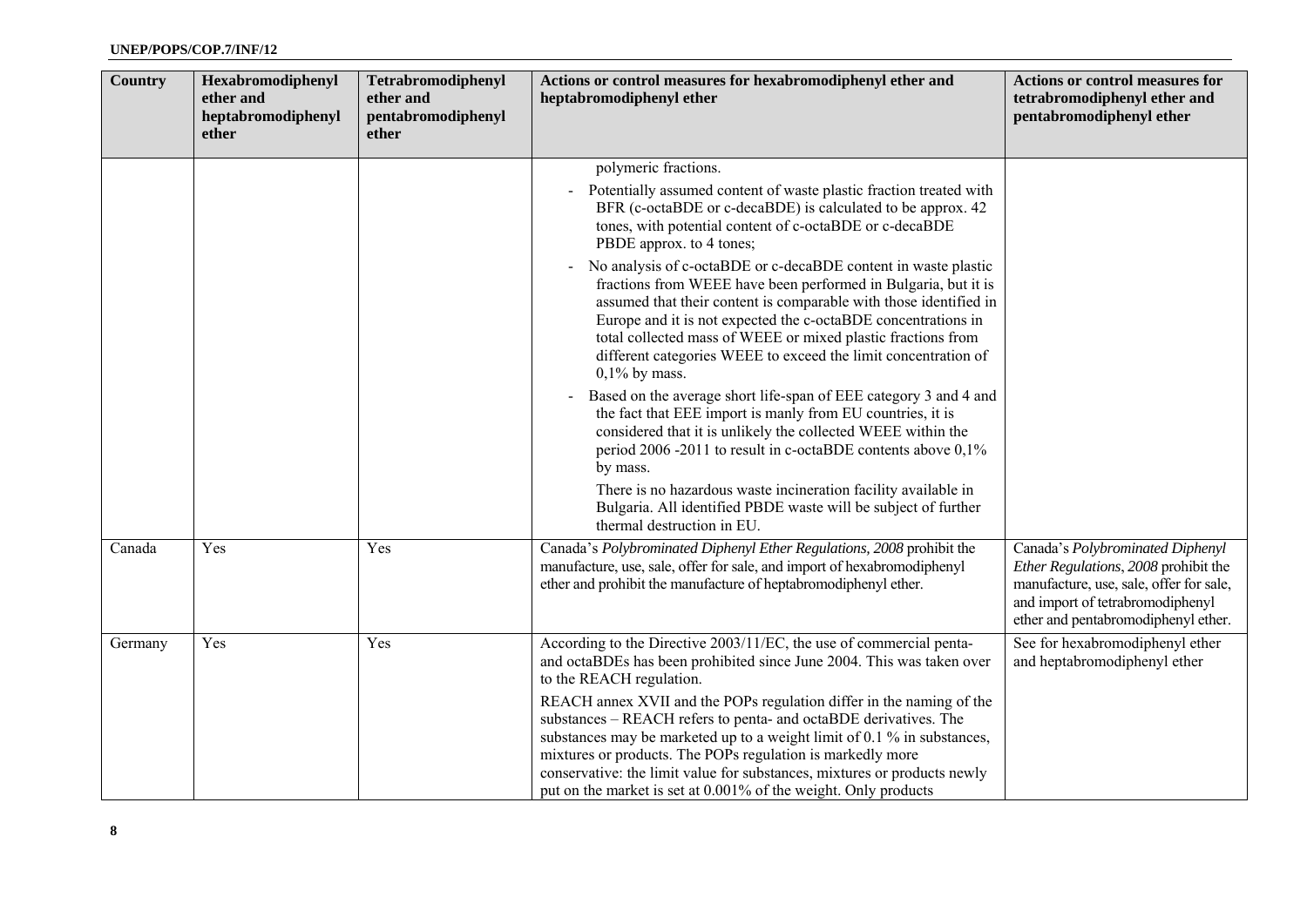| Country | Hexabromodiphenyl<br>ether and<br>heptabromodiphenyl<br>ether | Tetrabromodiphenyl<br>ether and<br>pentabromodiphenyl<br>ether | Actions or control measures for hexabromodiphenyl ether and<br>heptabromodiphenyl ether                                                                                                                                                                                                                                                                                                                                                                                                                                                                                                                                                                                                                                                                                                                                                                                                                                                                          | <b>Actions or control measures for</b><br>tetrabromodiphenyl ether and<br>pentabromodiphenyl ether |
|---------|---------------------------------------------------------------|----------------------------------------------------------------|------------------------------------------------------------------------------------------------------------------------------------------------------------------------------------------------------------------------------------------------------------------------------------------------------------------------------------------------------------------------------------------------------------------------------------------------------------------------------------------------------------------------------------------------------------------------------------------------------------------------------------------------------------------------------------------------------------------------------------------------------------------------------------------------------------------------------------------------------------------------------------------------------------------------------------------------------------------|----------------------------------------------------------------------------------------------------|
|         |                                                               |                                                                | consisting totally or partly of recycled materials and electric appliances<br>in the sense of RoHS are permitted a limit of 0.1 % for being marketed.                                                                                                                                                                                                                                                                                                                                                                                                                                                                                                                                                                                                                                                                                                                                                                                                            |                                                                                                    |
|         |                                                               |                                                                | See also German answer to this question from June 2012:                                                                                                                                                                                                                                                                                                                                                                                                                                                                                                                                                                                                                                                                                                                                                                                                                                                                                                          |                                                                                                    |
|         |                                                               |                                                                | Germany has conducted a study on the existence of PFOS and PBDE in<br>products and recycling processes/loop. Directive 2002/95/EC of the<br>European parliament and of the council restricts PBDE in Article 4.<br>Herein it says, that "member states shall ensure that, from July 2006,<br>new EEE put on the market does not contain [] polybrominated<br>diphenyl ethers (PBDE)." Directive 2003/11/EC restricts the use of C-<br>Penta- and C-OctaBDE as substances, as constituent of substances or<br>preparations, and placing on the market to concentrations below 0.1 %<br>by mass. Articles or flame-retarded parts thereof may not be placed on<br>the market if they contain C-Penta- or C-OctaBDE in concentrations<br>higher than 0.1 % by mass. This restriction came into force in 2004. The<br>consultant questioned different industry sectors about their use of PBDE.<br>Results are (as already disclosed in our email from 02.04. 2012): |                                                                                                    |
|         |                                                               |                                                                | Automotive Industry:                                                                                                                                                                                                                                                                                                                                                                                                                                                                                                                                                                                                                                                                                                                                                                                                                                                                                                                                             |                                                                                                    |
|         |                                                               |                                                                | - New vehicles are C-Penta and C-OctaBDE- free at least since<br>2000;                                                                                                                                                                                                                                                                                                                                                                                                                                                                                                                                                                                                                                                                                                                                                                                                                                                                                           |                                                                                                    |
|         |                                                               |                                                                | The stockpile of vehicles from years of construction until 2000<br>will decline gradually, thus a reduction of PBDE in products is<br>given;                                                                                                                                                                                                                                                                                                                                                                                                                                                                                                                                                                                                                                                                                                                                                                                                                     |                                                                                                    |
|         |                                                               |                                                                | Significant amounts of waste-fractions containing PBDE are<br>being burnt (stimulated by the German DepV of 2009, that bans<br>deposition of fractions containing wastes listed in Annex V,<br>Part 2 of EC Regulation 850/2004);                                                                                                                                                                                                                                                                                                                                                                                                                                                                                                                                                                                                                                                                                                                                |                                                                                                    |
|         |                                                               |                                                                | No PBDE from vehicles will get into the waste stream in 2030,<br>$\qquad \qquad$<br>all vehicles containing PBDE will be out of use until then<br>(probably except for a couple of historic cars);                                                                                                                                                                                                                                                                                                                                                                                                                                                                                                                                                                                                                                                                                                                                                               |                                                                                                    |
|         |                                                               |                                                                | Estimated amount of PBDE in mass flow from automotive<br>industry for 2010 are as follows:                                                                                                                                                                                                                                                                                                                                                                                                                                                                                                                                                                                                                                                                                                                                                                                                                                                                       |                                                                                                    |
|         |                                                               |                                                                | o TetraBDE: Emissions 69 kg; waste stream 1096 kg<br>o PentaBDE: Emissions 127.3 kg; waste stream 2108.8 kg                                                                                                                                                                                                                                                                                                                                                                                                                                                                                                                                                                                                                                                                                                                                                                                                                                                      |                                                                                                    |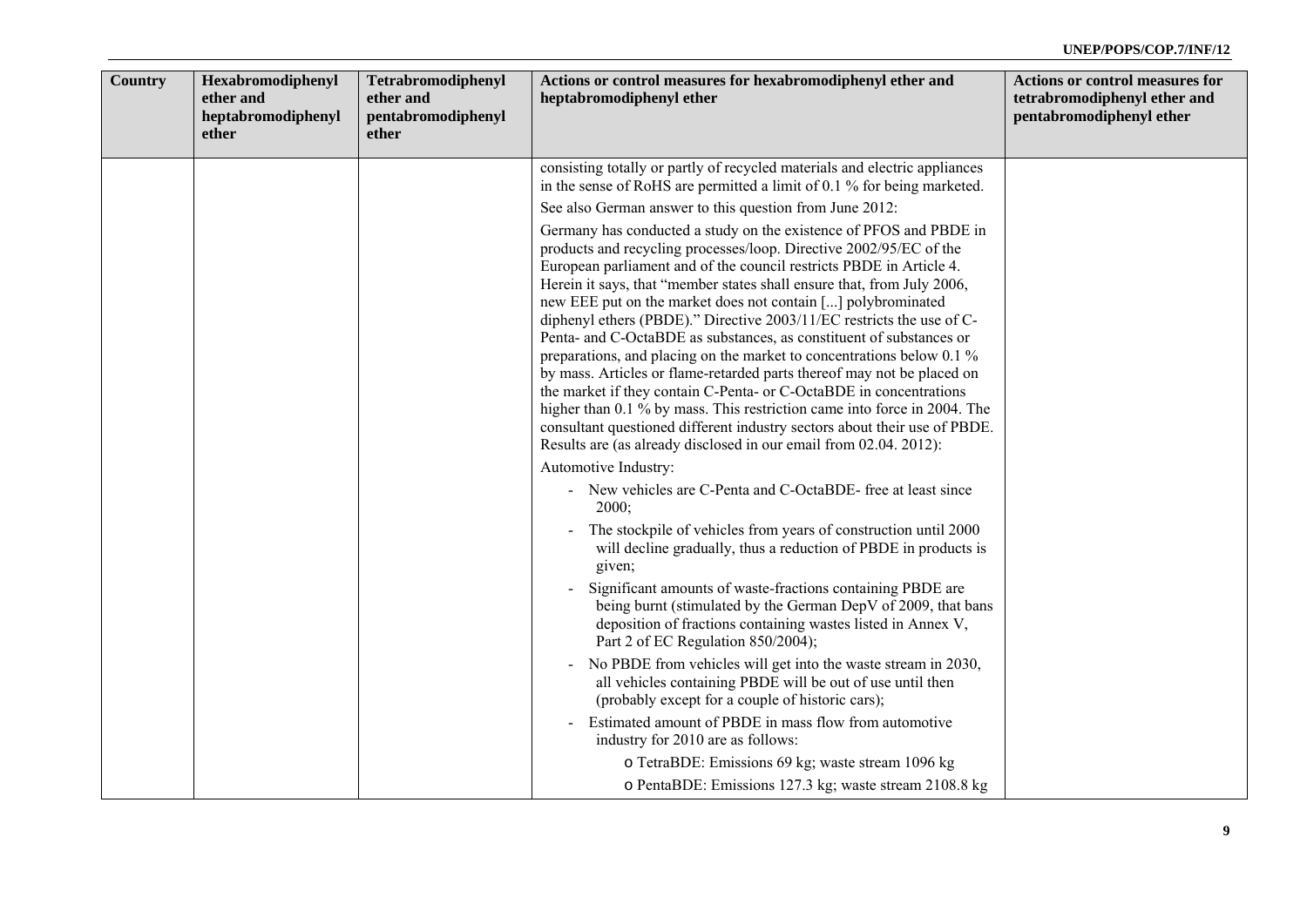| <b>Country</b> | Hexabromodiphenyl<br>ether and<br>heptabromodiphenyl<br>ether | Tetrabromodiphenyl<br>ether and<br>pentabromodiphenyl<br>ether | Actions or control measures for hexabromodiphenyl ether and<br>heptabromodiphenyl ether                                                                                                                                           | <b>Actions or control measures for</b><br>tetrabromodiphenyl ether and<br>pentabromodiphenyl ether |
|----------------|---------------------------------------------------------------|----------------------------------------------------------------|-----------------------------------------------------------------------------------------------------------------------------------------------------------------------------------------------------------------------------------|----------------------------------------------------------------------------------------------------|
|                |                                                               |                                                                | o HexaBDE: Emissions 23.2 kg; waste stream 479 kg                                                                                                                                                                                 |                                                                                                    |
|                |                                                               |                                                                | o HeptaBDE: Emissions 32 kg; waste stream 1208 kg                                                                                                                                                                                 |                                                                                                    |
|                |                                                               |                                                                | Furniture/upholstery industry:                                                                                                                                                                                                    |                                                                                                    |
|                |                                                               |                                                                | - Now and retrospective until 1995 no usage of PBDE in the<br>production of PUR-foams, thus no relevant source for BDE<br>entries into the waste stream.                                                                          |                                                                                                    |
|                |                                                               |                                                                | EEE:                                                                                                                                                                                                                              |                                                                                                    |
|                |                                                               |                                                                | 2004 latest point in time, at which products placed on the market<br>in Germany might contain PBDE (only unintentional trace<br>contamination) $\rightarrow$ scenario maximum;                                                    |                                                                                                    |
|                |                                                               |                                                                | Voluntary initiatives of the industry to resign the use of PBDE<br>$\blacksquare$<br>and use other flame retardants instead in 1986, thus possibly no<br>use of PBDE in articles as early as $1995 \rightarrow$ scenario minimum; |                                                                                                    |
|                |                                                               |                                                                | Taking the average life-span of EEE results in the following:<br>$\blacksquare$<br>scenario minimum no PBDE in waste streams from EEE since<br>2006, scenario maximum: decline of PBDE in waste streams<br>since 2009             |                                                                                                    |
|                |                                                               |                                                                | Estimated amounts of PBDE in the waste stream in 2010:                                                                                                                                                                            |                                                                                                    |
|                |                                                               |                                                                | o PentaBDE: 1.41 t                                                                                                                                                                                                                |                                                                                                    |
|                |                                                               |                                                                | o HexaBDE: 2.22 t                                                                                                                                                                                                                 |                                                                                                    |
|                |                                                               |                                                                | o HeptaBDE: 13.35 t                                                                                                                                                                                                               |                                                                                                    |
|                |                                                               |                                                                | PBDE-containing plastic material has its end-of-life in thermal<br>$\blacksquare$<br>treatment (see above, automotive industry);                                                                                                  |                                                                                                    |
|                |                                                               |                                                                | Considerable amounts of (W)EEE (old EEE, that are either waste<br>$\blacksquare$<br>or still working) are exported (illegally) and possibly lead to<br>pollution in the country of destination;                                   |                                                                                                    |
|                |                                                               |                                                                | Due to historic reasons there is probably much contaminated WEE in<br>disposal sites; analyses of leak water at disposal sites in Austria (Moche<br>et al. 2004) show that there are PBDE present.                                |                                                                                                    |
| Mexico         | N <sub>0</sub>                                                | N <sub>0</sub>                                                 | Currently there are no activities regarding measures to eliminate<br>Hexabromodiphenyl ether and heptabromodiphenyl ether in articles.                                                                                            | Currently there are no activities<br>regarding measures to<br>Tetrabromodiphenyl ether and         |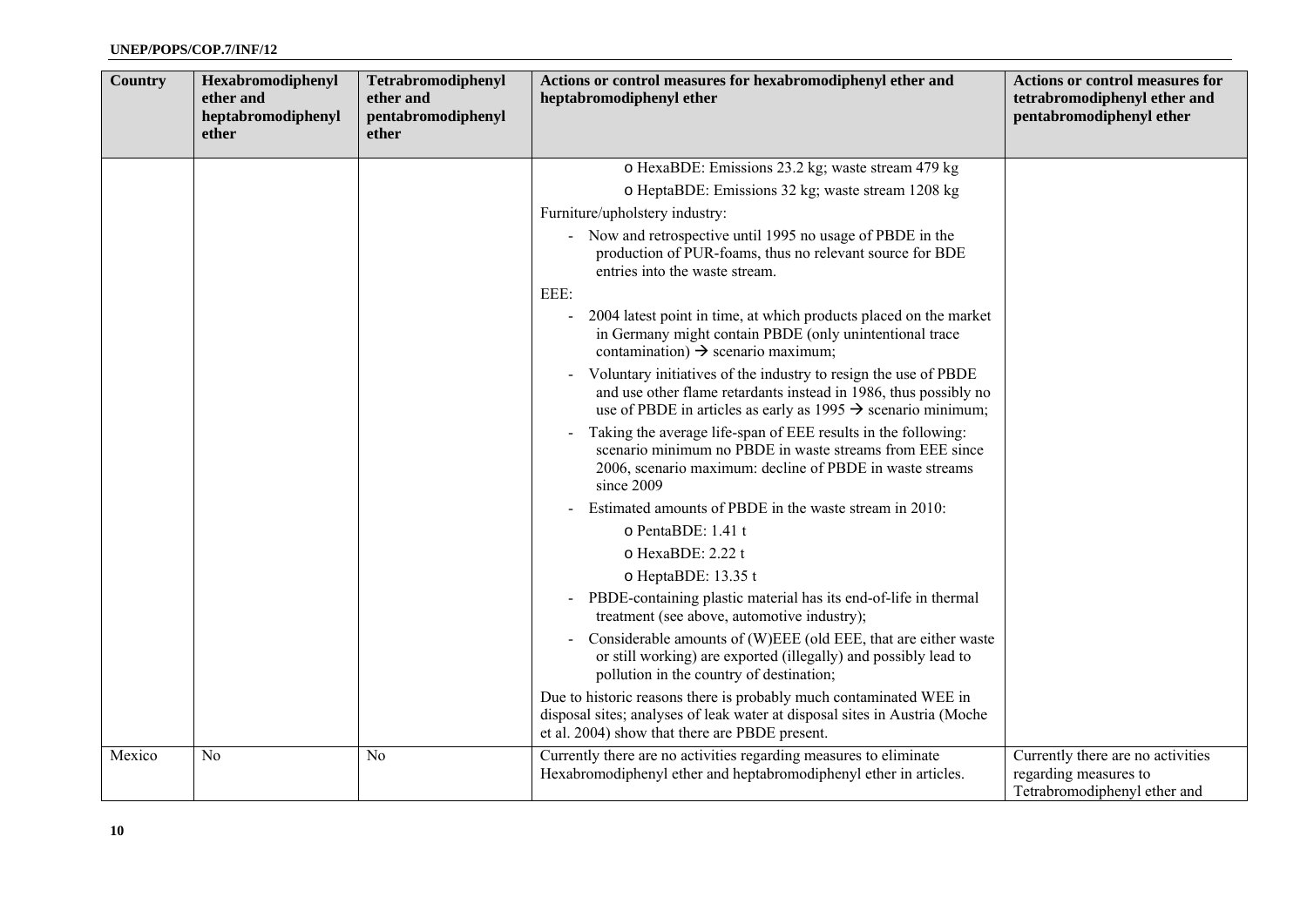| <b>Country</b><br>Hexabromodiphenyl<br>ether and<br>heptabromodiphenyl<br>ether | Tetrabromodiphenyl<br>ether and<br>pentabromodiphenyl<br>ether | Actions or control measures for hexabromodiphenyl ether and<br>heptabromodiphenyl ether                                                                                                                                                                                                                                                                                                                                                                                                                                                                                                                                                                                                                                                                                                                                                                                                                                                                                                                                                                                                                                                                                                                                                                                                                                                                                                                                                                                                                                                                                                                                                                                                                                                                                                                                                                                                                                                                                                                                                                                                                                                                                                                                                                                                                                                                                                    | <b>Actions or control measures for</b><br>tetrabromodiphenyl ether and<br>pentabromodiphenyl ether |
|---------------------------------------------------------------------------------|----------------------------------------------------------------|--------------------------------------------------------------------------------------------------------------------------------------------------------------------------------------------------------------------------------------------------------------------------------------------------------------------------------------------------------------------------------------------------------------------------------------------------------------------------------------------------------------------------------------------------------------------------------------------------------------------------------------------------------------------------------------------------------------------------------------------------------------------------------------------------------------------------------------------------------------------------------------------------------------------------------------------------------------------------------------------------------------------------------------------------------------------------------------------------------------------------------------------------------------------------------------------------------------------------------------------------------------------------------------------------------------------------------------------------------------------------------------------------------------------------------------------------------------------------------------------------------------------------------------------------------------------------------------------------------------------------------------------------------------------------------------------------------------------------------------------------------------------------------------------------------------------------------------------------------------------------------------------------------------------------------------------------------------------------------------------------------------------------------------------------------------------------------------------------------------------------------------------------------------------------------------------------------------------------------------------------------------------------------------------------------------------------------------------------------------------------------------------|----------------------------------------------------------------------------------------------------|
|                                                                                 |                                                                |                                                                                                                                                                                                                                                                                                                                                                                                                                                                                                                                                                                                                                                                                                                                                                                                                                                                                                                                                                                                                                                                                                                                                                                                                                                                                                                                                                                                                                                                                                                                                                                                                                                                                                                                                                                                                                                                                                                                                                                                                                                                                                                                                                                                                                                                                                                                                                                            | pentabromodiphenyl ether in<br>articles.                                                           |
| Monaco<br>N <sub>0</sub>                                                        | No                                                             | Not used or produced in Monaco.                                                                                                                                                                                                                                                                                                                                                                                                                                                                                                                                                                                                                                                                                                                                                                                                                                                                                                                                                                                                                                                                                                                                                                                                                                                                                                                                                                                                                                                                                                                                                                                                                                                                                                                                                                                                                                                                                                                                                                                                                                                                                                                                                                                                                                                                                                                                                            | Not used or produced in Monaco.                                                                    |
| The<br>Yes<br>Netherlands                                                       | Yes                                                            | The Stockholm Convention is implemented through EC regulation (EC)<br>850/2004 and its amendments which prohibits production, placing on the<br>market and use of the four POP-BDE congeners. The prohibition became<br>effective in 2010. The marketing and use of commercial pentaBDE and<br>commercial octaBDE was already restricted in 2004 by means of<br>Directive 2003/11/EC. The European regulations on production, placing<br>on the market and use of POP-BDEs do not apply to articles containing<br>BDEs already in use on the date of entry into force of the regulation.<br>Under the EU Directive 2002/95EC application of polybromodiphenyl<br>ethers is restricted in newly marketed electric and electronic equipment.<br>Concentrations below 0.1% are being tolerated.<br>The EU POP regulation ((EU) $859/2004$ ) article 4 (1)(b) states that the<br>production, placing on the market and use of POPs does not apply if the<br>substance is occurring as an unintentional trace contaminant in<br>substances, preparations or articles. For the individual POP-BDE<br>substances a concentration limit of 0.001% is defined in regulation (EU)<br>757/2010: "For the purposes of this entry, Article 4 (1)(b) shall apply to<br>concentrations of tetrabromodiphenyl ether equal to or below 10 mg/kg<br>(0.001% by weight) when it occurs in substances, preparations, articles<br>or as constituents of the flame-retarded parts of articles". The exemption<br>for the other three POP-BDEs is similar.<br>At present, the EU has registered an exemption under the Convention for<br>the recycling of articles containing these substances and produced before<br>introduction of the ban. Article 7 of the EU POP regulation describes the<br>proper handling of POP-waste. Article 7 (2): waste consisting of,<br>containing or contaminated by any substances listed in Annex IV (POPs)<br>shall be disposed of or recovered, without undue delay and in accordance<br>with Annex V, part 1 in such a way as to ensure that the persistent<br>organic pollutant content is destroyed or irreversibly transformed so that<br>the remaining waste and releases do not exhibit the characteristics of<br>persistent organic pollutants. However, article $7(3)$ indicates that waste<br>containing or contaminated by any substance listed in Annex IV (POPs) | As for hexa- and hepta<br>bromodiphenyl ether                                                      |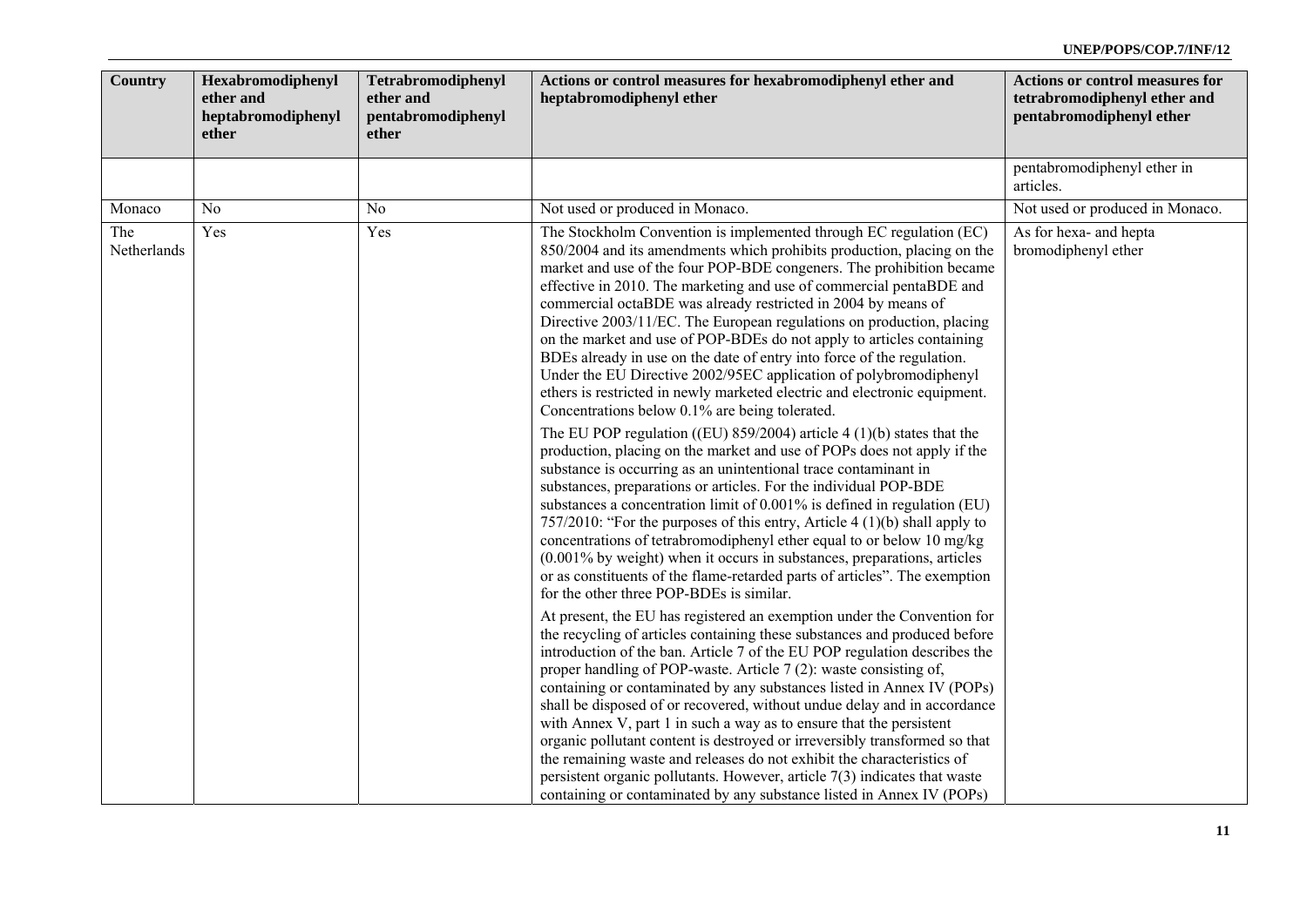| Country | Hexabromodiphenyl<br>ether and<br>heptabromodiphenyl<br>ether | Tetrabromodiphenyl<br>ether and<br>pentabromodiphenyl<br>ether | Actions or control measures for hexabromodiphenyl ether and<br>heptabromodiphenyl ether                                                                                                                                                                                                                                                                                                                                                                                                                       | <b>Actions or control measures for</b><br>tetrabromodiphenyl ether and<br>pentabromodiphenyl ether                   |
|---------|---------------------------------------------------------------|----------------------------------------------------------------|---------------------------------------------------------------------------------------------------------------------------------------------------------------------------------------------------------------------------------------------------------------------------------------------------------------------------------------------------------------------------------------------------------------------------------------------------------------------------------------------------------------|----------------------------------------------------------------------------------------------------------------------|
|         |                                                               |                                                                | may be otherwise disposed of or recovered in accordance with the<br>relevant Community legislation, provided that the content of the listed<br>substances in the waste is below the concentration limits to be specified<br>in Annex IV. As of April 2014, the discussions within the EU on the<br>concentration limits for the four POP-PBDEs in order to distinguish POP<br>and non POP waste have not yet been finalized.                                                                                  |                                                                                                                      |
|         |                                                               |                                                                | The Netherlands conducted a study on the concentrations of POP-BDEs<br>in various types of waste and the amounts present in these waste streams<br>(ELV and WEEE waste streams) in order to get insight on the<br>concentrations present and the amounts circulated. From the data<br>available in the study mentioned under question 1 of this format, it can<br>be deduced that:                                                                                                                            |                                                                                                                      |
|         |                                                               |                                                                | - Dutch production on penta and octa BDE has stopped before<br>1997                                                                                                                                                                                                                                                                                                                                                                                                                                           |                                                                                                                      |
|         |                                                               |                                                                | Active application of commercial octa and penta BDE has<br>stopped more than a decade ago                                                                                                                                                                                                                                                                                                                                                                                                                     |                                                                                                                      |
|         |                                                               |                                                                | PentaBDE was applied in a limited number of car models before<br>2000                                                                                                                                                                                                                                                                                                                                                                                                                                         |                                                                                                                      |
|         |                                                               |                                                                | Service life of Dutch cars is on average 16.7 years, which implies that<br>part of these cars have not been yet dismantled, but most will be before<br>2030. The amount of cars still containing POP-BDEs will gradually<br>decline.                                                                                                                                                                                                                                                                          |                                                                                                                      |
|         |                                                               |                                                                | Concentrations, but also total amount of POP-BDEs is large in WEEE<br>waste stream than in ELV waste stream. Considerable amount of the<br>plastics from ELVs and WEEEs ends up in incineration.                                                                                                                                                                                                                                                                                                              |                                                                                                                      |
| Sweden  | Yes                                                           | Yes                                                            | Ban on production and use in the EU since 2004.<br>The Swedish legislation for pre-treatment of e-waste requires separation<br>of plastics containing brominated flame-retardants. Recycling of plastics<br>containing brominated flame retardants is not performed in Sweden and<br>there is currently no demand for this kind of plastics by Swedish<br>industry. The Swedish Recycling Industries Association has made a<br>statement that BRF-containing plastics must be phased out and not<br>recycled. | Ban on production and use in the<br>EU since 2004.<br>As for hexabromodiphenyl ether<br>and heptabromodiphenyl ether |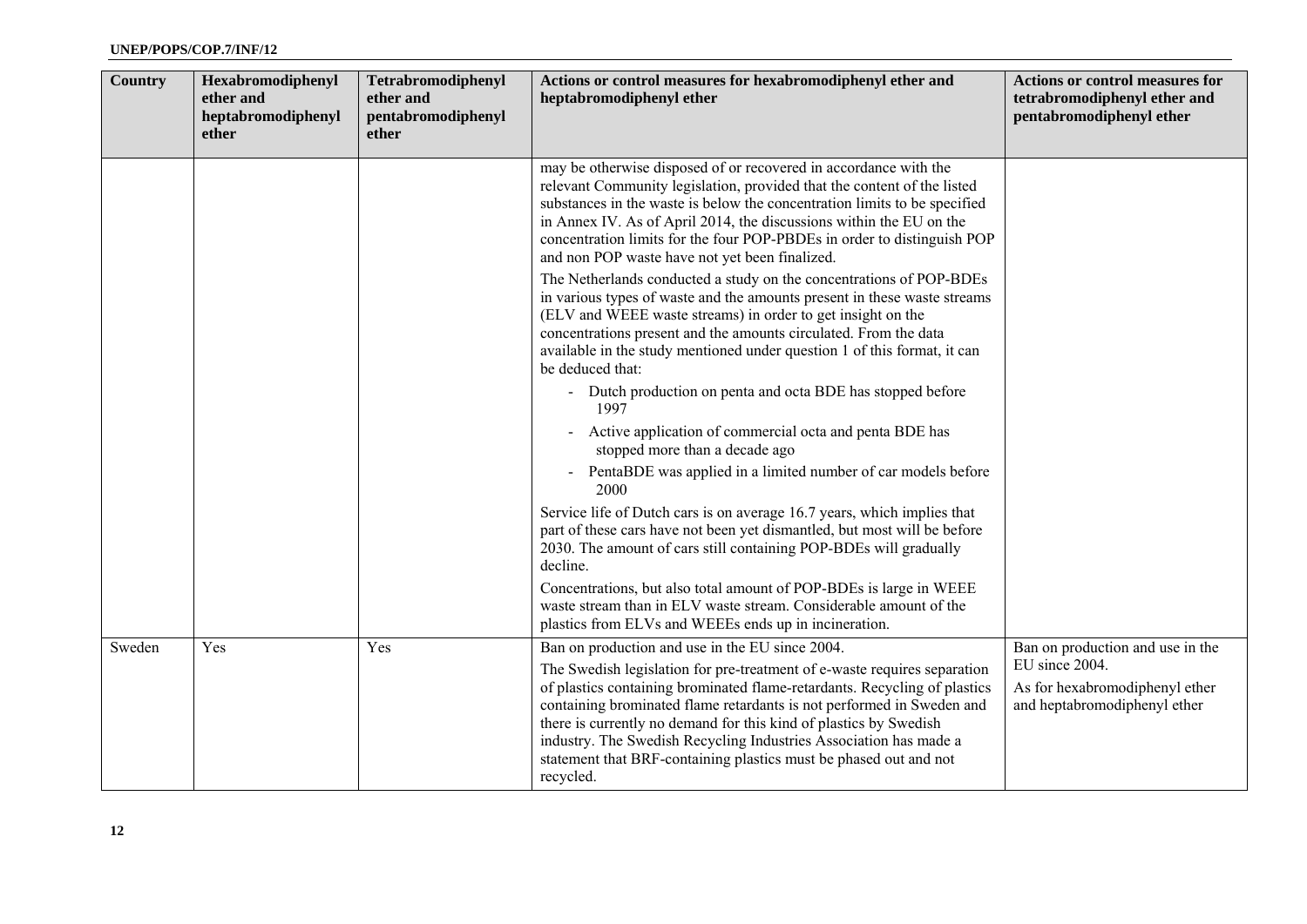| <b>Country</b>          | Hexabromodiphenyl<br>ether and<br>heptabromodiphenyl<br>ether | Tetrabromodiphenyl<br>ether and<br>pentabromodiphenyl<br>ether | Actions or control measures for hexabromodiphenyl ether and<br>heptabromodiphenyl ether                                                                                                                                                                                                                                                                                                                                                                                                                                                                                                                                                                                                                                                                                                                                                                                                                                                                                                                                                                                                                                                                                                                                                                                                                                                                                                                                                | <b>Actions or control measures for</b><br>tetrabromodiphenyl ether and<br>pentabromodiphenyl ether                                                                                                                                                                                                                                                                                                                                        |
|-------------------------|---------------------------------------------------------------|----------------------------------------------------------------|----------------------------------------------------------------------------------------------------------------------------------------------------------------------------------------------------------------------------------------------------------------------------------------------------------------------------------------------------------------------------------------------------------------------------------------------------------------------------------------------------------------------------------------------------------------------------------------------------------------------------------------------------------------------------------------------------------------------------------------------------------------------------------------------------------------------------------------------------------------------------------------------------------------------------------------------------------------------------------------------------------------------------------------------------------------------------------------------------------------------------------------------------------------------------------------------------------------------------------------------------------------------------------------------------------------------------------------------------------------------------------------------------------------------------------------|-------------------------------------------------------------------------------------------------------------------------------------------------------------------------------------------------------------------------------------------------------------------------------------------------------------------------------------------------------------------------------------------------------------------------------------------|
| Switzerland             | Yes                                                           | Yes                                                            | The marketing of new articles containing POP BDEs is banned, the<br>maximum allowed level for unavoidable trace contamination is 0.001%<br>or 0.1% if produced from recycled material or if the article is an electric<br>or electronic device (see annex 1.9 and annex 2.18 of Ordinance on risk<br>reduction related to the use of certain particularly dangerous substances,<br>preparations and articles (SR 814.81). According to the Ordinance on the<br>return, the taking back and the disposal of electrical and electronic<br>appliances (SR 814.620) users who want to dispose of electrical or<br>electronic equipment have to bring it back to suppliers of such<br>equipments. The suppliers have to take it back and ensure<br>that the disposal is carried out in an environmentally sound manner.<br>According to article 6 letter c of SR 814.620 organic compounds of<br>returned devices that are not used for recovery such as<br>housings, cable isolations or synthetic resin boards have to be incinerated<br>in appropriate installations. Waste treatment companies of hazardous<br>waste or controlled waste need an operating authorization. They have to<br>give information about the type of waste and how they treat it, what kind<br>of installation they have The reception of such waste has to be notified<br>to the authorities (see Chapter 2 Ordinance on Movement of waste (SR<br>$814.600$ ). | As for hexabromodiphenyl ether<br>and heptabromodiphenyl ether                                                                                                                                                                                                                                                                                                                                                                            |
| United<br><b>States</b> |                                                               |                                                                | In April 2012, EPA proposed to amend the 2005 PBDE SNUR by<br>including manufacture, import, and processing of hexabromodiphenyl<br>ether and heptabromodiphenyl ether in articles as significant new uses.<br>As part of the Test Rule EPA proposed, if these significant new uses<br>occur after Dec 31, 2013, testing for health and ecological effects must<br>be done by manufacturer, importer, or processor.                                                                                                                                                                                                                                                                                                                                                                                                                                                                                                                                                                                                                                                                                                                                                                                                                                                                                                                                                                                                                    | In April 2012, EPA proposed to<br>amend the 2005 PBDE SNUR by<br>including manufacture, import, and<br>processing of tetrabromodiphenyl<br>ether and pentabromodiphenyl ether<br>in articles as significant new uses.<br>As part of the Test Rule EPA<br>proposed, if these significant new<br>uses occur after Dec 31, 2013,<br>testing for health and ecological<br>effects must be done by<br>manufacturer, importer, or<br>processor. |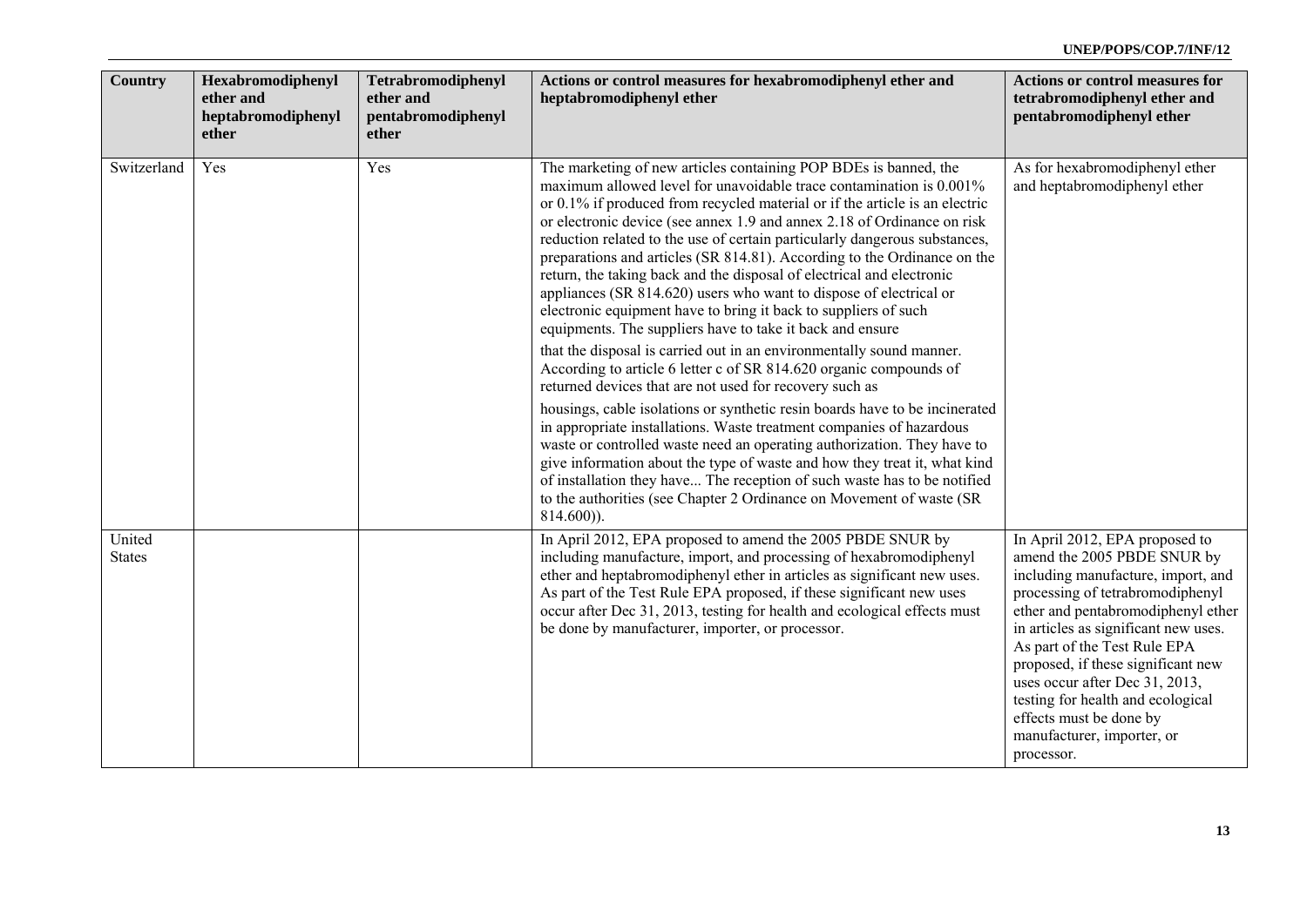| Question 3. Measures taken to implement the recommendations on the elimination of brominated diphenyl ethers from the waste stream in the |
|-------------------------------------------------------------------------------------------------------------------------------------------|
| annex to decision POPRC-6/2, or any other actions                                                                                         |

| Country  | <b>Taken measures to</b><br>implement the<br>recommendations | Progress in implementing the recommendations or other actions                                                                                                                                                                                                                                                                                                                                                                                                                                                                                                                                                                                                                                                                                                                                                                                                                                                                                              |
|----------|--------------------------------------------------------------|------------------------------------------------------------------------------------------------------------------------------------------------------------------------------------------------------------------------------------------------------------------------------------------------------------------------------------------------------------------------------------------------------------------------------------------------------------------------------------------------------------------------------------------------------------------------------------------------------------------------------------------------------------------------------------------------------------------------------------------------------------------------------------------------------------------------------------------------------------------------------------------------------------------------------------------------------------|
| Bulgaria | No                                                           | There is no "screening technique" for PBDE in the waste stream. The establishment of concentration limits for c-pentaPDE and c-octaBDE<br>in the waste stream is currently under preparation and discussion (forthcoming amendment of Annexes IV and V of Regulation (EC) No.<br>850/2004 on POPs).                                                                                                                                                                                                                                                                                                                                                                                                                                                                                                                                                                                                                                                        |
|          |                                                              | No analysis of c-pentaBDE or c-octaBDE content in waste plastic fractions from WEEE and ELV have been performed in Bulgaria, but it<br>is assumed that their content is comparable with that identified in Europe.                                                                                                                                                                                                                                                                                                                                                                                                                                                                                                                                                                                                                                                                                                                                         |
| Canada   | In progress                                                  | Many of the recommendations from the POPRC are linked to the Basel Convention on the Control of Transboundary Movements of<br>Hazardous Wastes and their Disposal which governs the transboundary movement and sound management of hazardous wastes. The Basel<br>Convention sets criteria, standards and other provisions for Environmentally Sound Management (ESM) including recycling, storage and<br>disposal operations. To that effect, the environmentally sound disposal, storage and export of waste material containing BDEs will be<br>addressed by the Basel Convention. More specifically, the upcoming new technical guidelines to be developed by the Basel Convention on<br>the ESM of wastes containing BDEs will provide guidance to Parties.                                                                                                                                                                                           |
|          |                                                              | Canada identified that many of the BDEs recommendations seek to assess the long term chemistry of BDEs in landfill and releases from<br>landfills into the environment. In 2006, the Government of Canada launched the Chemicals Management Plan (CMP). The Plan acts to<br>safeguard human health and the environment of Canadians and includes a number of proactive measures to ensure that chemical substances<br>are managed properly. A key element of the Chemicals Management Plan is the monitoring and surveillance of levels of harmful chemicals<br>in Canadians and their environment.                                                                                                                                                                                                                                                                                                                                                        |
|          |                                                              | Environment Canada's national CMP Environmental Monitoring and Surveillance Program focuses on monitoring of chemicals in multiple<br>environmental media: air, water, sediment, non-human biota (fish and wildlife), as well as source monitoring (wastewater treatment plant<br>effluents and sludge, landfill leachate and biogas).                                                                                                                                                                                                                                                                                                                                                                                                                                                                                                                                                                                                                     |
|          |                                                              | Many of the emerging contaminants of concern are found in products which routinely end up in landfill or wastewater at the end-of-life. As<br>part of the CMP, contaminants including BDEs have been sampled in leachate from 10-12 Canadian municipal solid waste landfills from<br>2008 to 2011. Canada has attached to its submission a summary of the data. It is believed that this information will be useful to identify and<br>assess disposal options which are environmentally sound for wastes containing BDEs. This Canadian data set, along with experience in<br>gathering it, will also be shared with the Basel Convention and the Small Intersessional Working Group (SIWG) on POPs. This group is<br>preparing the new technical guidelines to be developed by the Basel Convention on the ESM of wastes containing BDEs. Canada is<br>actively involved in the technical POPs work under the Basel Convention and chairs the POPs SIWG. |
|          |                                                              | Canada is also undertaking research, evaluating findings from new studies, collecting information and investigating potential releases of<br>toxic substances, including BDEs, from waste management (e.g. landfills) and recycling facilities in Canada.                                                                                                                                                                                                                                                                                                                                                                                                                                                                                                                                                                                                                                                                                                  |
|          |                                                              | Storage requirements for material and articles identified to contain BDEs are not specifically covered under Canadian legislation. General<br>waste storage requirements exist under various Canadian regulations, including general waste management regulations and authorizations,<br>and codes such as the material safety data sheet (MSDS) or the Canadian building codes. The upcoming new technical guidelines to be<br>developed by the Basel Convention on the ESM of wastes containing BDEs will provide storage guidance to Parties.                                                                                                                                                                                                                                                                                                                                                                                                           |
|          |                                                              | Analytical techniques and technologies to identify BDEs in plastics and other products are known and have been tested by Canadian                                                                                                                                                                                                                                                                                                                                                                                                                                                                                                                                                                                                                                                                                                                                                                                                                          |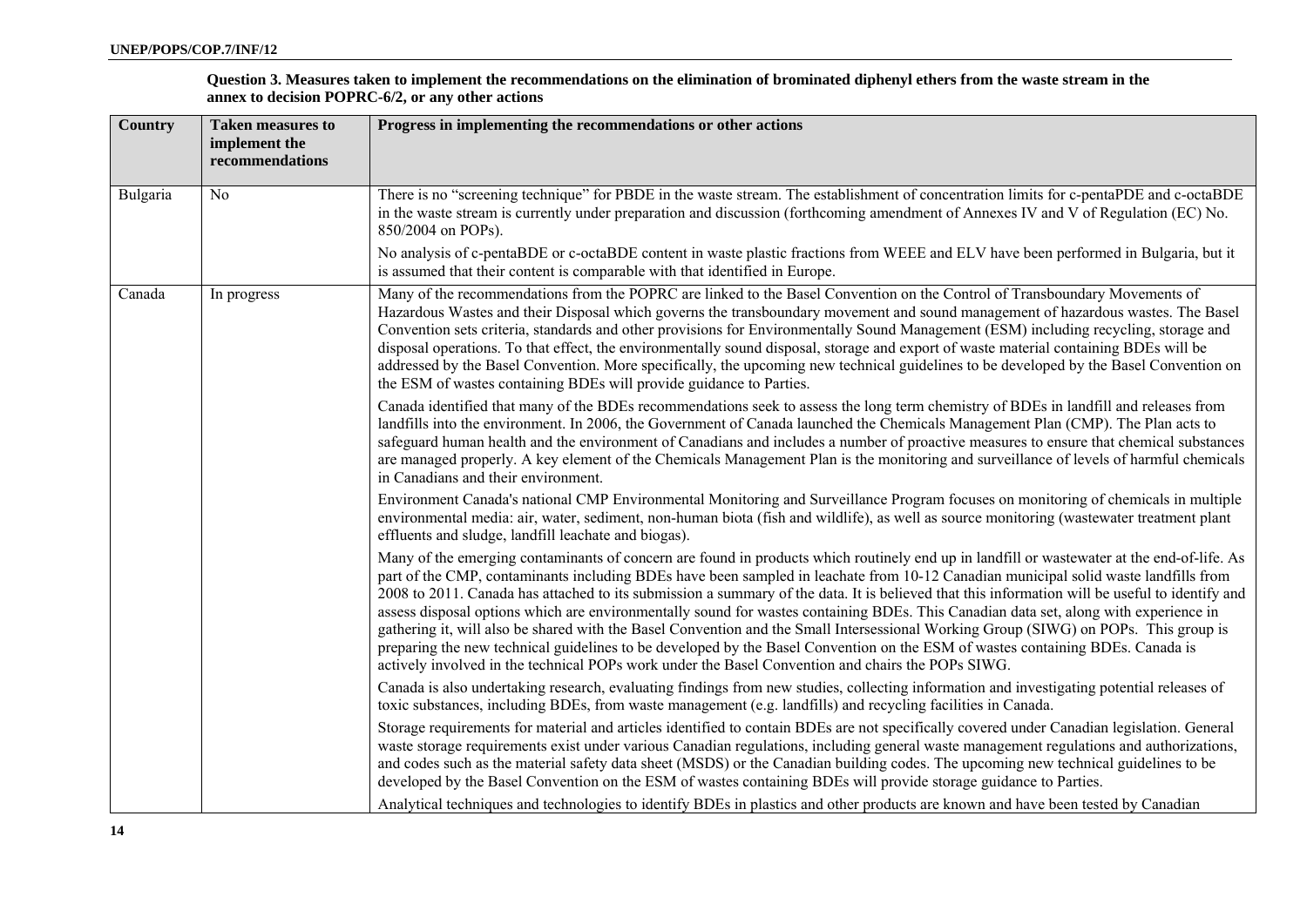| Country            | <b>Taken measures to</b><br>implement the<br>recommendations | Progress in implementing the recommendations or other actions                                                                                                                                                                                                                                                                                                                                                                                                                                                                                                                                                                                                                                                                                                                                                                                                                                                                                                                                                                                                                                                                                                                |
|--------------------|--------------------------------------------------------------|------------------------------------------------------------------------------------------------------------------------------------------------------------------------------------------------------------------------------------------------------------------------------------------------------------------------------------------------------------------------------------------------------------------------------------------------------------------------------------------------------------------------------------------------------------------------------------------------------------------------------------------------------------------------------------------------------------------------------------------------------------------------------------------------------------------------------------------------------------------------------------------------------------------------------------------------------------------------------------------------------------------------------------------------------------------------------------------------------------------------------------------------------------------------------|
|                    |                                                              | companies and laboratories. International standards such as the IEC 62321 Ed.1 have been developed for electrotechnical products, and<br>other standards are being used by Canadian companies to identify products or articles containing BDEs.                                                                                                                                                                                                                                                                                                                                                                                                                                                                                                                                                                                                                                                                                                                                                                                                                                                                                                                              |
|                    |                                                              | Releases of BDEs in emission to air and residues from thermal process used to treat material contaminated with BDES are not specifically<br>measured in Canada. However, recognizing the linkage with dioxins and furans and given Canada's existing action plan and requirements<br>addressing dioxins and furans from waste incineration sources, it is anticipated that existing requirements for these substances, specifically<br>implementing appropriate incineration technology and best management practices, are effective in reducing emissions of BDEs.                                                                                                                                                                                                                                                                                                                                                                                                                                                                                                                                                                                                          |
| Germany            | Yes                                                          | There is no "screening technique" for PBDE in the waste stream. However due to the German DepV (Verordnung über Deponien und<br>Langzeitlager – ordinance on waste disposal sites and long term storages) of 2009, that bans deposition of fractions containing wastes listed<br>in Annex V, Part 2 of EC Regulation 850/2004, and allows a maximum TOC (total organic carbon) of $\leq 6$ % by weight (subsurface<br>disposal), of $\leq$ 3 % by weight (above ground disposal sites or non hazardous and hazardous wastes), and $\leq$ 1 % by weight (above ground<br>disposal sites for wastes) and earlier mechanisms like the TA Siedlungsabfall (technical instructions on municipal waste) of 1993, that<br>allowed a maximum TOC of $\leq 1$ % by weight (above ground disposal sites for wastes) and $\leq 3$ % by weight (above ground disposal sites<br>for wastes), municipal wastes and wastes with a high TOC in general are treated thermally. This thermal treatment leads to a destruction of<br>possible PBDE content. Emissions can occur around shredder plants. Shredder fractions are either treated thermally or used for building<br>disposal sites. |
| Mexico             | In progress                                                  | This year it is foreseen to carry out several workshops to train e-waste recycling enterprises on the sound environmental management of the<br>electronic materials including plastics with PBDEs. This is in agreement with the legal framework of e-waste.                                                                                                                                                                                                                                                                                                                                                                                                                                                                                                                                                                                                                                                                                                                                                                                                                                                                                                                 |
| Monaco             | N <sub>o</sub>                                               | Not used or produced in Monaco.                                                                                                                                                                                                                                                                                                                                                                                                                                                                                                                                                                                                                                                                                                                                                                                                                                                                                                                                                                                                                                                                                                                                              |
| The<br>Netherlands | Yes                                                          | The Netherlands have implemented a number of measures in compliance with the recommendations in annex to decision POPRC-6/2, as<br>follows;                                                                                                                                                                                                                                                                                                                                                                                                                                                                                                                                                                                                                                                                                                                                                                                                                                                                                                                                                                                                                                  |
|                    |                                                              | The only on site technique to separate bromine containing material from non-bromine containing material is the X-Ray Fluorescence<br>(XRF). This technique may be applied but it does not distinguish between the various bromine containing substances. As a result, it should<br>be followed by other methods that can distinguish between the POP-BDEs and other bromine compounds that are still allowed. However,<br>these methods take much longer processing and analysing time, and it can be questioned if they can be applied effectively in waste<br>recycling practices at present.                                                                                                                                                                                                                                                                                                                                                                                                                                                                                                                                                                              |
|                    |                                                              | Production, placing on the market and use of articles containing POP-BDEs is prohibited.                                                                                                                                                                                                                                                                                                                                                                                                                                                                                                                                                                                                                                                                                                                                                                                                                                                                                                                                                                                                                                                                                     |
|                    |                                                              | The Dutch Inspectorate reported in 2010 that the amount of plastics with flame retardants in WEEE had decreased from 37% in 2007 to<br>27% in 2008 and to 8% in 2009. It also investigated the amounts of prohibited BDEs in a number of consumer articles and has fined the<br>producers/importers and has destroyed the articles containing these substances. Additional research work where POP-BDEs were<br>measured in a number of new products showed that most of these contained POP-BDEs below the level of detection (LOD), while in some<br>other products POP-BDEs were present in low amounts.                                                                                                                                                                                                                                                                                                                                                                                                                                                                                                                                                                  |
|                    |                                                              | Another study carried out in the Netherlands (referred to in question 2 of this format) indicates that a part of the plastics in ELVs and<br>WEEE is being recycled and that the largest part is being incinerated. Incineration takes places under controlled conditions and a permit is<br>needed.                                                                                                                                                                                                                                                                                                                                                                                                                                                                                                                                                                                                                                                                                                                                                                                                                                                                         |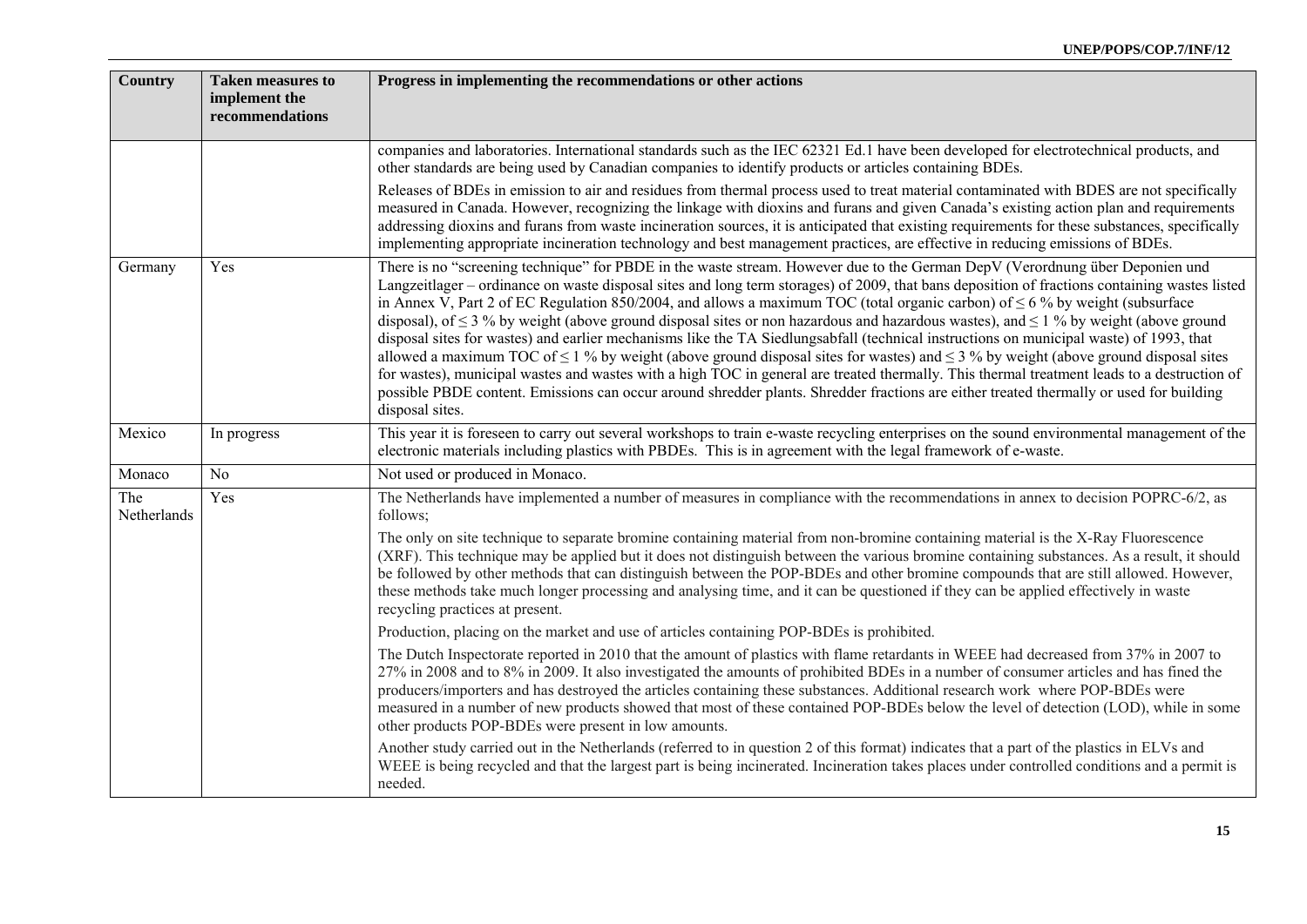| <b>Country</b>          | <b>Taken measures to</b><br>implement the<br>recommendations | Progress in implementing the recommendations or other actions                                                                                                                                                                                                                                                                                                                                                                                                                                                                                                                                                                         |
|-------------------------|--------------------------------------------------------------|---------------------------------------------------------------------------------------------------------------------------------------------------------------------------------------------------------------------------------------------------------------------------------------------------------------------------------------------------------------------------------------------------------------------------------------------------------------------------------------------------------------------------------------------------------------------------------------------------------------------------------------|
| Sweden                  | Yes/in progress                                              | E-waste plastics containing brominated flame retardants are most commonly incinerated in Sweden for example by SAKAB (major<br>Swedish plant authorized for incineration of hazardous waste). Some quantities may be exported, this will be investigated further.<br>Recycling of plastics containing brominated flame retardants is not performed in Sweden and there is currently no demand for this kind of<br>plastics by Swedish industry. The Swedish Recycling Industries' Association has made a statement that BFR-containing plastics must be<br>phased out and not recycled.                                               |
|                         |                                                              | Residues from the fragmenting of end of life vehicles and e-waste could contain POPs flame retardants. The extent to which POPs flame<br>retardants (c octa-BDE) are still present in end of life vehicles in Sweden will be further investigated. Sweden has had a ban on landfilling<br>of organic waste for several years, however exemptions are given in some cases for shredder residues due to technical difficulties during<br>incineration of this material. The landfilling of shredder residues should stop and the possibilities to improve incineration will be further<br>investigated.                                 |
|                         |                                                              | Some screening and separation techniques are currently in use in Sweden e.g. manual sorting, screening for bromine using XRF-instrument<br>and density separation of shredded plastics containing bromine. There is no recycling of material containing POPs flamed retardants in<br>Sweden. Sweden has enough capacity to handle waste containing POPs and consequently the storage of such materials and articles will be<br>very limited. Chapter 3 of the Swedish National Implementation Plan describes some further activities e.g. study of Swedish incineration<br>capacity and providing guidance on the EU POPs regulation. |
| Switzerland             | Yes                                                          | See answers of questions 4. and 5.                                                                                                                                                                                                                                                                                                                                                                                                                                                                                                                                                                                                    |
| United<br><b>States</b> | No                                                           | BDEs in household waste, particularly waste articles, are required to be disposed in municipal solid waste (MSW) landfills, which in the<br>US have liners and leachate collection and treatment. The US considers such disposal of these articles to be ESM.                                                                                                                                                                                                                                                                                                                                                                         |

### **Question 4. Establishment of national control schemes and/or national implementation plans in relation to bromodiphenyl ethers**

| <b>Country</b> | Hexabromodiphenyl<br>ether and<br>heptabromodiphenyl<br>ether | Tetrabromodiphenyl<br>ether and<br>pentabromodiphenyl<br>ether | Establishment of national control schemes and/or national<br>implementation plans<br>for hexabromodiphenyl ether and heptabromodiphenyl ether                                                                                                                                                                                                                                                                                                                                                                                                                                                                                 | <b>Establishment of national control</b><br>schemes and/or national<br>implementation plans for<br>tetrabromodiphenyl ether and<br>pentabromodiphenyl ether |
|----------------|---------------------------------------------------------------|----------------------------------------------------------------|-------------------------------------------------------------------------------------------------------------------------------------------------------------------------------------------------------------------------------------------------------------------------------------------------------------------------------------------------------------------------------------------------------------------------------------------------------------------------------------------------------------------------------------------------------------------------------------------------------------------------------|-------------------------------------------------------------------------------------------------------------------------------------------------------------|
| Bulgaria       | In progress                                                   | In progress                                                    | Directive 2002/95/EC of the European parliament and the Council<br>restricts the use of PBDE in the homogeneous materials of electrical<br>and electronic equipment above $0,1\%$ by weight (in force since 1<br>July 2006). Directive 2003/11/EC amending for the 24th time<br>Council Directive 76/769/EEC relating to restrictions on the<br>marketing and use of certain dangerous substances and preparations,<br>restricts the use of c-Penta- and c-OctaBDE as substances,<br>constituent of substances or in preparations in concentrations above<br>0.1 % by mass, since July 2006. Articles or flame-retarded parts |                                                                                                                                                             |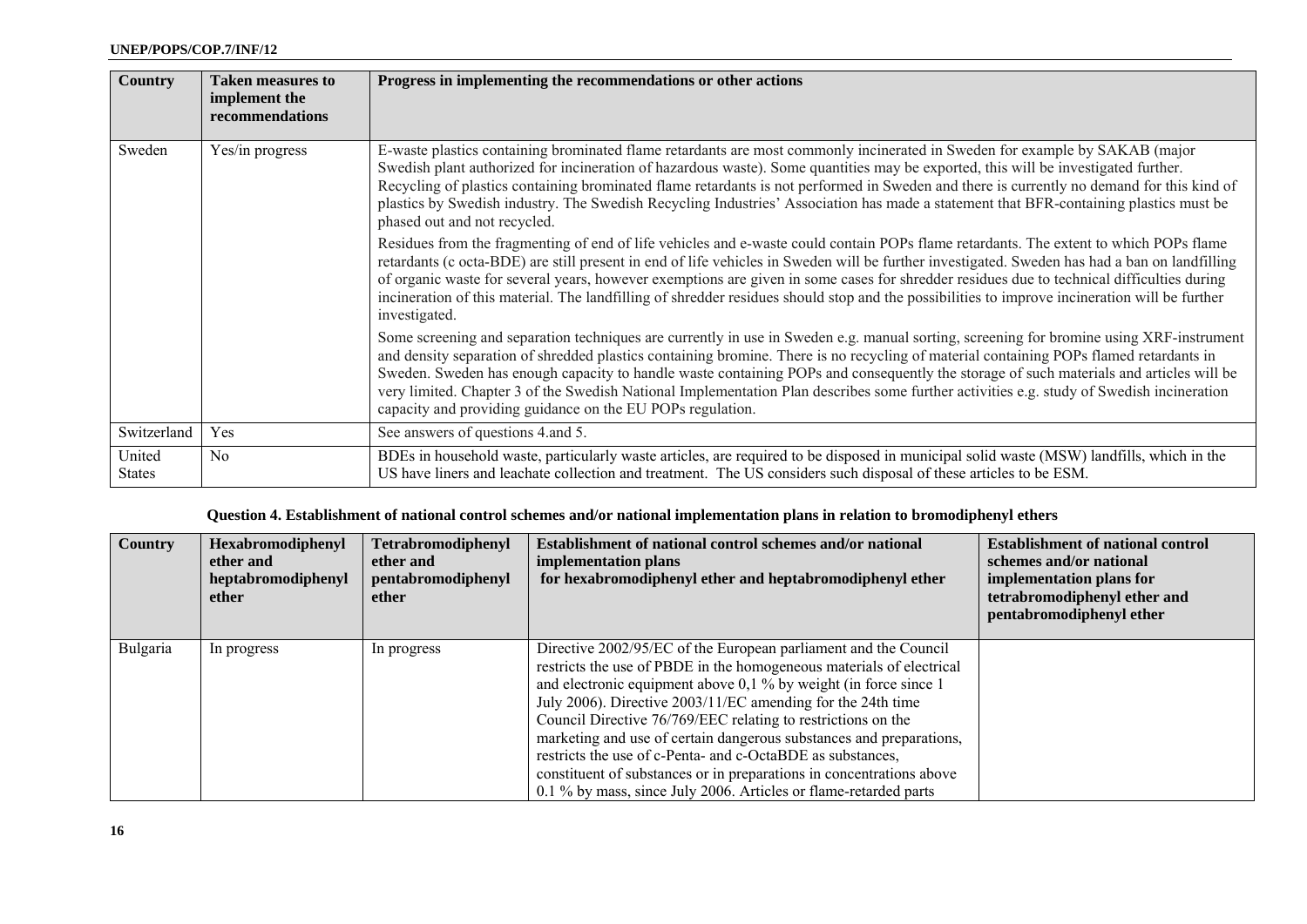| Country | Hexabromodiphenyl<br>ether and<br>heptabromodiphenyl<br>ether | Tetrabromodiphenyl<br>ether and<br>pentabromodiphenyl<br>ether | Establishment of national control schemes and/or national<br>implementation plans<br>for hexabromodiphenyl ether and heptabromodiphenyl ether                                                                                                                                                                                                                                                                                                                                                                                                           | <b>Establishment of national control</b><br>schemes and/or national<br>implementation plans for<br>tetrabromodiphenyl ether and<br>pentabromodiphenyl ether                                    |
|---------|---------------------------------------------------------------|----------------------------------------------------------------|---------------------------------------------------------------------------------------------------------------------------------------------------------------------------------------------------------------------------------------------------------------------------------------------------------------------------------------------------------------------------------------------------------------------------------------------------------------------------------------------------------------------------------------------------------|------------------------------------------------------------------------------------------------------------------------------------------------------------------------------------------------|
|         |                                                               |                                                                | thereof shall not be placed on the market if they contain c-Penta- or<br>c-OctaBDE in concentrations higher than 0.1 % by mass.                                                                                                                                                                                                                                                                                                                                                                                                                         |                                                                                                                                                                                                |
|         |                                                               |                                                                | No analysis of c-pentaBDE or c-octaBDE content in waste plastic<br>fractions from WEEE and ELV have been performed in Bulgaria, but<br>it is assumed that their content is comparable with that identified in<br>Europe. Thus, no waste, containing more than $0,1\%$ by mass PBDE<br>were identified in the waste stream.                                                                                                                                                                                                                              |                                                                                                                                                                                                |
|         |                                                               |                                                                | The updated Bulgarian NIP for POPs, $2012 - 2020$ includes measures<br>and activities for identifying the PBDE (c-pentaBDE and c-octaBDE)<br>content in the waste steam from WEEE and ELV.                                                                                                                                                                                                                                                                                                                                                              |                                                                                                                                                                                                |
|         |                                                               |                                                                | Material containing PBDE from WEEE entering the waste stream<br>shall be treated thermally abroad; potentially PBDE containing<br>material from cars is usually ends up in shredder plants, whose<br>fractions will either be treated thermally abroad or used for building<br>disposal sites.                                                                                                                                                                                                                                                          |                                                                                                                                                                                                |
| Canada  | Yes                                                           | Yes                                                            | Canada's Polybrominated Diphenyl Ether Regulations, 2008 prohibit<br>the manufacture, use, sale, offer for sale, and import of<br>hexabromodiphneyl ether and prohibit the manufacture of<br>heptabromodiphenyl ether.                                                                                                                                                                                                                                                                                                                                  | Canada's Polybrominated Diphenyl<br>Ether Regulations, 2008 prohibit the<br>manufacture, use, sale, offer for sale, and<br>import of tetrabromodiphenyl ether and<br>pentabromodiphenyl ether. |
| Germany | Yes                                                           | Yes                                                            | The control of the limit values cited in the answer to question 3 is<br>under the auspices of the "Länder", the Federal States.                                                                                                                                                                                                                                                                                                                                                                                                                         | As for hexabromodiphenyl ether and<br>heptabromodiphenyl ether                                                                                                                                 |
|         |                                                               |                                                                | According to the Landfill Ordinance, wastes consisting of, containing<br>or contaminated with POPs, i.e. wastes that exceed the lower limit<br>value under Annex IV of Regulation (EC) No 850/2004, may not be<br>disposed of at surface sites in Germany, i.e. only at underground<br>landfill sites (which are all constructed in salt rock) or by means of<br>stowage in mines in salt rock. The upper limit values therefore play<br>no role in the disposal practice for wastes consisting of, containing or<br>contaminated with POPs in Germany. |                                                                                                                                                                                                |
|         |                                                               |                                                                | German waste law lays down requirements concerning the collection,<br>storage, transport (incl. transboundary shipments), recovery and<br>disposal of wastes, as well as record keeping at both waste treatment                                                                                                                                                                                                                                                                                                                                         |                                                                                                                                                                                                |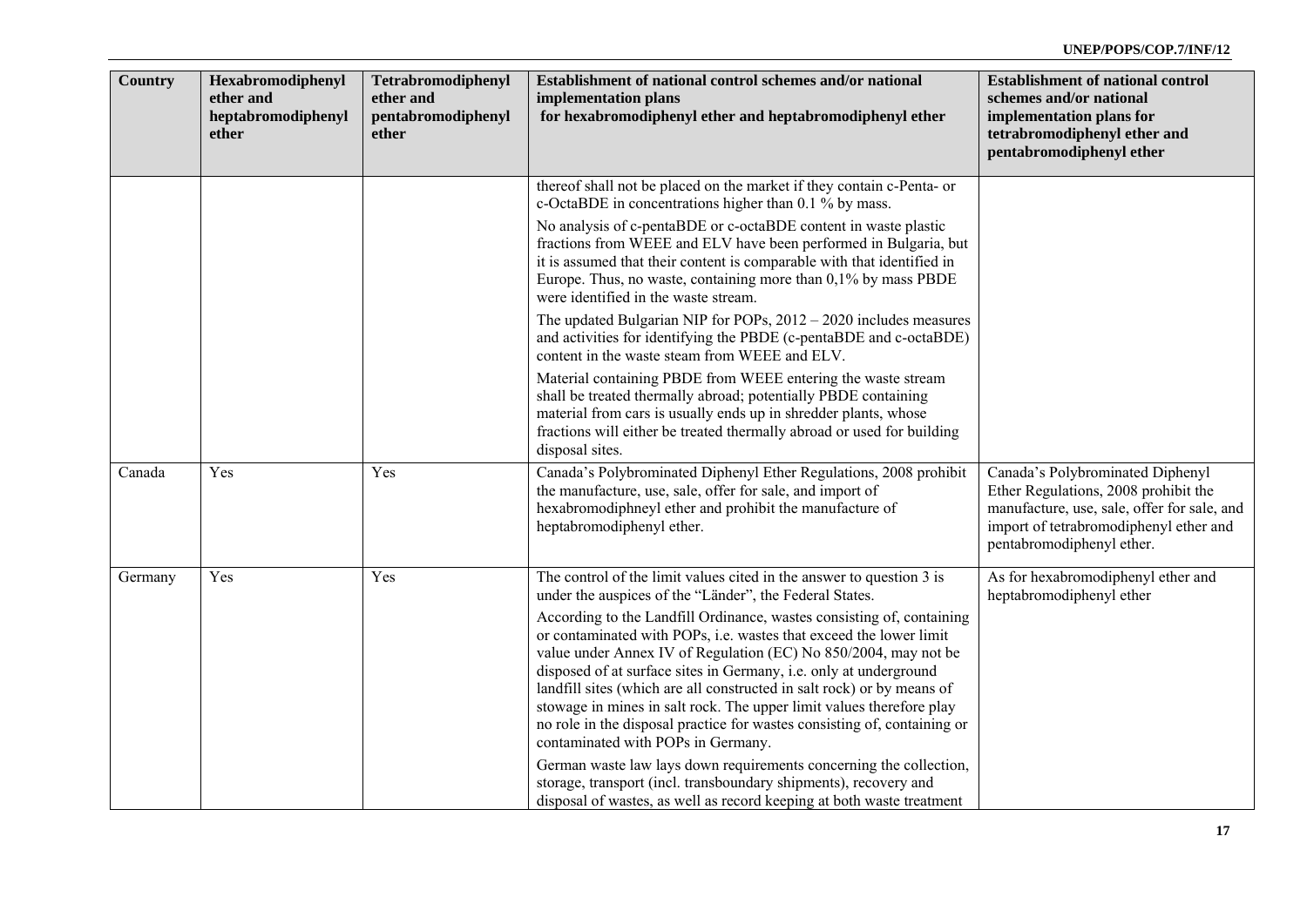| <b>Country</b> | Hexabromodiphenyl<br>ether and<br>heptabromodiphenyl<br>ether | Tetrabromodiphenyl<br>ether and<br>pentabromodiphenyl<br>ether | Establishment of national control schemes and/or national<br>implementation plans<br>for hexabromodiphenyl ether and heptabromodiphenyl ether                                                                                                                                                                                                                                                                                                                                                                                                                                                                                                                                                                                                                                                                                                                                                                                    | <b>Establishment of national control</b><br>schemes and/or national<br>implementation plans for<br>tetrabromodiphenyl ether and<br>pentabromodiphenyl ether |
|----------------|---------------------------------------------------------------|----------------------------------------------------------------|----------------------------------------------------------------------------------------------------------------------------------------------------------------------------------------------------------------------------------------------------------------------------------------------------------------------------------------------------------------------------------------------------------------------------------------------------------------------------------------------------------------------------------------------------------------------------------------------------------------------------------------------------------------------------------------------------------------------------------------------------------------------------------------------------------------------------------------------------------------------------------------------------------------------------------|-------------------------------------------------------------------------------------------------------------------------------------------------------------|
|                |                                                               |                                                                | installations and disposal facilities.<br>The Act Promoting Closed Substance Cycle Waste Management and<br>Ensuring Environmentally Compatible Waste Disposal (Recycling<br>Management Act - KrWG) of 24 February 2012 entered into force on<br>1 June 2012. In contrast to the previous legislation, it contains a<br>hierarchy of waste management measures. It is, in particular, of<br>significance for the disposal of wastes consisting of, containing or<br>contaminated with POPs that 'priority should be given to the measure<br>that best ensures the protection of humans and the environment<br>where wastes are generated and managed, taking into consideration<br>the precautionary principle and the principle of sustainability. The<br>whole life cycle of the waste is to be taken as a basis for the analysis<br>of the impacts on humans and the environment under the first<br>sentence of this section'. |                                                                                                                                                             |
|                |                                                               |                                                                | Competences for functions under waste law<br>The enforcement of waste law is the responsibility of the Länder,<br>which are able to regulate their various functions and internal Land<br>competences individually. In some Länder, there are obligations to<br>supply or offer hazardous substances that require special supervision<br>to the Land-owned companies responsible for the disposal of special<br>wastes.<br>With regard to transboundary movements of waste under<br>Section 14(1) of the Waste Shipment Act (AbfVerbrG), Land<br>authorities are responsible as a matter of principle for measures and<br>duties in connection with the shipment of wastes from and into<br>German territory. These Land authorities are published on an Internet<br>site (UBA, 2010a). Under Section 14(4) of the AbfVerbrG, the<br>Federal Environment Agency is responsible for transit movements.                            |                                                                                                                                                             |
|                |                                                               |                                                                | Disposal of POPS-contaminated wastes at landfills<br>The provisions of Article 7(4) of Regulation (EC) No $850/2004$<br>(POPs Regulation), which derogate from the requirement that POPs                                                                                                                                                                                                                                                                                                                                                                                                                                                                                                                                                                                                                                                                                                                                         |                                                                                                                                                             |

<sup>1</sup> Further information can be found at http://www.info-ags.de/.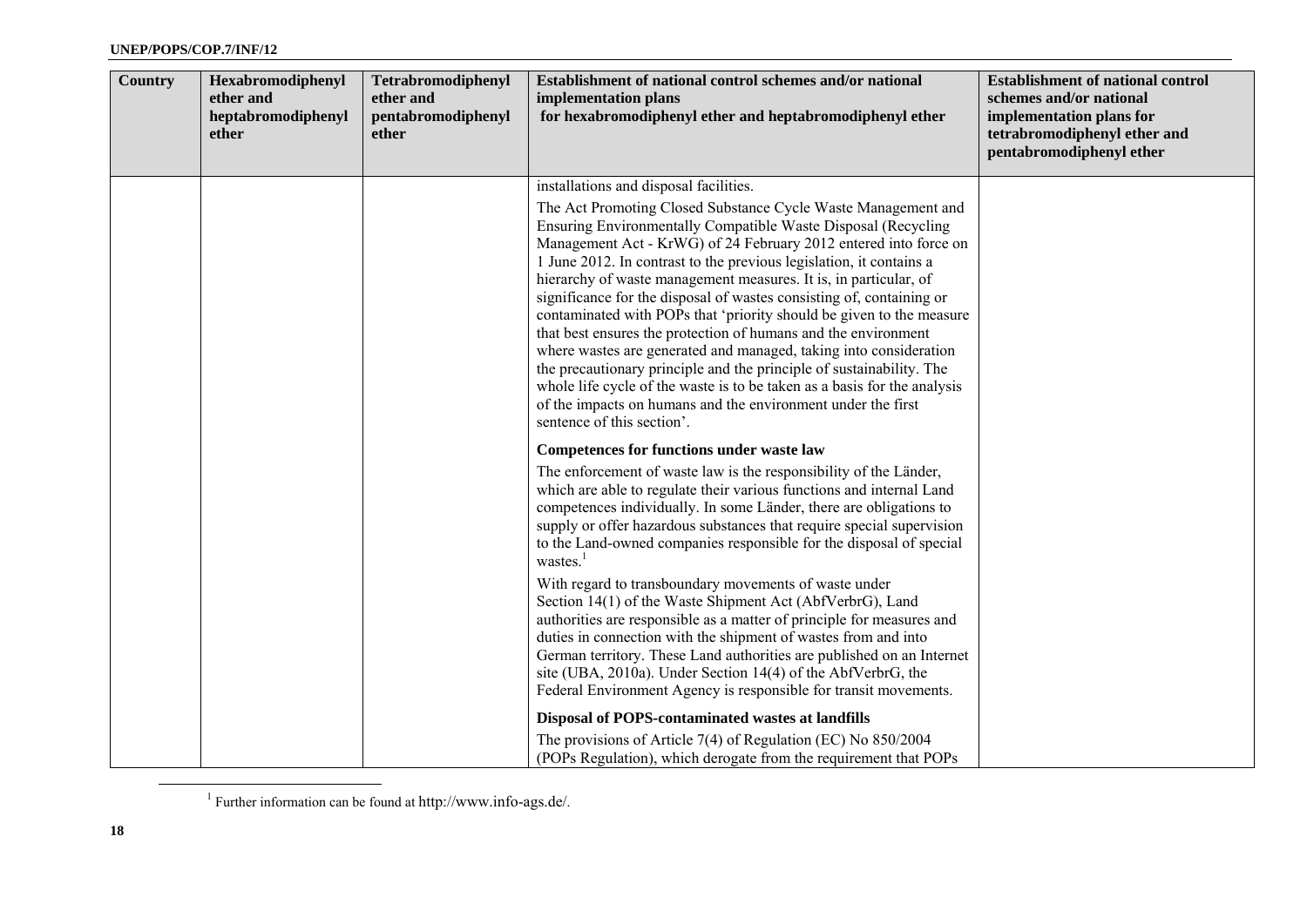| <b>Country</b> | Hexabromodiphenyl<br>ether and<br>heptabromodiphenyl<br>ether | Tetrabromodiphenyl<br>ether and<br>pentabromodiphenyl<br>ether | Establishment of national control schemes and/or national<br>implementation plans<br>for hexabromodiphenyl ether and heptabromodiphenyl ether                                                                                                                                                                                                                                                                                                                                                                                                                                                                                                                                                                                                              | <b>Establishment of national control</b><br>schemes and/or national<br>implementation plans for<br>tetrabromodiphenyl ether and<br>pentabromodiphenyl ether |
|----------------|---------------------------------------------------------------|----------------------------------------------------------------|------------------------------------------------------------------------------------------------------------------------------------------------------------------------------------------------------------------------------------------------------------------------------------------------------------------------------------------------------------------------------------------------------------------------------------------------------------------------------------------------------------------------------------------------------------------------------------------------------------------------------------------------------------------------------------------------------------------------------------------------------------|-------------------------------------------------------------------------------------------------------------------------------------------------------------|
|                |                                                               |                                                                | be destroyed laid down in Article $7(2)$ by making it possible for<br>POPs-contaminated wastes to be deposited at landfills, are<br>implemented in their entirety in German law by the Landfill<br>Ordinance (DepV). According to the DepV, wastes mentioned in<br>Annex V to the POPs Regulation that exceed the concentration limits<br>for the substances listed in Annex IV to the Regulation may not be<br>deposited at surface landfills (Section $7(1)(7)$ DepV). The same<br>applies for wastes containing other long-lived or bioaccumulative<br>toxic substances that give grounds for concern that the public's<br>welfare might be impaired if they were deposited at landfills.                                                               |                                                                                                                                                             |
|                |                                                               |                                                                | In practice, the concentration limits given in Annex IV to the POPs<br>Regulation represent the limit values for landfill class III.<br>Even stricter limit values apply when wastes are deployed at landfills                                                                                                                                                                                                                                                                                                                                                                                                                                                                                                                                             |                                                                                                                                                             |
|                |                                                               |                                                                | to improve the geological barrier or in the recultivation layer.<br>The Länder enforce individual limit values for classes I and II<br>(landfills for non-hazardous wastes) that range between the values for<br>classes 0 and IV. On the basis of a report from the Federation/Länder<br>Working Group on Waste (LAGA) dated 21 June 2011, the<br>Conference of Environment Ministers of the Federation and Länder<br>recommends the application of proposed uniform limit values.                                                                                                                                                                                                                                                                        |                                                                                                                                                             |
|                |                                                               |                                                                | According to Article $7(4)(b)$ of the POPs Regulation, the competent<br>authority may also approve an alternative procedure provided for in<br>Annex V when the Annex IV limit values are exceeded if it is<br>demonstrated by the waste holder that the decontamination of the<br>wastes and the destruction of the POPs does not represent the<br>environmentally preferable option. Of the alternatives specified in<br>Annex V to the POPs Regulation, only permanent deposition in<br>underground landfills in salt rock is permitted by the DepV in<br>Germany. Waste management records approved by the competent<br>authority are to be presented to the operator of the underground<br>landfill in good time before the first delivery of wastes. |                                                                                                                                                             |
|                |                                                               |                                                                | The reference to the POPS Regulation in the First Ordinance<br>Amending the Landfill Ordinance is formulated flexibly ('as most<br>recently amended'), so the DepV will always refer to most recent text                                                                                                                                                                                                                                                                                                                                                                                                                                                                                                                                                   |                                                                                                                                                             |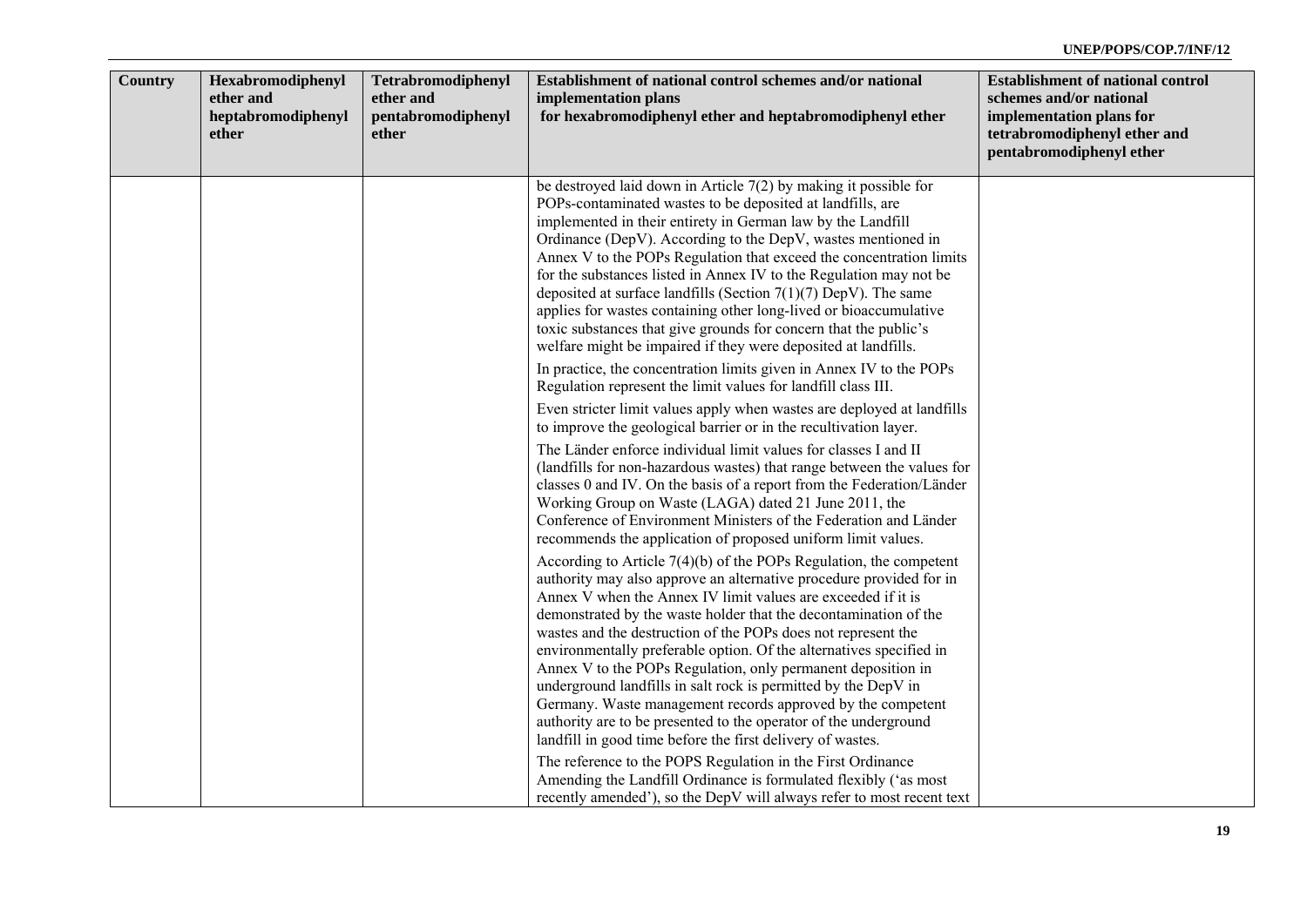| <b>Country</b> | Hexabromodiphenyl<br>ether and<br>heptabromodiphenyl<br>ether | Tetrabromodiphenyl<br>ether and<br>pentabromodiphenyl<br>ether | Establishment of national control schemes and/or national<br>implementation plans<br>for hexabromodiphenyl ether and heptabromodiphenyl ether                                                                                                                                                                                                                                                                                                                                                                        | <b>Establishment of national control</b><br>schemes and/or national<br>implementation plans for<br>tetrabromodiphenyl ether and<br>pentabromodiphenyl ether |
|----------------|---------------------------------------------------------------|----------------------------------------------------------------|----------------------------------------------------------------------------------------------------------------------------------------------------------------------------------------------------------------------------------------------------------------------------------------------------------------------------------------------------------------------------------------------------------------------------------------------------------------------------------------------------------------------|-------------------------------------------------------------------------------------------------------------------------------------------------------------|
|                |                                                               |                                                                | of the Regulation whenever its annexes are amended.                                                                                                                                                                                                                                                                                                                                                                                                                                                                  |                                                                                                                                                             |
|                |                                                               |                                                                | Use of wastes that contain POPs for mine stowage                                                                                                                                                                                                                                                                                                                                                                                                                                                                     |                                                                                                                                                             |
|                |                                                               |                                                                | Section 4 of the Ordinance on Underground Waste Stowage<br>(VersatzV) lays down limit values for certain parameters relevant to<br>the stowage of waste underground. These limit values are quantified<br>in Annex 2. PCBs are the only POPs covered by this Ordinance.<br>Under Section $4(2)$ , it is only permissible for the limit values to be<br>exceeded in the following exceptional cases:                                                                                                                  |                                                                                                                                                             |
|                |                                                               |                                                                | • 'where the geogenic levels of the same substances in the rock<br>are not exceeded [not relevant for POPs],                                                                                                                                                                                                                                                                                                                                                                                                         |                                                                                                                                                             |
|                |                                                               |                                                                | where "incineration residues from the burning of coal" are<br>$\bullet$<br>stowed in carbonaceous and secondary rock and                                                                                                                                                                                                                                                                                                                                                                                             |                                                                                                                                                             |
|                |                                                               |                                                                | • where wastes are stowed in salt rock provided a long-term<br>safety record is held' (LAGA, 2010).                                                                                                                                                                                                                                                                                                                                                                                                                  |                                                                                                                                                             |
|                |                                                               |                                                                | <b>Biowastes</b>                                                                                                                                                                                                                                                                                                                                                                                                                                                                                                     |                                                                                                                                                             |
|                |                                                               |                                                                | The Ordinance on Biowastes (BioAbfV) governs the recovery of<br>composts from biowaste. A conclusive list of appropriate biowastes<br>for the production of composts from households, commercial<br>operations and production facilities has been compiled. This<br>encompasses vegetable and animal waste substances, such as wastes<br>from food processing, food wastes, garden and park wastes, etc. that<br>contain biowastes. Limit values are stipulated for heavy metals, but<br>not for organic pollutants. |                                                                                                                                                             |
|                |                                                               |                                                                | 'However, the BioAbfV imposes an obligation for the biowaste<br>treatment entity to have tests for further pollutants carried out on the<br>unmixed input materials or the treated biowastes, in particular if there<br>are reasons to suspect elevated concentrations on account of the<br>nature, properties or origins of the input materials (Section 4(8)). The<br>obligation to test for additional pollutants covers POPs where there<br>are corresponding reasons to suspect their presence.' (LAGA, 2010)   |                                                                                                                                                             |
|                |                                                               |                                                                | The new version of the Ordinance on Biowastes entered into force on<br>1 May 2012 (BioabfV, 2012). Information on the amended legislation                                                                                                                                                                                                                                                                                                                                                                            |                                                                                                                                                             |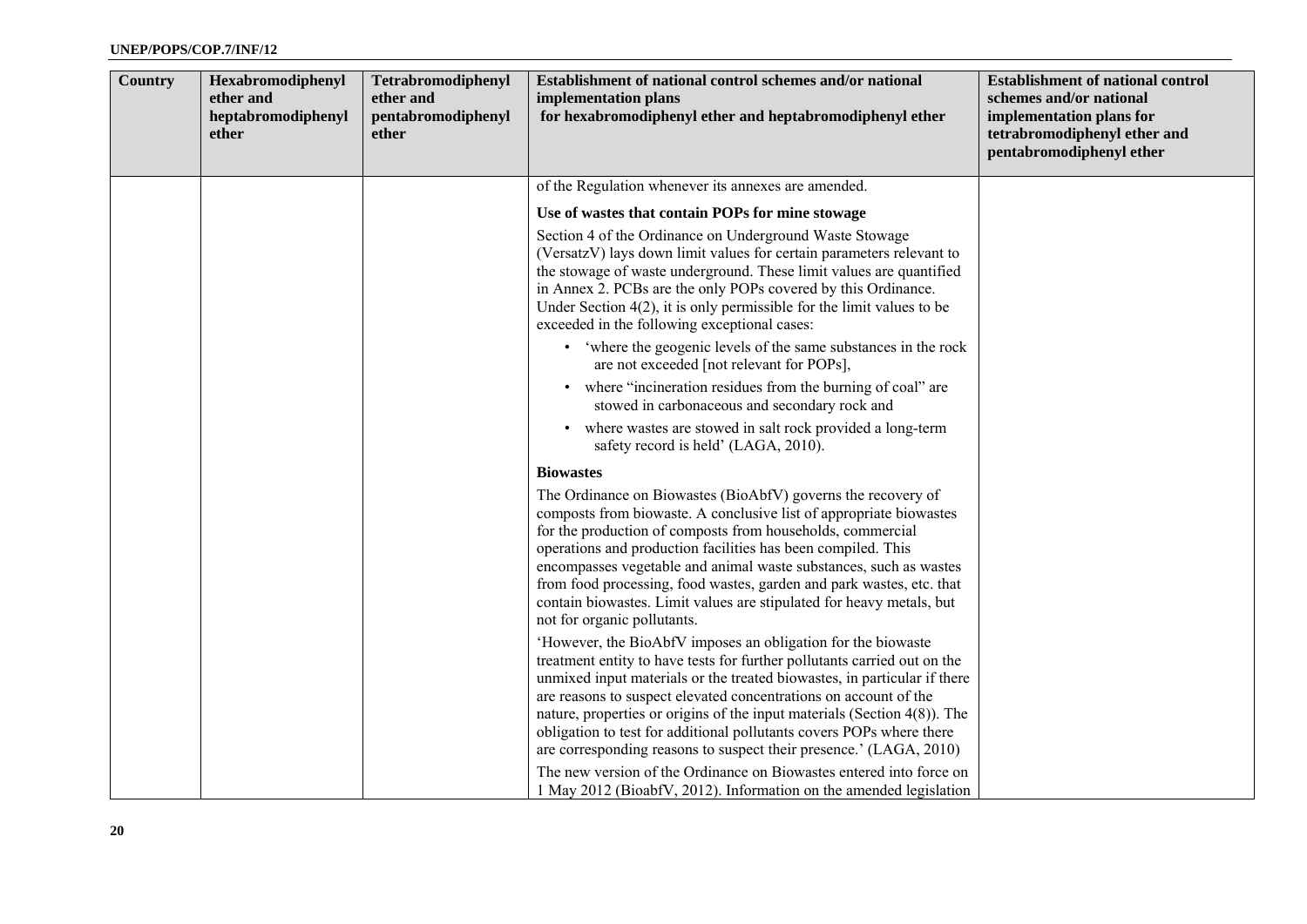| <b>Country</b> | Hexabromodiphenyl<br>ether and<br>heptabromodiphenyl<br>ether | Tetrabromodiphenyl<br>ether and<br>pentabromodiphenyl<br>ether | Establishment of national control schemes and/or national<br>implementation plans<br>for hexabromodiphenyl ether and heptabromodiphenyl ether                                                                                                                                                                                                                                                                                                                                                                                                                                                                                                                                                                                                                                                                                                                                                                                                                                                                                                                                                                      | <b>Establishment of national control</b><br>schemes and/or national<br>implementation plans for<br>tetrabromodiphenyl ether and<br>pentabromodiphenyl ether |
|----------------|---------------------------------------------------------------|----------------------------------------------------------------|--------------------------------------------------------------------------------------------------------------------------------------------------------------------------------------------------------------------------------------------------------------------------------------------------------------------------------------------------------------------------------------------------------------------------------------------------------------------------------------------------------------------------------------------------------------------------------------------------------------------------------------------------------------------------------------------------------------------------------------------------------------------------------------------------------------------------------------------------------------------------------------------------------------------------------------------------------------------------------------------------------------------------------------------------------------------------------------------------------------------|-------------------------------------------------------------------------------------------------------------------------------------------------------------|
|                |                                                               |                                                                | and the updated German text of the Ordinance can be found along<br>with other materials on the BMU's Internet site at<br>http://www.bmu.de/abfallwirtschaft/abfallrecht/national/doc/40696.p<br>hp.                                                                                                                                                                                                                                                                                                                                                                                                                                                                                                                                                                                                                                                                                                                                                                                                                                                                                                                |                                                                                                                                                             |
|                |                                                               |                                                                | Sewage sludge                                                                                                                                                                                                                                                                                                                                                                                                                                                                                                                                                                                                                                                                                                                                                                                                                                                                                                                                                                                                                                                                                                      |                                                                                                                                                             |
|                |                                                               |                                                                | The parameters and limit values for sewage sludge may be extended<br>by the competent authority to further constituents (Section $3(5)$ )<br>AbfKlärV). This includes POP pollutants                                                                                                                                                                                                                                                                                                                                                                                                                                                                                                                                                                                                                                                                                                                                                                                                                                                                                                                               |                                                                                                                                                             |
|                |                                                               |                                                                | In order to rule out any possible accumulation of pollutants in soil<br>over the long term, efforts are being made to further tighten up the<br>requirements placed on sewage sludges that may be used in<br>agriculture. According to the Closed Substance Cycle and Waste<br>Management Act, it will only be possible for chemical requirements<br>for the utilisation of sewage sludges on agricultural land to be<br>governed by waste law in future if the proper and harmless utilisation<br>of sewage sludges is not already guaranteed by the provisions of<br>fertiliser law (third sentence of Section 11(2) KrWG)                                                                                                                                                                                                                                                                                                                                                                                                                                                                                       |                                                                                                                                                             |
|                |                                                               |                                                                | At the same time as the developments discussed above, the<br>proportion of sewage sludges disposed of thermally by means of<br>coincineration went up from 31.5% in 2004 to 53.2 % in 2010. The<br>clear rise in the thermal treatment of sewage sludges is to be<br>attributed to the requirements of the Waste Deposition Ordinance,<br>according to which the deposition of untreated sewage sludges at<br>landfills has been prohibited since 2005. The incineration of sewage<br>sludges in incineration and coincineration plants that are suitable for<br>this purpose is therefore, alongside the use of sewage sludges on soils<br>as fertilisers, the second pillar of sewage sludge disposal (UBA,<br>2012). However, incineration at monoincineration plants is to be<br>preferred because this is the only way of ensuring the raw materials<br>contained in the sewage sludge ashes that are generated (particularly<br>phosphorous) can be channelled into resource-efficient forms of<br>reuse (BMU, 2011a, pp. 72f), unless the raw materials can be<br>recovered prior to the thermal treatment. |                                                                                                                                                             |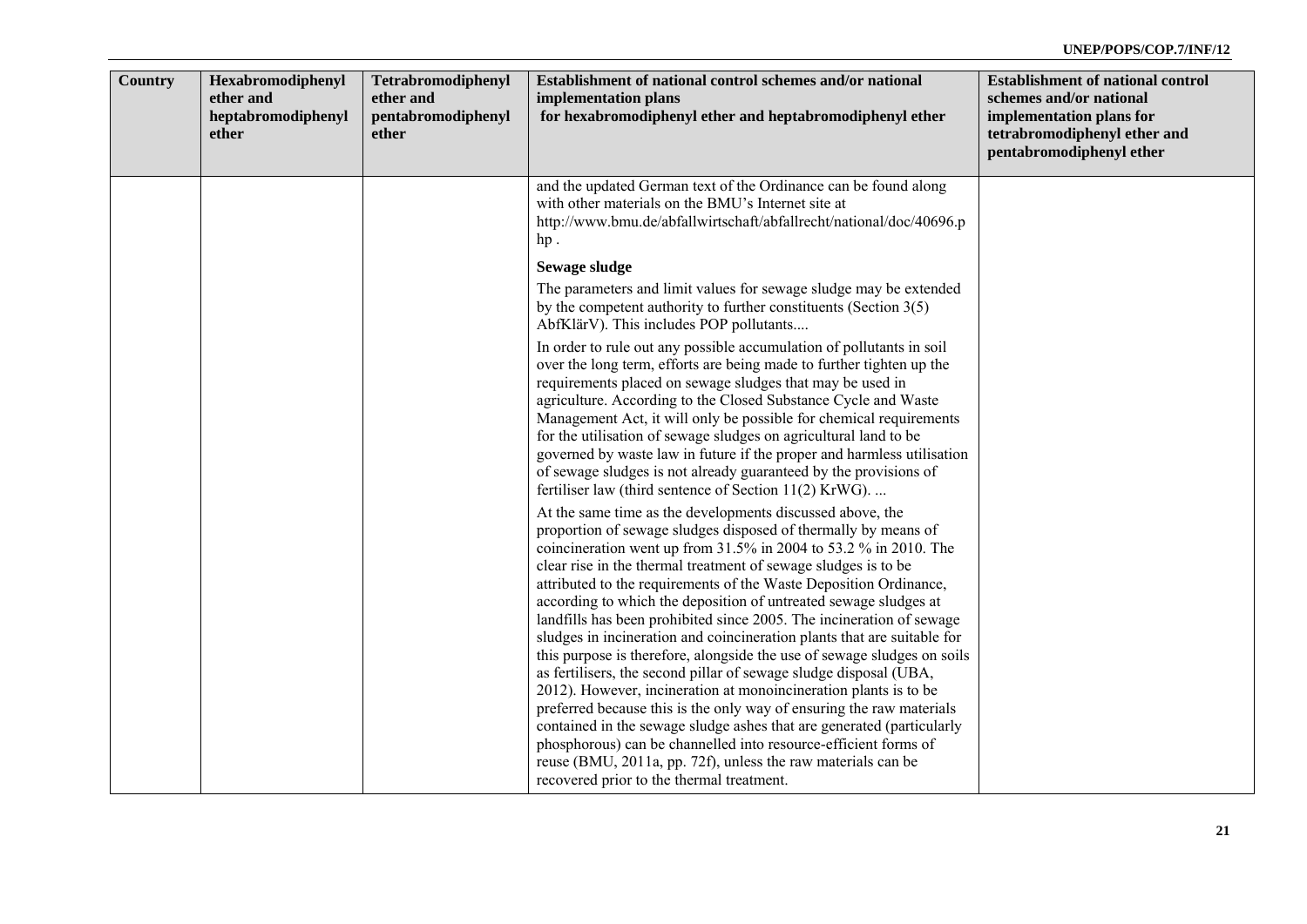| Country | Hexabromodiphenyl<br>ether and<br>heptabromodiphenyl<br>ether | Tetrabromodiphenyl<br>ether and<br>pentabromodiphenyl<br>ether | Establishment of national control schemes and/or national<br>implementation plans<br>for hexabromodiphenyl ether and heptabromodiphenyl ether                                                                                                                                                                                                                                                                                                                                                                      | <b>Establishment of national control</b><br>schemes and/or national<br>implementation plans for<br>tetrabromodiphenyl ether and<br>pentabromodiphenyl ether |
|---------|---------------------------------------------------------------|----------------------------------------------------------------|--------------------------------------------------------------------------------------------------------------------------------------------------------------------------------------------------------------------------------------------------------------------------------------------------------------------------------------------------------------------------------------------------------------------------------------------------------------------------------------------------------------------|-------------------------------------------------------------------------------------------------------------------------------------------------------------|
|         |                                                               |                                                                | <b>Contaminated sites/harmful soil contamination</b>                                                                                                                                                                                                                                                                                                                                                                                                                                                               |                                                                                                                                                             |
|         |                                                               |                                                                | At present, more than 271,000 sites in Germany are officially<br>suspected of being contaminated (BMU, 2011b). Details of the<br>current numbers of designated sites can be obtained from the relevant<br>contaminated site registers in the individual Länder or from the<br>Federal Environmental Agency (LABO, 2011a; UBA, 2011a). As a<br>rule, these sources provide information about all former uses, the<br>technologies previously deployed at these sites and sector-specific<br>types of contamination. |                                                                                                                                                             |
|         |                                                               |                                                                | References:                                                                                                                                                                                                                                                                                                                                                                                                                                                                                                        |                                                                                                                                                             |
|         |                                                               |                                                                | BMU (2011a): Entwurf des BMU für ein Deutsches<br>Ressourceneffizienzprogramm (ProgRess);<br>http://www.bmu.de/wirtschaft und umwelt/downloa<br>$ds/doc/47843$ .php                                                                                                                                                                                                                                                                                                                                                |                                                                                                                                                             |
|         |                                                               |                                                                | BMU (2011b): 'Bodenschutz und Altlasten: Situation';<br>http://www.bmu.de/bodenschutz/doc/2494.php                                                                                                                                                                                                                                                                                                                                                                                                                 |                                                                                                                                                             |
|         |                                                               |                                                                | LABO (2011a): Federation/Länder Working Group on Soil<br>Conservation (LABO): Internet site;<br>http://www.labo-Deutschland.de/Startseite.html                                                                                                                                                                                                                                                                                                                                                                     |                                                                                                                                                             |
|         |                                                               |                                                                | LAGA (2010): Federation/Länder Working Group on<br>Waste: Jahresbericht der Bund/Länder-<br>Arbeitsgemeinschaft Abfall (LAGA) 2010;<br>http://laga-<br>online/de/servlet/is/23875/LAGA Ja Ber2010.pdf?c<br>ommand=downloadContent&filename=LAGA_JaBer<br>$_{2010.pdf}$                                                                                                                                                                                                                                             |                                                                                                                                                             |
|         |                                                               |                                                                | LAGA (2011): Federation/Länder Working Group on Waste:<br>Jahresbericht der Bund/Länder-Arbeitsgemeinschaft Abfall<br>(LAGA) 2011; http://www.laga-<br>online.de/servlet/is/23875/LAGA_JaBer_2011.pdf?command<br>=downloadContent&filename=LAGA JaBer 2011.pdf                                                                                                                                                                                                                                                     |                                                                                                                                                             |
|         |                                                               |                                                                | UBA (2010a): Competent Authorities in the Federal Republic of<br>Germany for the Transboundary Movement of Waste (As of                                                                                                                                                                                                                                                                                                                                                                                            |                                                                                                                                                             |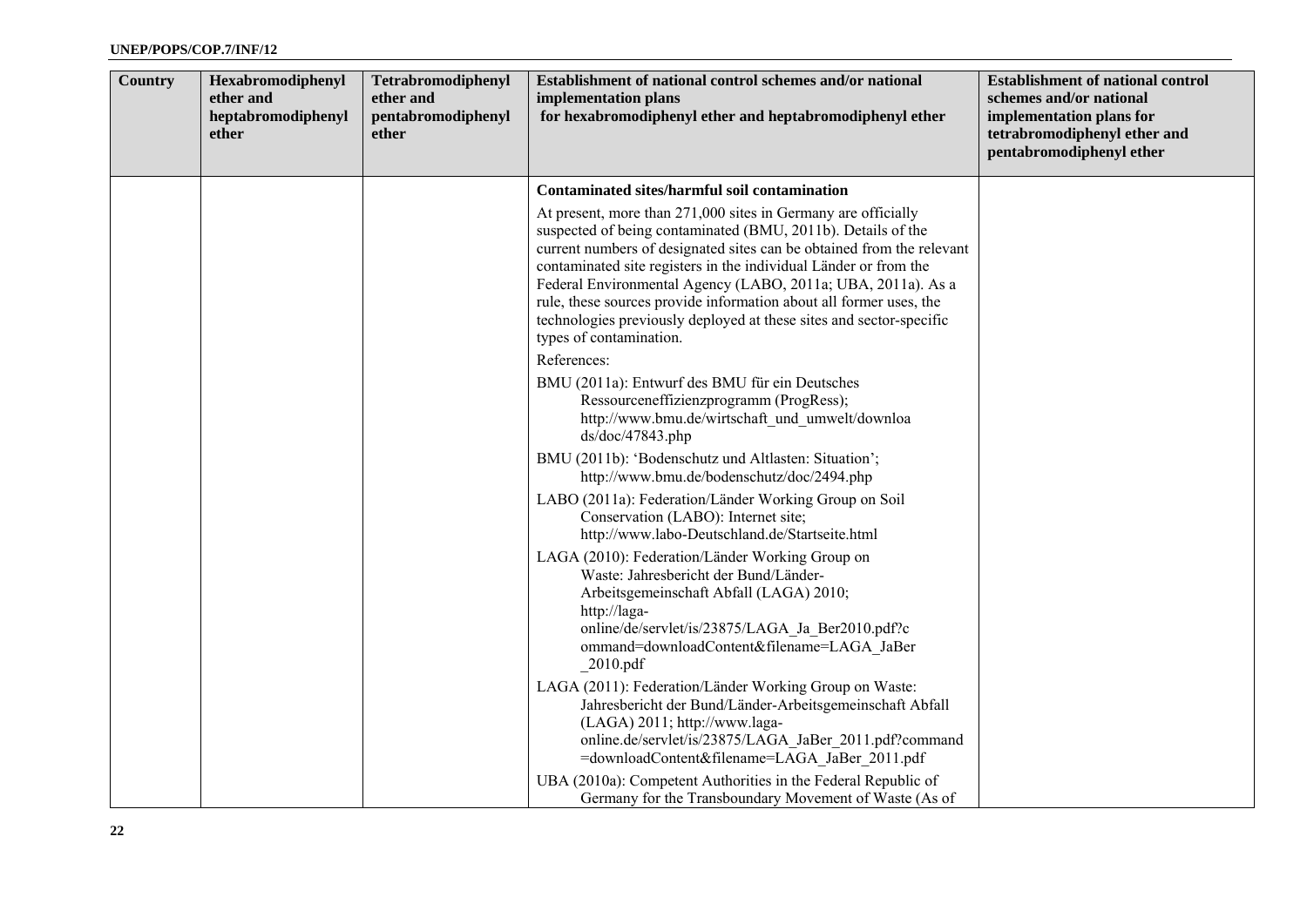| <b>Country</b> | Hexabromodiphenyl<br>ether and<br>heptabromodiphenyl<br>ether | Tetrabromodiphenyl<br>ether and<br>pentabromodiphenyl<br>ether | Establishment of national control schemes and/or national<br>implementation plans<br>for hexabromodiphenyl ether and heptabromodiphenyl ether                                                                                                                                                                                                                                                    | <b>Establishment of national control</b><br>schemes and/or national<br>implementation plans for<br>tetrabromodiphenyl ether and<br>pentabromodiphenyl ether |
|----------------|---------------------------------------------------------------|----------------------------------------------------------------|--------------------------------------------------------------------------------------------------------------------------------------------------------------------------------------------------------------------------------------------------------------------------------------------------------------------------------------------------------------------------------------------------|-------------------------------------------------------------------------------------------------------------------------------------------------------------|
|                |                                                               |                                                                | February 2012);<br>http://www.umweltdaten.de/abfallwirtschaft/gav/Genehmigun<br>gsbehoerden.pdf                                                                                                                                                                                                                                                                                                  |                                                                                                                                                             |
|                |                                                               |                                                                | UBA (2011a): 'Indikator: Altlastenverdachtsflächen im Verhältnis<br>zur Anzahl der Sanierungen'; February 2011;<br>http://www.umweltbundesamt-daten-zur-<br>umwelt.de/umweltdaten/public/theme.do?nodeIdent=2900;<br>and 'Bundesweite Übersicht zur Altlastenstatistik';<br>http://www.umweltbundesamt.de/boden-und-<br>altlasten/altlast/web1/deutsch/1_3.htm                                   |                                                                                                                                                             |
|                |                                                               |                                                                | UBA (2012): Abfallwirtschaft Entsorgungsverfahren; accessed 23<br>February 2012;<br>http://www.uba.de/abfallwirtschaft/entsorgung/index.htm                                                                                                                                                                                                                                                      |                                                                                                                                                             |
|                |                                                               |                                                                | Zangl, S., Blepp, M., Marquardt, M., Mochl, K., Wirth, O. (2012):<br>Nationale Umsetzung des Stockholmer Übereinkommens zu<br>persistenten organischen Schadstoffen (POPs) – PBDE und<br>PFOS in Erzeugnissen und im Recyclingkreislauf.<br>Umweltforschungsplan des Bundesministeriums für Umwelt,<br>Naturschutz und Reaktorsicherheit Förderkennzeichen<br>(UFOPLAN) 3710 63 415              |                                                                                                                                                             |
|                |                                                               |                                                                | Zangl, S., Blepp, M., Marquardt, M., Mochl, K., Wirth, O. (2012):<br>National-level implementation of the Stockholm Convention<br>on persistent organic pollutants (POPs) – PBDE and PFOS in<br>products and in the recycling loops (Summary report).<br>Umweltforschungsplan des Bundesministeriums für Umwelt,<br>Naturschutz und Reaktorsicherheit Förderkennzeichen<br>(UFOPLAN) 3710 63 415 |                                                                                                                                                             |
| Mexico         | In progress                                                   | In progress                                                    | (cited from the German National Implementation Plan, 2012)<br>End of life PBDE containing products (as e-waste) are considered as                                                                                                                                                                                                                                                                |                                                                                                                                                             |
|                |                                                               |                                                                | special waste and are regulated by the General Law for Waste<br>Management (LGPGIR, by its abbreviation in Spanish) and its<br>associated instruments (i.e. Standard NOM.161-SEMARNAT-2011).<br>The law and the standard set the mandate to develop plans to manage<br>the e-waste, which demand the participation of manufacturers, users,                                                      |                                                                                                                                                             |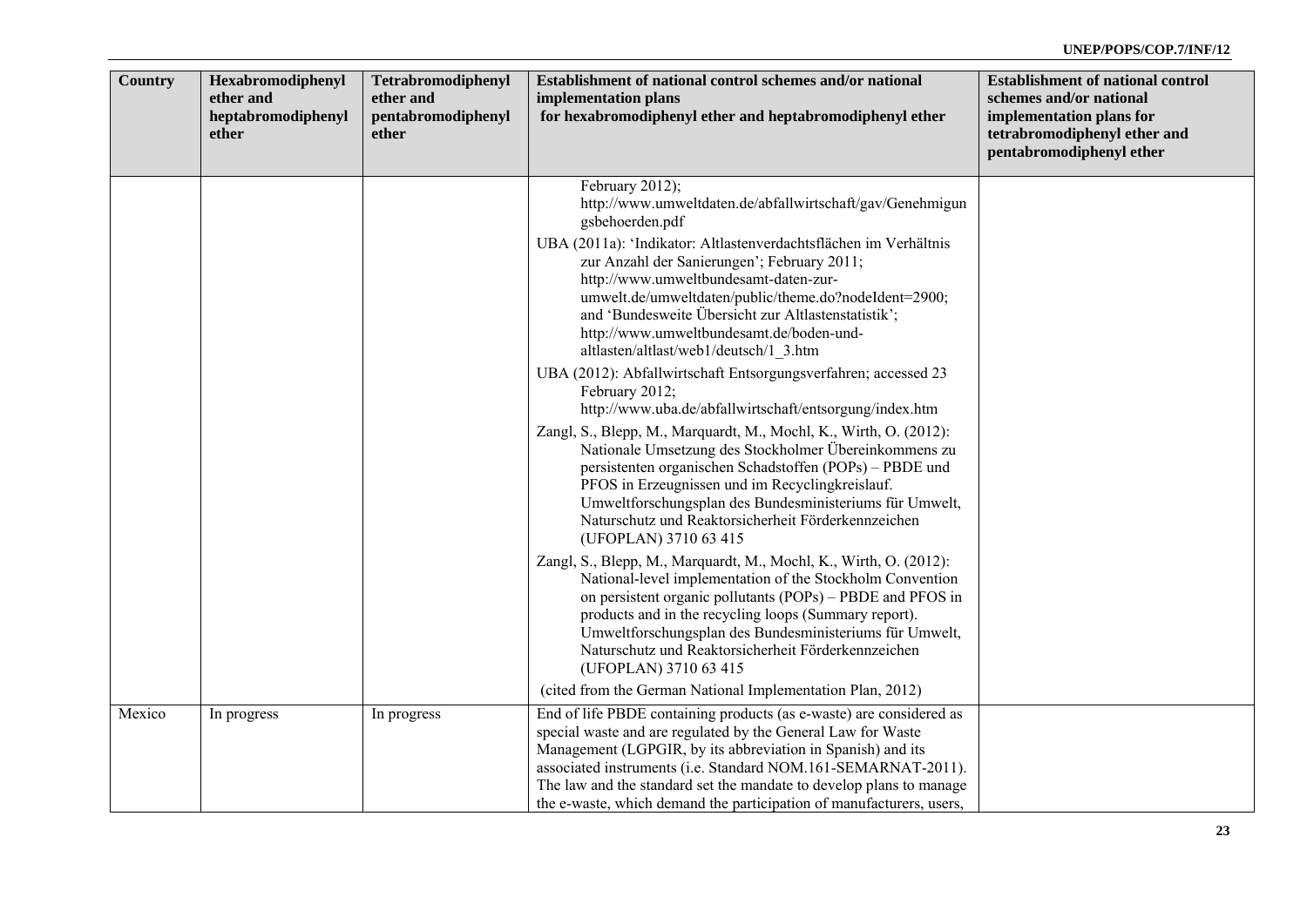| <b>Country</b>         | Hexabromodiphenyl<br>ether and<br>heptabromodiphenyl<br>ether | Tetrabromodiphenyl<br>ether and<br>pentabromodiphenyl<br>ether | Establishment of national control schemes and/or national<br>implementation plans<br>for hexabromodiphenyl ether and heptabromodiphenyl ether                                                                                                                                                                                                                                                                                                                                                                                                                                                                                                                                                                                                                                                                                                        | <b>Establishment of national control</b><br>schemes and/or national<br>implementation plans for<br>tetrabromodiphenyl ether and<br>pentabromodiphenyl ether |
|------------------------|---------------------------------------------------------------|----------------------------------------------------------------|------------------------------------------------------------------------------------------------------------------------------------------------------------------------------------------------------------------------------------------------------------------------------------------------------------------------------------------------------------------------------------------------------------------------------------------------------------------------------------------------------------------------------------------------------------------------------------------------------------------------------------------------------------------------------------------------------------------------------------------------------------------------------------------------------------------------------------------------------|-------------------------------------------------------------------------------------------------------------------------------------------------------------|
|                        |                                                               |                                                                | distributors, government and recycles.                                                                                                                                                                                                                                                                                                                                                                                                                                                                                                                                                                                                                                                                                                                                                                                                               |                                                                                                                                                             |
| Monaco                 | No                                                            | N <sub>0</sub>                                                 | Not used or produced in Monaco.                                                                                                                                                                                                                                                                                                                                                                                                                                                                                                                                                                                                                                                                                                                                                                                                                      | Not used or produced in Monaco.                                                                                                                             |
| The<br>Netherland<br>S | Yes                                                           | Yes                                                            | The POP-BDEs were incorporated in the newest Dutch<br>implementation plan and in the accompanying action plan that was<br>submitted to the Stockholm Convention Secretariat in August 2011.<br>The implementation plan stated: "To supplement the current waste<br>stream policy, studies are in preparation at EU and national levels to<br>obtain a better understanding of the presence of PFOS and BDEs in<br>products and waste streams, and how to treat such streams". The<br>action plan stated that the Netherlands will lend its support to<br>developments leading to the adoption of concentration limits for<br>POPs in waste matter on a European level, as well as the potential<br>need for effective screening and separating waste streams. The study<br>referred to under question 1 of this format is the result of that action. | As for hexa and hepta bromodiphenyl<br>ether                                                                                                                |
| Sweden                 | Yes                                                           | Yes                                                            | The Swedish legislation for pre-treatment of e-waste requires<br>separation of plastics containing brominated flame-retardants. See<br>below.                                                                                                                                                                                                                                                                                                                                                                                                                                                                                                                                                                                                                                                                                                        | The Swedish legislation for pre-<br>treatment of e-waste requires separation<br>of plastics containing brominated flame-<br>retardants. See below.          |
| Switzerland            | Yes                                                           | Yes                                                            | Switzerland has not established a low POP content for BDEs<br>containing waste. However, materials in articles originating from<br>recycling have to comply with a maximum allowed BDE content (see<br>annex 1.9 of Ordinance on risk reduction related to the use of certain<br>particularly dangerous substances, preparations and articles (SR<br>$814.81$ ).                                                                                                                                                                                                                                                                                                                                                                                                                                                                                     | As for hexabromodiphenyl ether and<br>heptabromodiphenyl ether                                                                                              |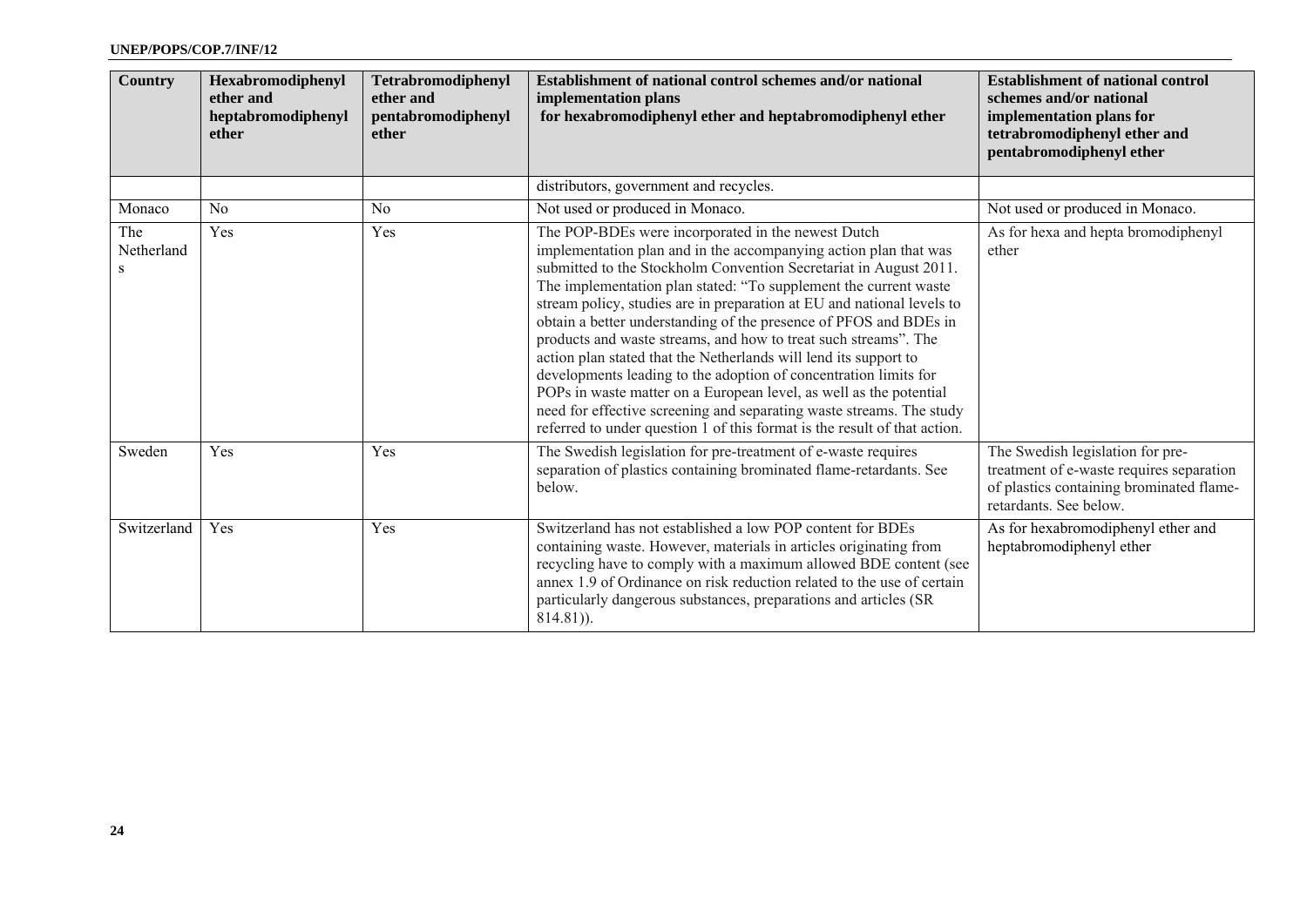| <b>Country</b>          | Hexabromodiphenyl<br>ether and<br>heptabromodiphenyl<br>ether | Tetrabromodiphenyl<br>ether and<br>pentabromodiphenyl<br>ether | Establishment of national control schemes and/or national<br>implementation plans<br>for hexabromodiphenyl ether and heptabromodiphenyl ether                                                                                                                                                                                                                                                                                                                                                                                                                                                                                                                                                                                                                                                                                                                                                                                                                                                                                                                                                                                                                                                                                                                                                                                                                                                                                                                                          | <b>Establishment of national control</b><br>schemes and/or national<br>implementation plans for<br>tetrabromodiphenyl ether and<br>pentabromodiphenyl ether |
|-------------------------|---------------------------------------------------------------|----------------------------------------------------------------|----------------------------------------------------------------------------------------------------------------------------------------------------------------------------------------------------------------------------------------------------------------------------------------------------------------------------------------------------------------------------------------------------------------------------------------------------------------------------------------------------------------------------------------------------------------------------------------------------------------------------------------------------------------------------------------------------------------------------------------------------------------------------------------------------------------------------------------------------------------------------------------------------------------------------------------------------------------------------------------------------------------------------------------------------------------------------------------------------------------------------------------------------------------------------------------------------------------------------------------------------------------------------------------------------------------------------------------------------------------------------------------------------------------------------------------------------------------------------------------|-------------------------------------------------------------------------------------------------------------------------------------------------------------|
| United<br><b>States</b> |                                                               |                                                                | EPA is encouraging a voluntary phase-out of manufacture and import<br>of commercial decaBDE (c-decaBDE). Starting in 2010, EPA<br>received commitments from the principal manufacturers and<br>importers of c-decaBDE to initiate reductions in the manufacture,<br>import and sale of c-decaBDE. As a result of negotiations, the<br>principle companies have committed to ending production,<br>importation and sales of decaBDE for most uses in the United States<br>by December 31, 2012 and to end all uses by December 31, 2013.<br>EPA is encouraging other importers of c-decaBDE to join this<br>initiative by developing and alternatives assessment for c-decaBDE<br>to aid users in selecting suitable alternatives.<br>Additionally, EPA proposed a TSCA section 4 test rule for c-<br>pentaBDE, c-octaBDE, and c-decaBDE. The test rule would require<br>the development of information necessary to determine the effects of<br>manufacturing, processing, or other activities involving these c-<br>PBDEs on human health or the environment. EPA intends to<br>promulgate the test rule if it determines that manufacture (including<br>import) or processing of c-PBDEs, including in articles, has not<br>ceased by December 31, 2013.<br>For more information on the SNUR, test rule or commercial PDBE<br>mixtures, please visit the EPA Existing Chemicals PBDE Summary<br>page at<br>http://www.epa.gov/oppt/existingchemicals/pubs/actionplans/pbde.ht<br>ml. | Same                                                                                                                                                        |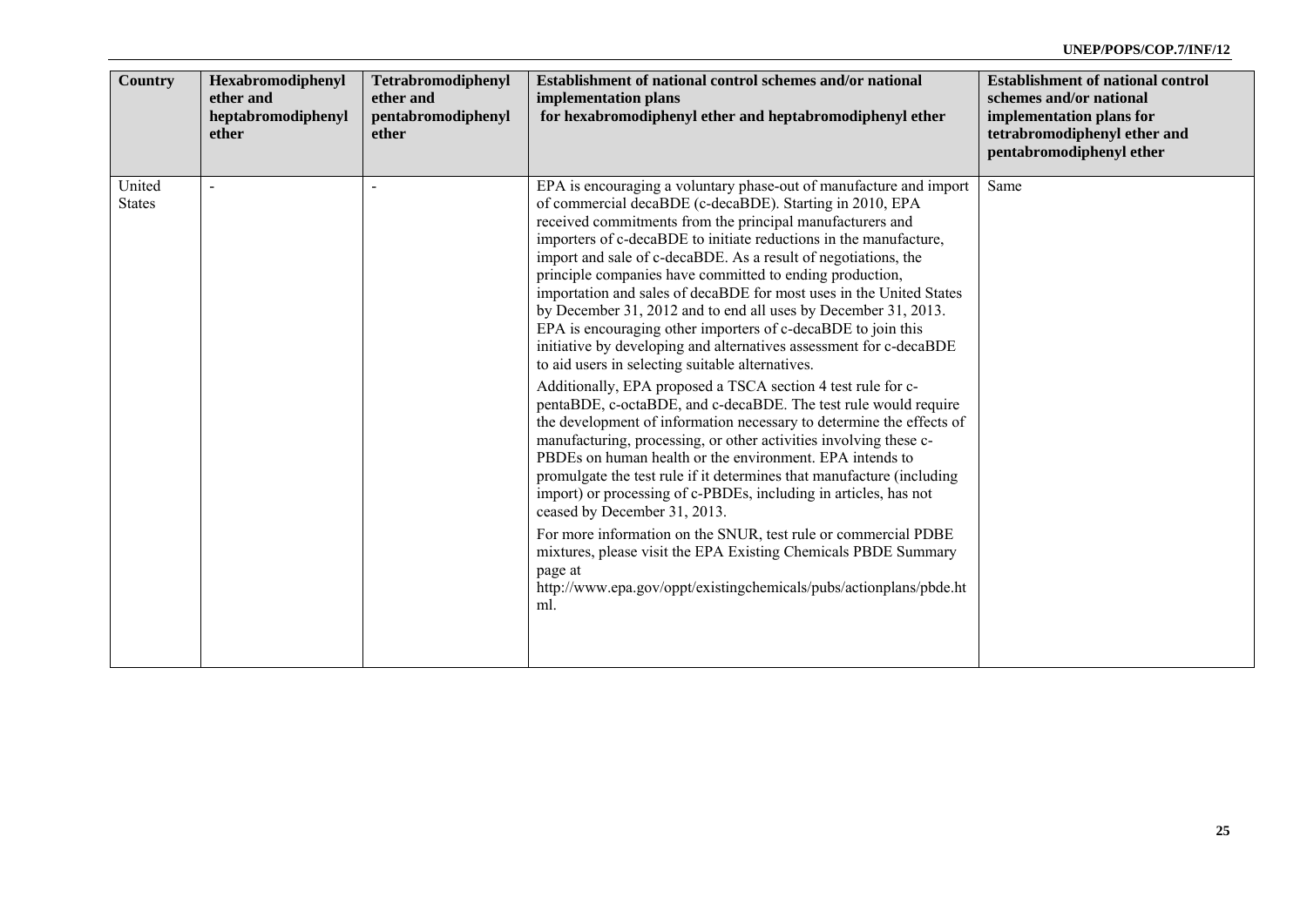|  |  |  |  | Question 5. Screening and separation techniques for wastes containing brominated diphenyl ethers |
|--|--|--|--|--------------------------------------------------------------------------------------------------|
|  |  |  |  |                                                                                                  |

| <b>Country</b>     | <b>Screening and separation</b><br>techniques for wastes<br>containing brominated<br>diphenyl ethers | <b>Remarks</b>                                                                                                                                                                                                                                                                                                                                                                                                                                                                                                                                                                                                                        |
|--------------------|------------------------------------------------------------------------------------------------------|---------------------------------------------------------------------------------------------------------------------------------------------------------------------------------------------------------------------------------------------------------------------------------------------------------------------------------------------------------------------------------------------------------------------------------------------------------------------------------------------------------------------------------------------------------------------------------------------------------------------------------------|
| Bulgaria           | No                                                                                                   | There is no "screening technique" for PBDE in the waste stream. The establishment of concentration limits for c-pentaPDE and c-<br>octaBDE in the waste stream is currently under preparation and discussion (forthcoming amendment of Annexes IV and V of<br>Regulation (EC) No. 850/2004 on POPs).                                                                                                                                                                                                                                                                                                                                  |
|                    |                                                                                                      | All waste, potentially containing PBDE shall be treated either thermally abroad, so that PBDE content will be destroyed, or shall be<br>treated in shredder plants, whose fractions then are either treated thermally and PBDE content is destroyed or used for building disposal<br>sites.                                                                                                                                                                                                                                                                                                                                           |
| Canada             | N <sub>0</sub>                                                                                       | It is anticipated that the new technical guidelines to be developed by the Basel Convention on the ESM of wastes containing BDEs will<br>provide guidance to Parties on these types of management measures.                                                                                                                                                                                                                                                                                                                                                                                                                           |
|                    |                                                                                                      | However, Canada believes that a list of priority articles and wastes streams containing BDEs could be established to focus efforts on the<br>application of screening techniques. From Canada's point of view, the main streams for which BDEs could be tested and screened are<br>electronic wastes as well as textiles and plastics in various products and articles at their end-of-life management including recycling.<br>Canada is currently gathering information from Canadian recycling facilities on their experiences in applying screening techniques to<br>various wastes streams to identify flame retardant chemicals. |
| Germany            | No                                                                                                   | No waste is deposited in landfills without prior treatment. See also answer to question 4a.                                                                                                                                                                                                                                                                                                                                                                                                                                                                                                                                           |
| Mexico             | No                                                                                                   | Currently, the activities in Mexico have been focused on the evaluation of the current situation of PBDEs; the building of the analytical<br>capacity for PBDE measure in plastics and environmental matrices, and the gathering of commerce information. The next steps will<br>include the development of more technical projects regarding separation techniques containing PBDEs.                                                                                                                                                                                                                                                 |
| Monaco             | N <sub>0</sub>                                                                                       | Not applicable in Monaco.                                                                                                                                                                                                                                                                                                                                                                                                                                                                                                                                                                                                             |
| The<br>Netherlands | No                                                                                                   | There is no effective screening technique available yet to distinguish between POP-BDE containing plastics and other plastics<br>containing bromine. X-Ray Fluorescence may be applied, but does not distinguish between the various bromine containing substances.<br>XRF may be used as first screening method, but is not legally prescribed.                                                                                                                                                                                                                                                                                      |
|                    |                                                                                                      | In the study referred to in question 2 of this format, the so-called atmospheric pressure chemical ionization-high resolution time-of-<br>flight mass spectrometry (APCI-HR TOFMS) was applied as screening method before conventional analysis using GC.MS. A more<br>extensive description of the method is provided in chapter 2.3.2 of the report containing that study. The method is relatively new and<br>enables a rapid screening. However, the amount of equipment needed is too large for onsite screening.                                                                                                                |
|                    |                                                                                                      | That same study showed that a large part of POP-BDE containing plastics are incinerated within the Netherlands (see answer to<br>question 2 of this format). Emissions are being controlled under exisiting regulations.                                                                                                                                                                                                                                                                                                                                                                                                              |
| Sweden             | Yes                                                                                                  | The Swedish legislation for pre-treatment of e-waste requires separation of plastics containing brominated flame-retardants. Methods<br>currently used in Swedish recycling industry for discerning and separating BFR containing plastics from other plastics are:                                                                                                                                                                                                                                                                                                                                                                   |
|                    |                                                                                                      | • written instructions/guidelines for the operators at the pre-treatment plant,                                                                                                                                                                                                                                                                                                                                                                                                                                                                                                                                                       |
|                    |                                                                                                      | • work experience; a person with a formal training and experience of manually sorting WEEE plastics/parts containing BFR, will carry                                                                                                                                                                                                                                                                                                                                                                                                                                                                                                  |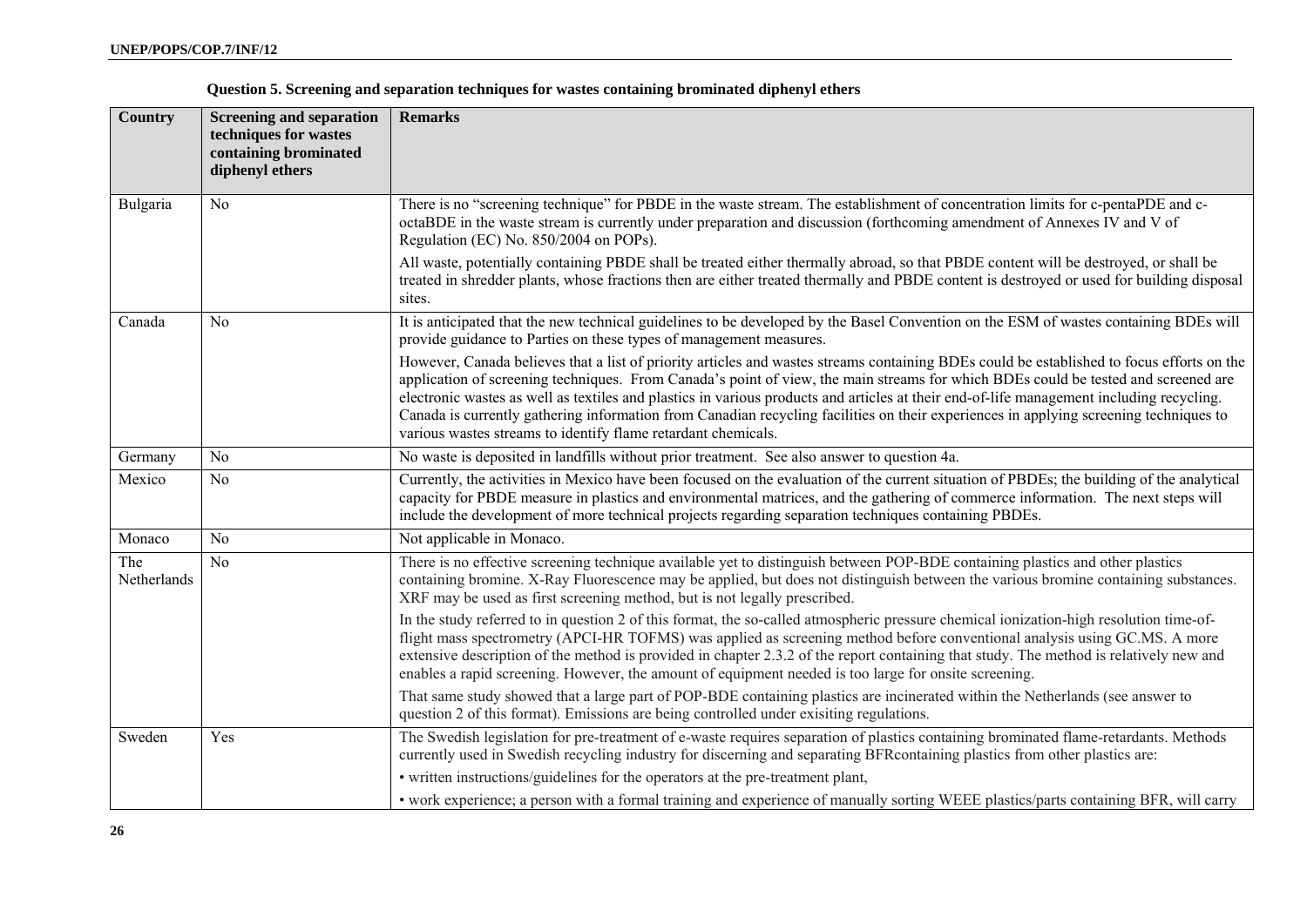| <b>Country</b>          | <b>Screening and separation</b><br>techniques for wastes<br>containing brominated<br>diphenyl ethers | <b>Remarks</b>                                                                                                                                                                                                                                                                                                                                                                                                                                                                                                                                                                                                                                                                                                                                                                                                                                                                                                                                                                                                                                                                                                                                                                                                                                                                                                                          |
|-------------------------|------------------------------------------------------------------------------------------------------|-----------------------------------------------------------------------------------------------------------------------------------------------------------------------------------------------------------------------------------------------------------------------------------------------------------------------------------------------------------------------------------------------------------------------------------------------------------------------------------------------------------------------------------------------------------------------------------------------------------------------------------------------------------------------------------------------------------------------------------------------------------------------------------------------------------------------------------------------------------------------------------------------------------------------------------------------------------------------------------------------------------------------------------------------------------------------------------------------------------------------------------------------------------------------------------------------------------------------------------------------------------------------------------------------------------------------------------------|
|                         |                                                                                                      | out the sorting process and remove plastic parts that according to his experience contain BFRs.                                                                                                                                                                                                                                                                                                                                                                                                                                                                                                                                                                                                                                                                                                                                                                                                                                                                                                                                                                                                                                                                                                                                                                                                                                         |
|                         |                                                                                                      | • density separation; Different thermoplastics (containing BFR for example) can be separated by using water with different salinity<br>(density).                                                                                                                                                                                                                                                                                                                                                                                                                                                                                                                                                                                                                                                                                                                                                                                                                                                                                                                                                                                                                                                                                                                                                                                       |
|                         |                                                                                                      | • furthermore, some of the recycling companies claim to have regular checking of the accuracy of their methods by X-ray fluorescence<br>(XRF, handheld tool).                                                                                                                                                                                                                                                                                                                                                                                                                                                                                                                                                                                                                                                                                                                                                                                                                                                                                                                                                                                                                                                                                                                                                                           |
|                         |                                                                                                      | The methods above do not distinguish between plastics containing PBDEs from plastics containing other BFRs.                                                                                                                                                                                                                                                                                                                                                                                                                                                                                                                                                                                                                                                                                                                                                                                                                                                                                                                                                                                                                                                                                                                                                                                                                             |
| Switzerland             | Yes                                                                                                  | Electric and electronic waste are treated in special plants. Big equipment or equipment containing certain hazardous compounds such as<br>LCD displays containing mercury are dismantled manually. Printed boards and other metal enriched parts are further processed in metal<br>recycling plants. Plastic parts are incinerated (incineration temperature approx. 800-900°C) or introduced into the automated process.<br>The waste not being dismantled manually goes through an automated waste separation process. The waste is reduced to small scraps<br>and separated according to the metal content (based for example on density separation). Metal enriched fractions are further processed<br>in metal recycling plants, there the BDEs are destroyed during the melting process. The fractions mainly composed of organic materials<br>are either incinerated or further separated according to the halogenated compounds content (for example through float sink separation<br>or X-ray detection of bromine (XRF)). Habogenated enriched fractions are incinerated the rest offractions are recycled. The technical<br>standards for the electric and electronic waste treatment plants are set by a committee composed of different actors from the industrial<br>and public sector as weh as independent consultants. |
| United<br><b>States</b> | N <sub>0</sub>                                                                                       | Discarded BDE articles are disposed primarily in MSW landfills, which have liners and leachate collection and treatment, and which<br>the US considers to be ESM.                                                                                                                                                                                                                                                                                                                                                                                                                                                                                                                                                                                                                                                                                                                                                                                                                                                                                                                                                                                                                                                                                                                                                                       |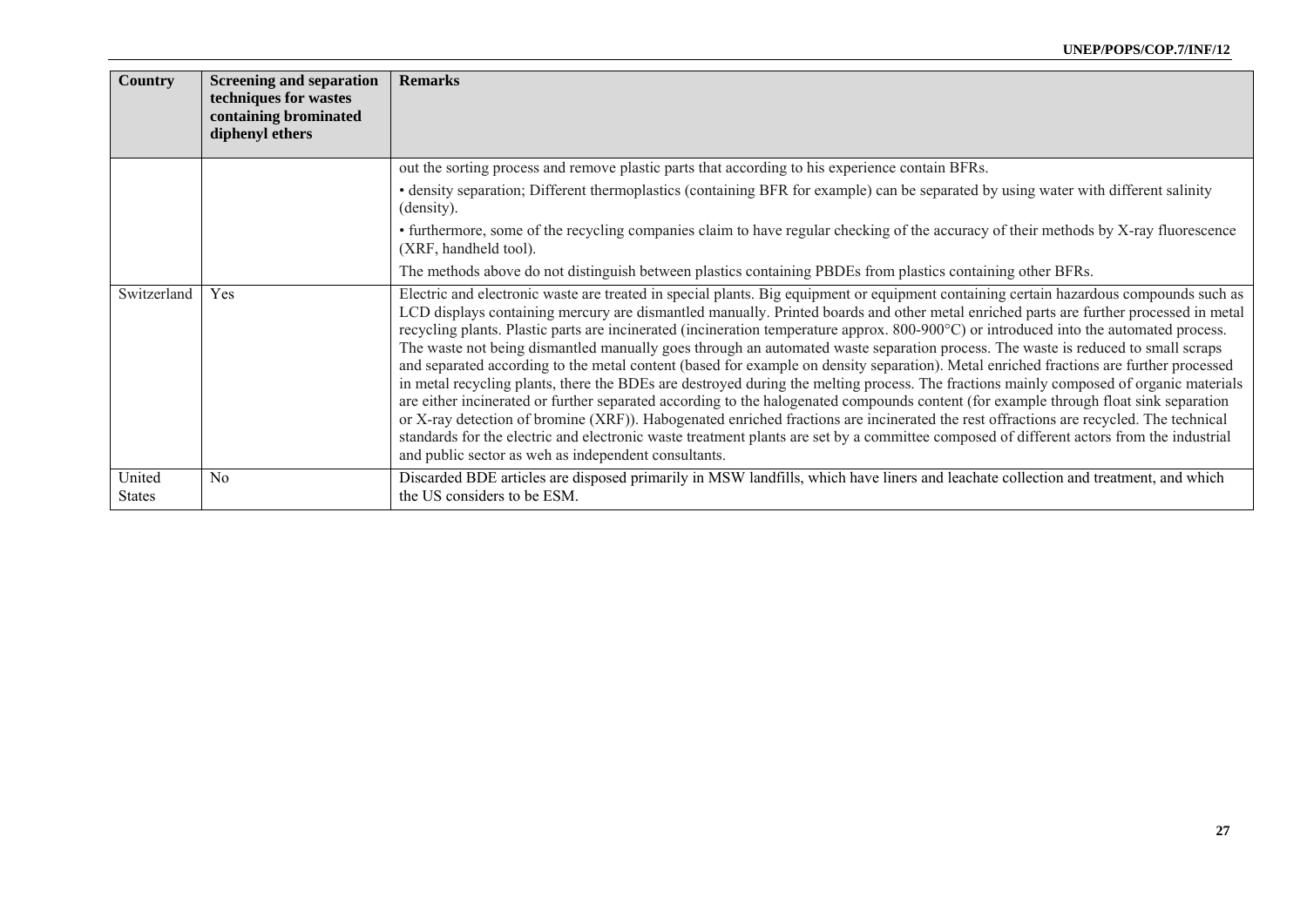**Question 6. Implementation of measures to ensure that recycling and final disposal of articles containing brominated diphenyl ethers are carried out in an environmentally sound manner** 

| <b>Country</b> | Hexabromodiphenyl<br>ether and<br>heptabromodiphenyl<br>ether | <b>Tetrabromodiphenyl ether and</b><br>pentabromodiphenyl ether | <b>Remarks</b>                                                                                                                                                                                                                                                                                                                                                                                                                                                                                                                                                                                                              |
|----------------|---------------------------------------------------------------|-----------------------------------------------------------------|-----------------------------------------------------------------------------------------------------------------------------------------------------------------------------------------------------------------------------------------------------------------------------------------------------------------------------------------------------------------------------------------------------------------------------------------------------------------------------------------------------------------------------------------------------------------------------------------------------------------------------|
| Bulgaria       | N <sub>0</sub>                                                | N <sub>0</sub>                                                  | No study has been conducted to find out, if PBDE contaminated products are found out in recycling<br>processes and thus enter into newly formed products.                                                                                                                                                                                                                                                                                                                                                                                                                                                                   |
|                |                                                               |                                                                 | There is no "screening technique" for PBDE in the waste stream. The establishment of concentration<br>limits for c-pentaPDE and c-octaBDE in the waste stream is currently under preparation and<br>discussion (forthcoming amendment of Annexes IV and V of Regulation (EC) No. 850/2004 on<br>POP <sub>s</sub> ).                                                                                                                                                                                                                                                                                                         |
|                |                                                               |                                                                 | No analysis of c-pentaBDE or c-octaBDE content in waste plastic fractions from WEEE and ELV<br>have been performed in Bulgaria, but it is assumed that their content is comparable with that<br>identified in Europe. Thus carry-over into recycled plastics is unlikely.                                                                                                                                                                                                                                                                                                                                                   |
| Canada         | In progress                                                   | In progress                                                     | The environmentally sound disposal, including recycling, storage, handling and export of waste<br>material containing BDEs will be addressed by the Basel Convention's new technical guidelines on<br>the ESM of wastes containing BDEs. Currently there is a lack of information on environmentally<br>sound disposal and recycling operations for BDEs. As Chair of the Small Intersessional Working<br>Group (SIWG) under the Basel Convention, Canada is actively involved in the technical work related<br>to POPs guidance. We are also leading the work to update and develop the following technical<br>guidelines: |
|                |                                                               |                                                                 | 1. Updating the General technical guidelines for the environmentally sound management of wastes<br>consisting of, containing or contaminated with persistent organic pollutants.; and                                                                                                                                                                                                                                                                                                                                                                                                                                       |
|                |                                                               |                                                                 | 2. Development of the Technical guidelines for the environmentally sound management of wastes<br>consisting of, containing or contaminated with perfluorooctane sulfonic acid, its salts and<br>perfluorooctane sulfonyl fluoride.                                                                                                                                                                                                                                                                                                                                                                                          |
| Germany        | Yes                                                           | Yes                                                             | Germany has conducted a study on the existence of PFOS and PBDE in products and recycling<br>processes/loop. The study was also intended to find out if PBDE contaminated products find have a<br>way in recycling processes and thus enter into newly formed products. No cases of material recycling<br>were found, where potentially PBDE containing material could enter into newly formed products.<br>Thus carry-over into recycled plastics is unlikely.                                                                                                                                                             |
|                |                                                               |                                                                 | Treatment for final disposal of PBDE containing material is regulated in the German DepV,<br>incineration plants have to be approved according to 17. BImschV (Verordnung über die<br>Verbrennung und die Mitverbrennung von Abfällen - 17th Federal Immission Control Ordinance,<br>Ordinance on incineration and co-incineration of wastes). This ordinance places certain demands on<br>the operation of an incineration plant, such as preparations against harmful environmental impacts                                                                                                                               |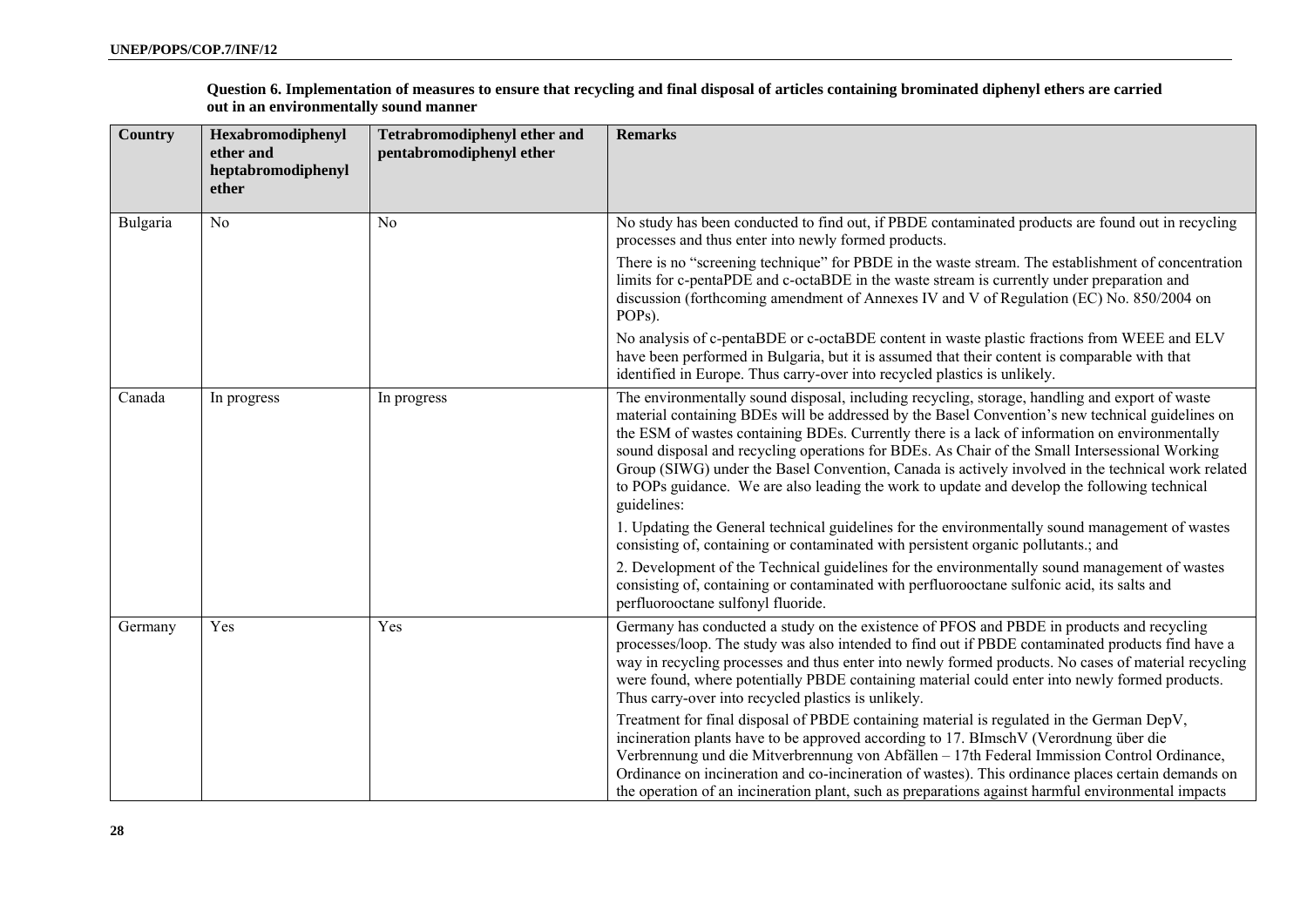| Country     | Hexabromodiphenyl<br>ether and<br>heptabromodiphenyl<br>ether | <b>Tetrabromodiphenyl ether and</b><br>pentabromodiphenyl ether | <b>Remarks</b>                                                                                                                                                                                                                                                                                                                                                                                                                                                                                                                                                                                                                                                                                                                                                                                                                                                                                                                                                                                                                                                                                                 |
|-------------|---------------------------------------------------------------|-----------------------------------------------------------------|----------------------------------------------------------------------------------------------------------------------------------------------------------------------------------------------------------------------------------------------------------------------------------------------------------------------------------------------------------------------------------------------------------------------------------------------------------------------------------------------------------------------------------------------------------------------------------------------------------------------------------------------------------------------------------------------------------------------------------------------------------------------------------------------------------------------------------------------------------------------------------------------------------------------------------------------------------------------------------------------------------------------------------------------------------------------------------------------------------------|
|             |                                                               |                                                                 | through air pollution and control of fire hazards. It also contains limit values for emissions of<br>amongst others TOC, PCDD/F, gaseous inorganic chlorinated or fluorinated compounds and<br>mercury. These limits are based on BAT/BEP measures.                                                                                                                                                                                                                                                                                                                                                                                                                                                                                                                                                                                                                                                                                                                                                                                                                                                            |
|             |                                                               |                                                                 | References:                                                                                                                                                                                                                                                                                                                                                                                                                                                                                                                                                                                                                                                                                                                                                                                                                                                                                                                                                                                                                                                                                                    |
|             |                                                               |                                                                 | Zangl, S., Blepp, M., Marquardt, M., Mochl, K., Wirth, O. (2012): Nationale Umsetzung des<br>Stockholmer Übereinkommens zu persistenten organischen Schadstoffen (POPs) – PBDE und PFOS<br>in Erzeugnissen und im Recyclingkreislauf. Umweltforschungsplan des Bundesministeriums für<br>Umwelt, Naturschutz und Reaktorsicherheit Förderkennzeichen (UFOPLAN) 3710 63 415                                                                                                                                                                                                                                                                                                                                                                                                                                                                                                                                                                                                                                                                                                                                     |
|             |                                                               |                                                                 | Zangl, S., Blepp, M., Marquardt, M., Mochl, K., Wirth, O. (2012): National-level implementation of<br>the Stockholm Convention on persistent organic pollutants (POPs) – PBDE and PFOS in products<br>and in the recycling loops (Summary report). Umweltforschungsplan des Bundesministeriums für<br>Umwelt, Naturschutz und Reaktorsicherheit Förderkennzeichen (UFOPLAN) 3710 63 415                                                                                                                                                                                                                                                                                                                                                                                                                                                                                                                                                                                                                                                                                                                        |
| Mexico      | In progress                                                   | In progress                                                     | Mexico has developed a series of activities to conduct a needs assessment to provide training courses<br>and guidance materials to incorporate environmental sound management in small and medium<br>enterprises dedicated to the recycling and refurbishment of electronic waste.                                                                                                                                                                                                                                                                                                                                                                                                                                                                                                                                                                                                                                                                                                                                                                                                                             |
| Monaco      | N <sub>0</sub>                                                | N <sub>0</sub>                                                  | Not applicable in Monaco.                                                                                                                                                                                                                                                                                                                                                                                                                                                                                                                                                                                                                                                                                                                                                                                                                                                                                                                                                                                                                                                                                      |
| The         | Yes                                                           | Yes                                                             | For waste streams see answers to questions 1 and 2 of this format.<br>1.                                                                                                                                                                                                                                                                                                                                                                                                                                                                                                                                                                                                                                                                                                                                                                                                                                                                                                                                                                                                                                       |
| Netherlands |                                                               |                                                                 | Recycling takes place conform the principles of environmental sound waste management. For<br>2.<br>recycling a permit is needed.                                                                                                                                                                                                                                                                                                                                                                                                                                                                                                                                                                                                                                                                                                                                                                                                                                                                                                                                                                               |
|             |                                                               |                                                                 | 3.<br>Considerable part of the waste is incinerated. This is also licensed and emissions are<br>controlled.                                                                                                                                                                                                                                                                                                                                                                                                                                                                                                                                                                                                                                                                                                                                                                                                                                                                                                                                                                                                    |
|             |                                                               |                                                                 | There is no landfill to POP containing waste.<br>4.                                                                                                                                                                                                                                                                                                                                                                                                                                                                                                                                                                                                                                                                                                                                                                                                                                                                                                                                                                                                                                                            |
|             |                                                               |                                                                 | Information from the literature and from the flame retardant branche indicated that octaBDE can be<br>mainly found in electric and electronic equipment and pentaBDE in vehicles in the Netherlands. The<br>study conducted by the Netherlands indicated that the concentrations to be expected through<br>application of commercial octa- and pentaBDE (percentage range) can be found in only a limited<br>number of occasions. There was a limited number of vehicles identified in which the observed<br>concentrations indicated that commercial pentaBDE was applied. Concentrations of the sum<br>POP/BDEs showed to be lower than 100 ug /g (<0.01%) in recyclate. Amounts in new articles, some<br>of which are made from reczclate, contained negligible amounts of POPs-BDEs. A considerable<br>amount of ELV and WEEE plastic waste is incinerated and thus eliminated in an environmentally<br>sound manner. The Netherlands are also among the European countries with the highest percentage<br>of municipal waste being incinerated. (http://epp.eurostat.ec.europa.eu/cache/ITY_OFFPUB/KS-32- |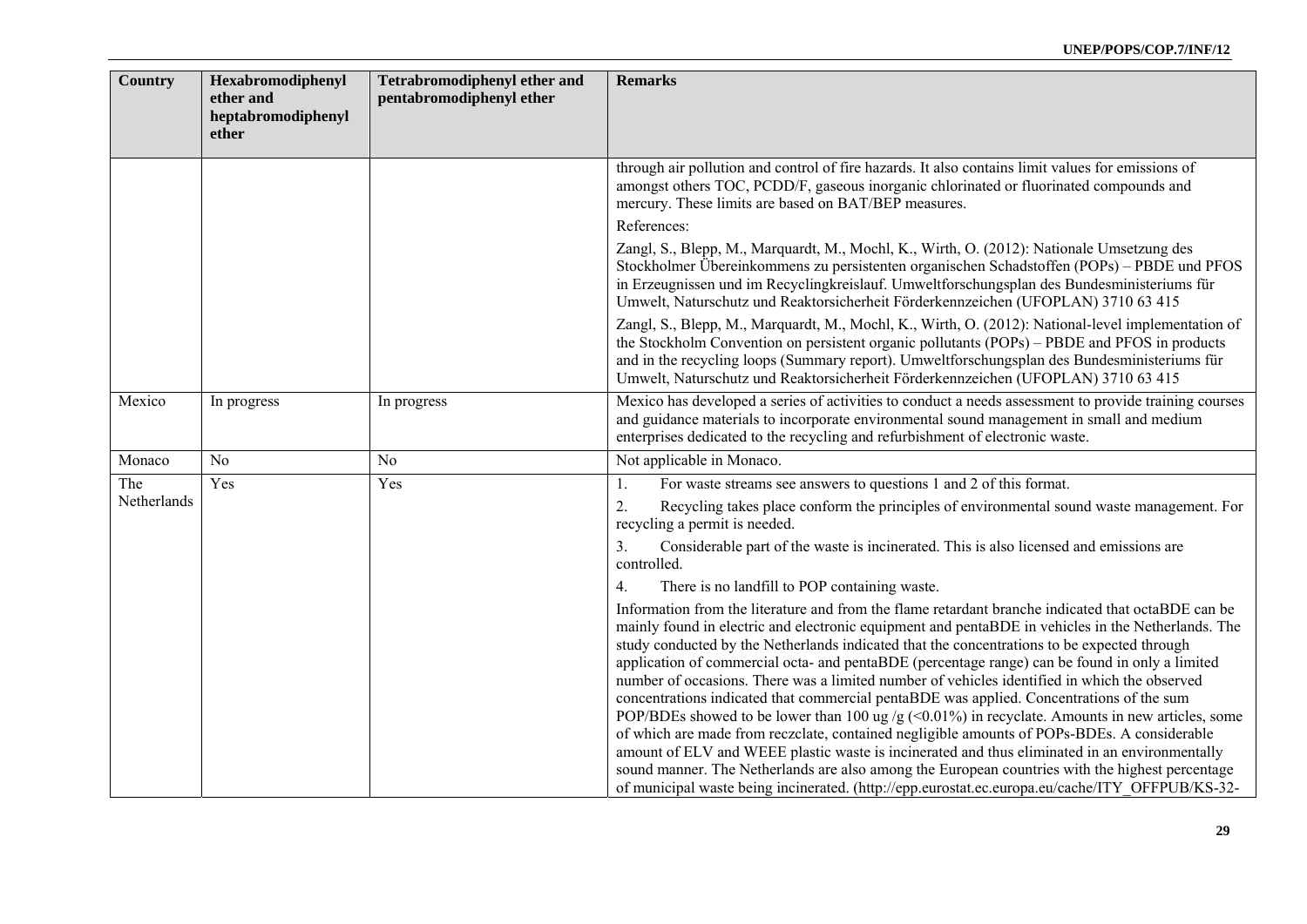| <b>Country</b>          | Hexabromodiphenyl<br>ether and<br>heptabromodiphenyl<br>ether | <b>Tetrabromodiphenyl ether and</b><br>pentabromodiphenyl ether | <b>Remarks</b>                                                                                                                                                                                                                                                                                                                                                                                                                                                                                                                                                                                                                                                                                                                                                                                                                                                                                                                                                  |
|-------------------------|---------------------------------------------------------------|-----------------------------------------------------------------|-----------------------------------------------------------------------------------------------------------------------------------------------------------------------------------------------------------------------------------------------------------------------------------------------------------------------------------------------------------------------------------------------------------------------------------------------------------------------------------------------------------------------------------------------------------------------------------------------------------------------------------------------------------------------------------------------------------------------------------------------------------------------------------------------------------------------------------------------------------------------------------------------------------------------------------------------------------------|
|                         |                                                               |                                                                 | 10-238/EN/KS-32-10-283-EN.PDF)                                                                                                                                                                                                                                                                                                                                                                                                                                                                                                                                                                                                                                                                                                                                                                                                                                                                                                                                  |
| Sweden                  | Yes                                                           | Yes                                                             | There is a ban on the landfilling of organic waste in Sweden and therefore landfilling of material<br>containing POPs is uncommon. The most common treatment for POPs containing waste is<br>incineration. There is no known recycling of waste containing POPs in Sweden. Sweden has ongoing<br>screening studies of the leachate from landfills. As part of further activities described in chapter 3 of<br>the Swedish national implementation plan, a study of Swedish incineration capacity will be<br>performed.                                                                                                                                                                                                                                                                                                                                                                                                                                          |
| Switzerland             | Yes                                                           | Yes                                                             | In Switzerland plastic fractions from waste streams originating from electrical and electronic wastes<br>are either incinerated or recycled. The part that is recycled is separated according to the halogenated<br>compounds content (for example through float sink separation or X-ray detection of bromine).<br>Halogenated enriched Fractions are incinerated the rest of fractions are recycled. The bromine<br>content of the produced recycled raw material is controlled. In the domain of end of life vehicies the<br>light fractions originating from car shredding are further processed to recover metals, the rest is<br>incinerated (even the mineral part) or exported to some EU countries. Mineral fractions resulting<br>from car shredding cannot be landfihled or recycled in Switzerland because they have to comply with<br>standards:<br>• Landfillable waste should not contain> 5% TOC there are also restrictions concerning certain |
|                         |                                                               |                                                                 | hazardous compounds (see technical ordinance on waste SR8 14.600)                                                                                                                                                                                                                                                                                                                                                                                                                                                                                                                                                                                                                                                                                                                                                                                                                                                                                               |
|                         |                                                               |                                                                 | • The standards for materials that can be used in roads, cement works or as stabilizing material for<br>terrains are even stricter (See guidance 011 excavated materials:                                                                                                                                                                                                                                                                                                                                                                                                                                                                                                                                                                                                                                                                                                                                                                                       |
|                         |                                                               |                                                                 | http://www.bafu.admin.ch/publikationen/publikationlOo446/index.html?lang=de)                                                                                                                                                                                                                                                                                                                                                                                                                                                                                                                                                                                                                                                                                                                                                                                                                                                                                    |
|                         |                                                               |                                                                 | Light fractions originating from car shredding that are exported to EU countries are dealt with<br>according to directive 2000/53/EC of the European parliament and of the council of 18 September<br>2000 on end-of life vehicles.                                                                                                                                                                                                                                                                                                                                                                                                                                                                                                                                                                                                                                                                                                                             |
| United<br><b>States</b> |                                                               |                                                                 | Final disposal of BDE articles occurs primarily in MSW landfills, which have liners and leachate<br>collection and treatment, and which the US considers to be ESM. The products created by recycling<br>activities are subject to the restrictions on BDE use described in the reply to question XXX above.                                                                                                                                                                                                                                                                                                                                                                                                                                                                                                                                                                                                                                                    |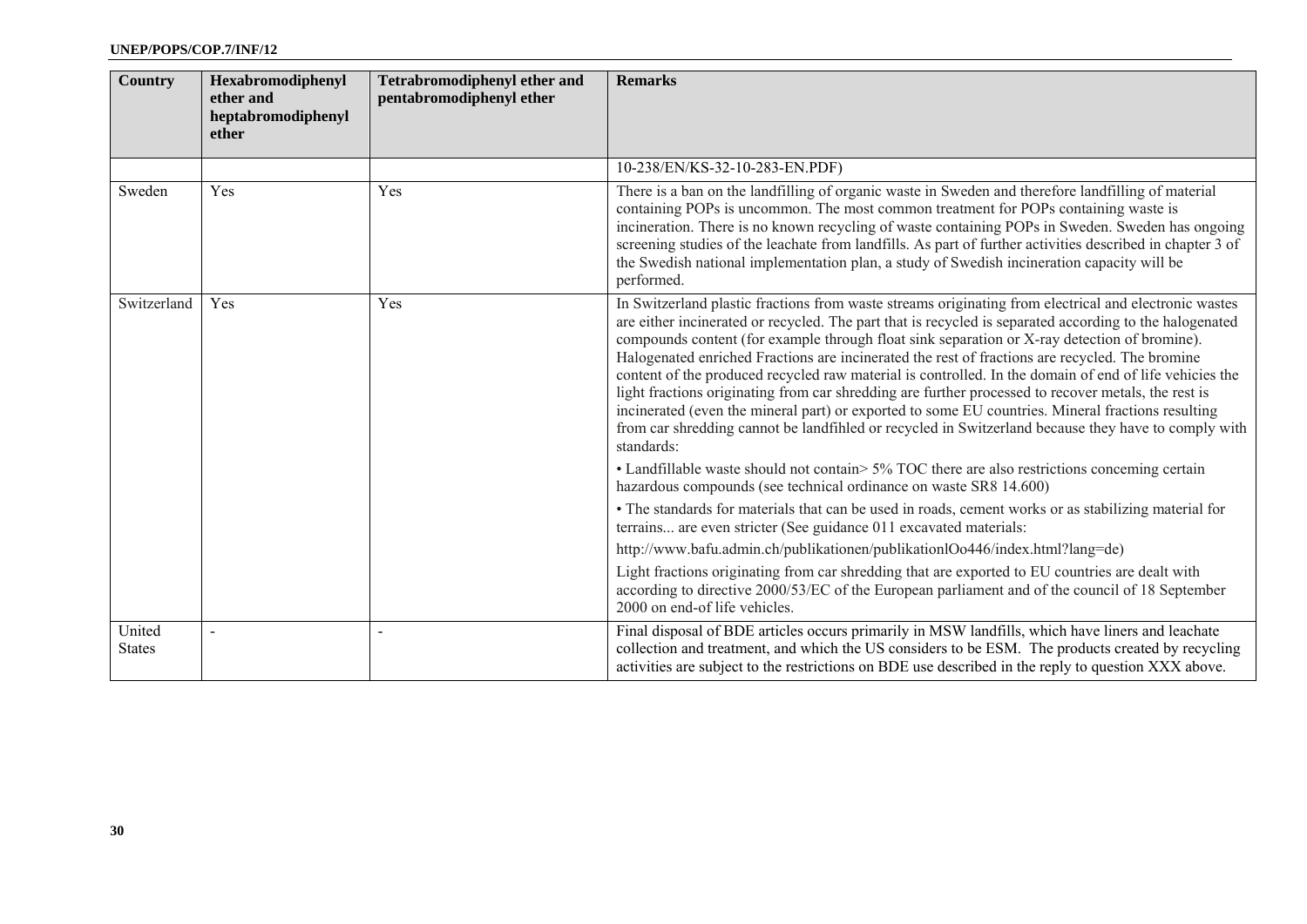| <b>Country</b>     | Information on any practical issues and/or experiences in implementing any of the recommendations in the annex to decision POPRC-6/2 or any other<br>actions                                                                                                                                                                                                                                                                                                                                                                                                                                                                                                                                                                                                                                                                                                                                                                                               |
|--------------------|------------------------------------------------------------------------------------------------------------------------------------------------------------------------------------------------------------------------------------------------------------------------------------------------------------------------------------------------------------------------------------------------------------------------------------------------------------------------------------------------------------------------------------------------------------------------------------------------------------------------------------------------------------------------------------------------------------------------------------------------------------------------------------------------------------------------------------------------------------------------------------------------------------------------------------------------------------|
| Bulgaria           | Bulgaria has not conducted a study on the existence of PBDE in products and recycling processes/loop. Only preliminary desktop investigation to evaluate the<br>potential status on PBDE regulated under the Stockholm Convention. This status is as follows:                                                                                                                                                                                                                                                                                                                                                                                                                                                                                                                                                                                                                                                                                              |
|                    | - PBDE containing material is expected mainly to be present in EEE category 3 and 4 and cars, produced before 2000;                                                                                                                                                                                                                                                                                                                                                                                                                                                                                                                                                                                                                                                                                                                                                                                                                                        |
|                    | - Taken the mean life of a car of more than 15 - 20 years in Bulgaria and the latest possible usage of PBDE as flame retardant in cars as the year 2000, this leads to<br>2015 - 2020 as the date where the majority of possibly PBDE containing cars will be decommissioned;                                                                                                                                                                                                                                                                                                                                                                                                                                                                                                                                                                                                                                                                              |
|                    | EEE has mean life of 10-12 years and July 2006 is the latest date where products containing PBDE as flame retardants could be placed on the market in Bulgaria.<br>Thus 2016 - 2018 is the date where the majority of PBDE containing EEE will be WEEE and as a result will be treated in the above described ways of waste<br>treatments:                                                                                                                                                                                                                                                                                                                                                                                                                                                                                                                                                                                                                 |
| Canada             | Canada has experienced challenges in trying to follow the life cycle of chemicals, including BDEs, in products or articles, particularly at the recycling and disposal<br>stages. It can be very difficult to identify which products contain BDEs, particularly in imported products. This makes it more difficult to follow the substance<br>through its life cycle to its end of life management, and potential release to the environment. As a result, Canada has considered a sector approach where the<br>activities at waste management and recycling facilities are studied to ensure they are well understood, and that best management practices are identified that prevent<br>or minimize releases of any toxic substance from these facilities. This information would complement other Canadian work being undertaken to fill the information<br>gaps to allow a substance to be followed through its life cycle to end of life management. |
| Germany            | Germany has conducted a study on the existence of PFOS and PBDE in products and recycling processes/loop. Objective of this study has been to evaluate the status<br>quo on PBDE regulated under the Stockholm Convention. This status is as follows:                                                                                                                                                                                                                                                                                                                                                                                                                                                                                                                                                                                                                                                                                                      |
|                    | - PBDE containing material is mainly present in EEE and cars;                                                                                                                                                                                                                                                                                                                                                                                                                                                                                                                                                                                                                                                                                                                                                                                                                                                                                              |
|                    | Taken the mean life of a car of about 15 years and the latest possible usage of PBDE as flame retardant in cars as the year 2000, this leads to 2015 as the date<br>where the majority of possibly PBDE containing cars will be decommissioned. Due to the "green car incentive" in Germany, that was run in 2009 and 2010<br>and required cars to be at least 9 years old, the date where the majority of possibly PBDE containing cars will be decommissioned is very likely to be earlier;                                                                                                                                                                                                                                                                                                                                                                                                                                                              |
|                    | EEE has a mean life of 10 years and 2004 is the latest date where products containing PBDE as flame retardants could be placed on the market. Thus 2014 is<br>$\blacksquare$<br>the date where the majority of PBDE containing EEE will be WEEE and as a result will be treated in the above described ways of waste treatments;                                                                                                                                                                                                                                                                                                                                                                                                                                                                                                                                                                                                                           |
|                    | Consequently the regulations in Germany on waste containing PBDE are in place and do not need to be tightened.                                                                                                                                                                                                                                                                                                                                                                                                                                                                                                                                                                                                                                                                                                                                                                                                                                             |
| Mexico             | The activities in progress regarding the annex to decision POPRC-6/2 include the development of a needs assessment on available techniques and environmental<br>practices for the recycling of articles containing PBDE; a Life Cycle Analysis of possible health and environmental impacts of recycling products as computers that<br>may contain PBDEs: and a project to gather information on the potential trade volume of electronics (as computers) containing PBDE, including the stream from<br>developed to developing countries.                                                                                                                                                                                                                                                                                                                                                                                                                 |
| Monaco             | Not applicable in Monaco.                                                                                                                                                                                                                                                                                                                                                                                                                                                                                                                                                                                                                                                                                                                                                                                                                                                                                                                                  |
| The<br>Netherlands | The annex to decision POPRC-6/2 indicates a paucity of data on recycled POP-BDEs in rebonded foam carpet cushion and toys. Both items were measured in the<br>study conducted in the Netherlands and other items that contained recyclate were measured as well. The measurement data, included in the annex to the report of that<br>study, indicate that the amounts of POP-BDEs in these items are negligible. Highest concentrations measured were 11 and 16 ug/g for BDE-196 and BDE-197 in a<br>toy pistol. Concentrations in all other items were much lower, most of which below the LOD. Although the measurements give an indication of what to expect, the                                                                                                                                                                                                                                                                                      |

**Question 7. Information on any practical issues and/or experiences in implementing any of the recommendations in the annex to decision POPRC-6/2 or any other actions**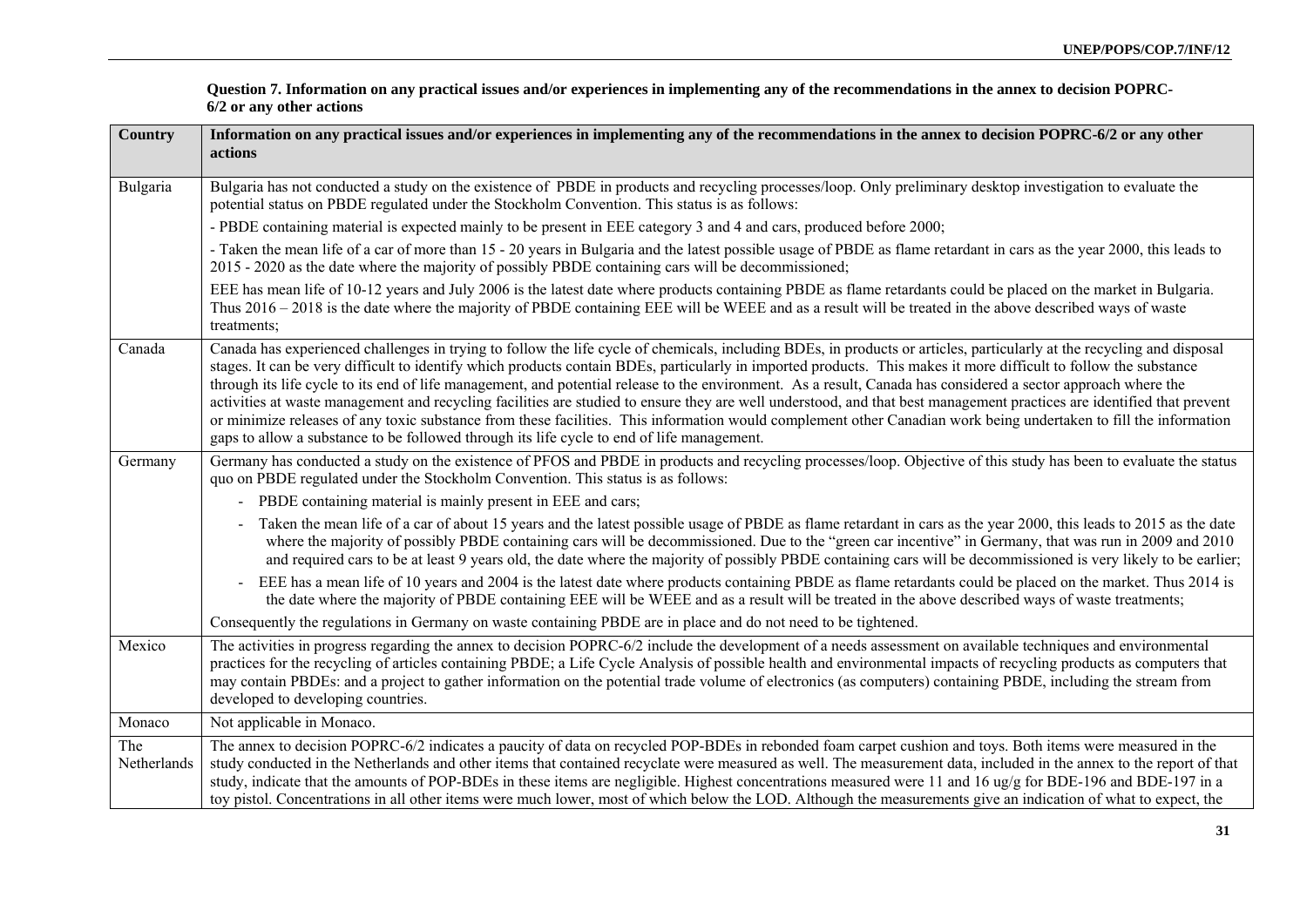| Country                 | Information on any practical issues and/or experiences in implementing any of the recommendations in the annex to decision POPRC-6/2 or any other<br>actions                                                                                                                                                                                                                                         |
|-------------------------|------------------------------------------------------------------------------------------------------------------------------------------------------------------------------------------------------------------------------------------------------------------------------------------------------------------------------------------------------------------------------------------------------|
|                         | amount of samples taken are too limited to generaliye among all carpets and all toys.                                                                                                                                                                                                                                                                                                                |
| Sweden                  | Long-term recommendation:                                                                                                                                                                                                                                                                                                                                                                            |
|                         | The manufacturing sites where PBDE may have been a component in production are to a large extent identified in the regular inventory of contaminated sites<br>performed in Sweden. There are also a couple of research or screening projects on-going in the country in order to quantify and manage the problems with leakage of<br>POP:s from contaminated sites and landfills to the environment. |
| Switzerland             | The content of hazardous compounds (including BDEs) of the different waste fractions in electric and electronic waste treatment plants are controlled but not on a<br>regular base. The sampling and determination of the levels of the hazardous compounds are laborious and need operators who are experienced in this matter.                                                                     |
|                         | Waste fractions mainly composed of organic material that are destined to recycling are separated according to the halogenated compound content (some companies<br>manage separations according to the brominated compound content). A further separation of the waste fraction according to the BDEs content is not practicable.                                                                     |
| United<br><b>States</b> | EPA anticipates difficulties in implementation concerning the identification of imported articles that contain PBDEs.                                                                                                                                                                                                                                                                                |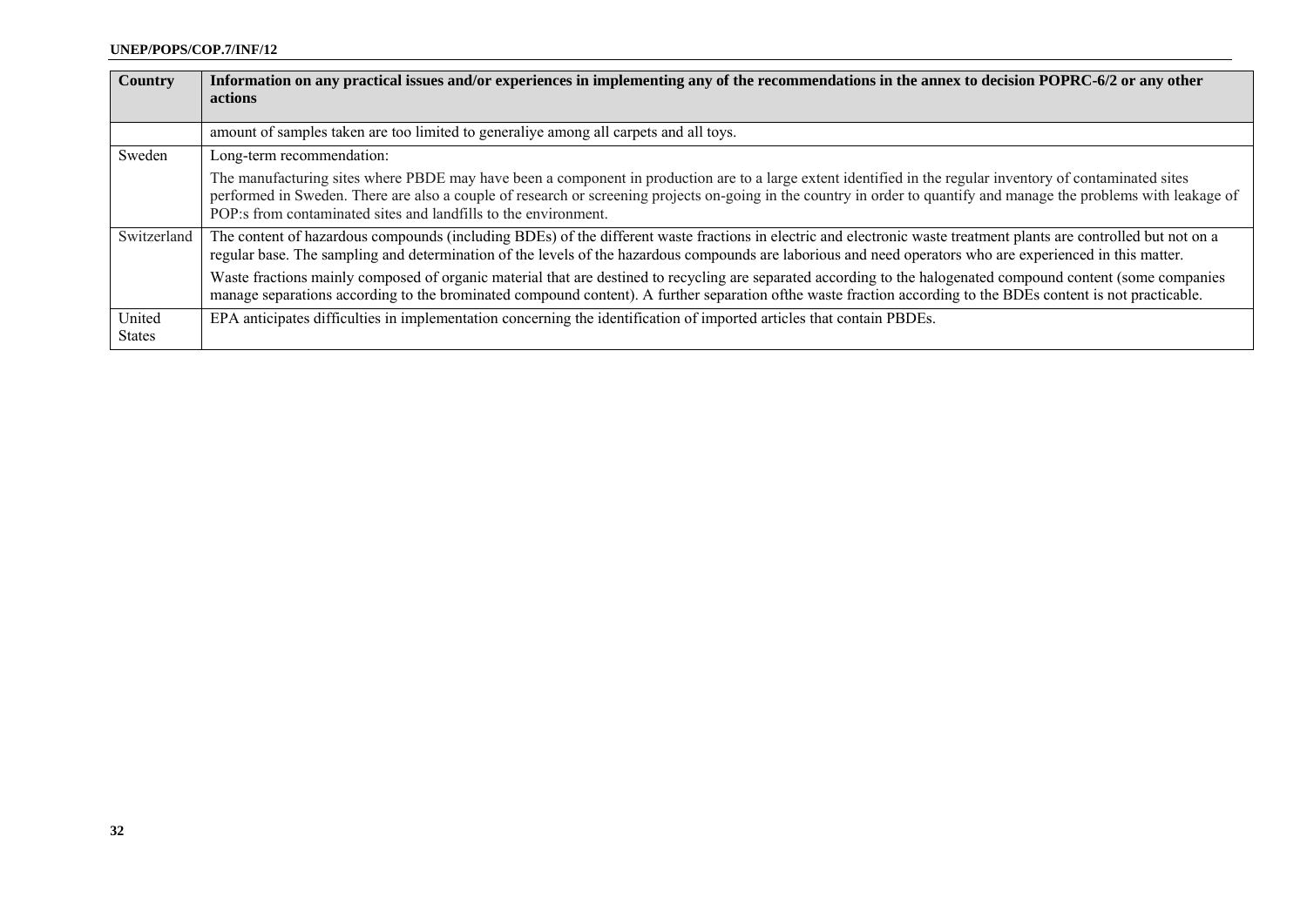| <b>Country</b>     | <b>Taken any measures</b><br>to prevent the export<br>of articles from<br>recycling pursuant to<br><b>Part IV and/or Part</b><br>V, 1b of Annex A | <b>Remarks</b>                                                                                                                                                                                                                                                                                                                                                                                                                                                                                                                                                                                                                   |
|--------------------|---------------------------------------------------------------------------------------------------------------------------------------------------|----------------------------------------------------------------------------------------------------------------------------------------------------------------------------------------------------------------------------------------------------------------------------------------------------------------------------------------------------------------------------------------------------------------------------------------------------------------------------------------------------------------------------------------------------------------------------------------------------------------------------------|
| Bulgaria           | Yes                                                                                                                                               | Regulation (EC) 689/2008 on export and import of hazardous chemicals banns or severely restricts the export of the hazardous POPs<br>chemicals besides for environmentally sound disposal.<br>See 6.                                                                                                                                                                                                                                                                                                                                                                                                                             |
| Canada             | N <sub>o</sub>                                                                                                                                    | The Basel Convention currently allows the export of wastes containing BDEs for disposal including recycling operations. The Basel<br>SIWG on POPs has developed a draft assessment of ten new POPs added to the Stockholm Convention since 2008 and how they are<br>covered under the Basel Convention. This draft assessment will be reviewed by Basel Parties at their next meeting of the Open-Ended-<br>Working Group in September 2012.                                                                                                                                                                                     |
|                    |                                                                                                                                                   | The proposed assessment suggests that wastes containing BDEs would be captured by the Basel Convention by entry A3180: Wastes,<br>substances and articles containing, consisting of or contaminated with polychlorinated biphenyl (PCB), polychlorinated terphenyl (PCT),<br>polychlorinated naphthalene (PCN) or polybrominated biphenyl (PBB), or any other polybrominated analogues of these compounds, at a<br>concentration level of 50 mg/kg or more. To that effect, a threshold of 50 mg/kg would be applied to wastes containing BDEs and would<br>trigger the Basel Convention obligations for their export or import. |
|                    |                                                                                                                                                   | In addition, the new technical guidelines to be developed by the Basel Convention on the ESM of wastes containing BDEs will provide<br>guidance to Parties on what disposal operations are considered ESM.                                                                                                                                                                                                                                                                                                                                                                                                                       |
| Germany            | N <sub>0</sub>                                                                                                                                    | As stated under 6. Germany has conducted a study that found out, that no cases of material recycling were found, where potentially PBDE<br>containing material could enter into newly formed products. Thus carry-over into products /articles from recycled materials that may<br>contain PBDE is unlikely. Thus no measures are needed.                                                                                                                                                                                                                                                                                        |
| Mexico             | Yes                                                                                                                                               | Mexico is signatory to the Rotterdam Convention in which PentaBDE and OctaBde commercial mixtures are subject to export<br>restrictions. Mexico is also signatory of the Basel Convention in which the transboundary movement of hazardous waste is restricted.                                                                                                                                                                                                                                                                                                                                                                  |
| Monaco             | No                                                                                                                                                | Not applicable in Monaco.                                                                                                                                                                                                                                                                                                                                                                                                                                                                                                                                                                                                        |
| The<br>Netherlands | Yes                                                                                                                                               | Commercial penta- and octaBDE are both incorporated in annex III of the Rotterdam Convention. Prior consent procedure is applied to<br>export of articles containing these substances. Thus no measures are needed.                                                                                                                                                                                                                                                                                                                                                                                                              |
| Sweden             | Yes                                                                                                                                               | Recycling of plastics containing brominated flame retardants is not performed in Sweden and there is currently no demand for this kind of<br>plastics by Swedish industry. The Swedish Recycling Industries' Association has made a statement that BFR-containing plastics must be<br>phased out and not recycled.                                                                                                                                                                                                                                                                                                               |
|                    |                                                                                                                                                   | There is a ban on export to non-OECD countries through The Regulation on the Shipment of Waste (1013/2006/EC). This Regulation<br>translates the provisions of the Basel Convention into European legislation. Exports to third countries of waste intended for disposal are<br>prohibited, except to EFTA (European Free Trade Association) countries. Exports of hazardous waste intended for recovery are<br>prohibited, except those directed to OECD countries and to third countries which are party to the Basel Convention.                                                                                              |

**Question 8. Measures to prevent the export of articles from recycling pursuant to Part IV and/or Part V, 1b of Annex A**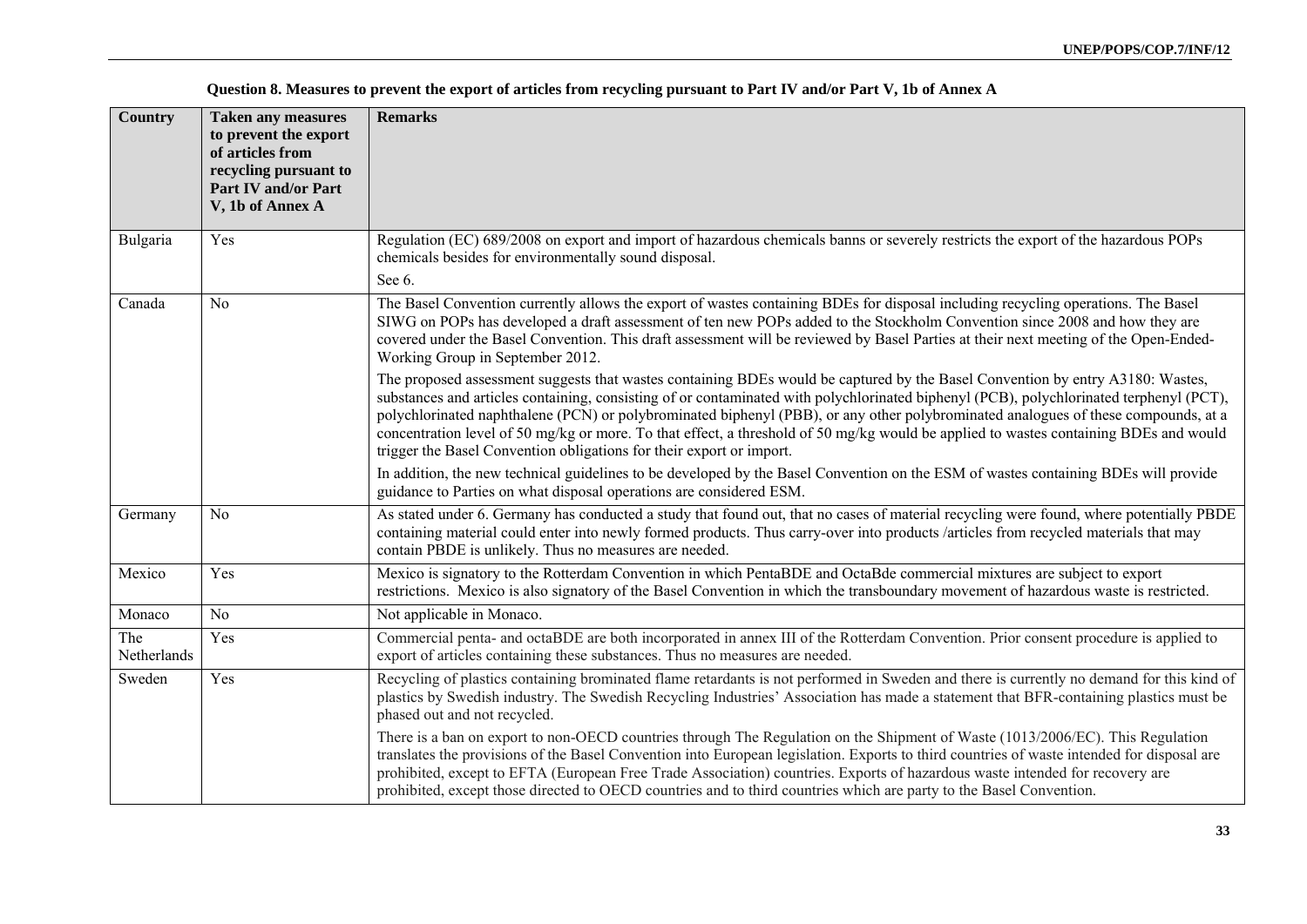| Country                 | <b>Taken any measures</b><br>to prevent the export<br>of articles from<br>recycling pursuant to<br><b>Part IV and/or Part</b><br>V, 1b of Annex A | <b>Remarks</b>                                                                                                                                                                                                                                                                                                                                                                                                                                                                                                                                                                                                                                                                                                                                                                                                                                                                                                                                                                                                                                                                                                                                                                                                                                                                                                            |
|-------------------------|---------------------------------------------------------------------------------------------------------------------------------------------------|---------------------------------------------------------------------------------------------------------------------------------------------------------------------------------------------------------------------------------------------------------------------------------------------------------------------------------------------------------------------------------------------------------------------------------------------------------------------------------------------------------------------------------------------------------------------------------------------------------------------------------------------------------------------------------------------------------------------------------------------------------------------------------------------------------------------------------------------------------------------------------------------------------------------------------------------------------------------------------------------------------------------------------------------------------------------------------------------------------------------------------------------------------------------------------------------------------------------------------------------------------------------------------------------------------------------------|
| Switzerland             | Yes                                                                                                                                               | Electric and electronic device suppliers have to take back the devices brought back by users. The suppliers have to ensure that the devices<br>are disposed of in an environmental sound manner if they no longer use them. In Switzerland the export of electric and electronic waste<br>(such as used electronic devices) falls in the category of "other controlled waste" (see Ordinance on lists for movement of waste (SR)<br>814.610.1) and is dealt with in an analogous way as hazardous waste i.e. it falls in the scope of the Basel Convention and can only be<br>exported to OECD countries for environmentally saund disposal. In general, the export of second hand good is controlled by Customs.<br>The guidance "Exporting consumer goods — Second-hand articles or waste?" is applied to decided whether export goods fall in the<br>category of waste or second hand goods ex: • the degree of damage of cars is evaluated and above a certain score these cars are<br>considered waste and fall in the scope of the Basel Convention. • In order to be considered as second hand good electric and electronic<br>device must comply with a number of criteria such as they should not contain banned chemicals<br>See: http://www.bafu.admin.ch/publikationen/publikation/0 161 3/index.html?lang=en |
| United<br><b>States</b> |                                                                                                                                                   |                                                                                                                                                                                                                                                                                                                                                                                                                                                                                                                                                                                                                                                                                                                                                                                                                                                                                                                                                                                                                                                                                                                                                                                                                                                                                                                           |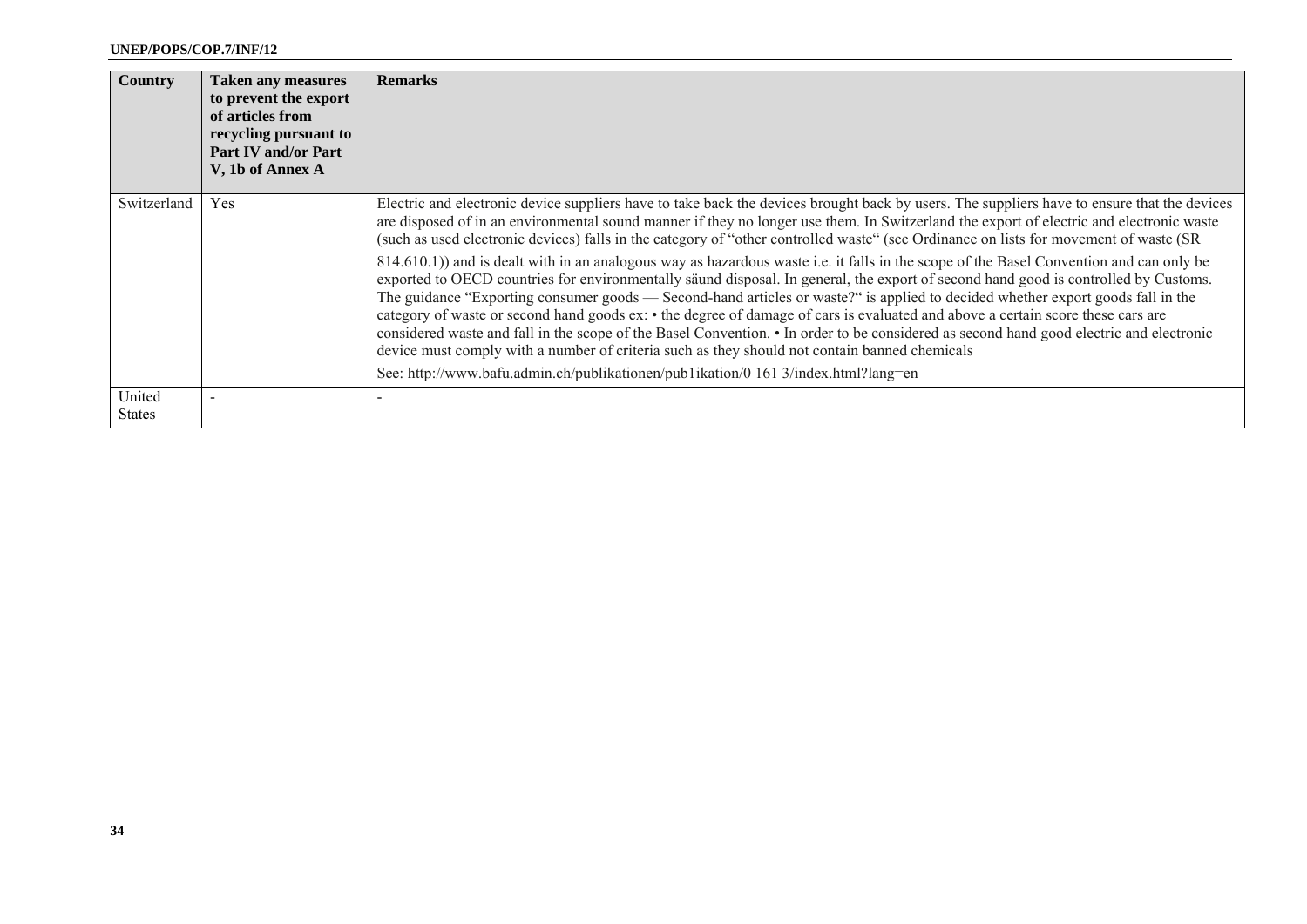**PART II: Work programme on perfluorooctane sulfonic acid, its salts and perfluorooctane sulfonyl fluoride** 

**Question 9. Implementation of risk reduction measures for PFOS, its salts and PFOSF taking into account the recommendations in the annex to decision POPRC-6/2** 

| <b>Country</b>     | (a) Production and industrial uses                                                                                                                                                                                                                                                                                                                                                                                                                                                                                                                                                        |
|--------------------|-------------------------------------------------------------------------------------------------------------------------------------------------------------------------------------------------------------------------------------------------------------------------------------------------------------------------------------------------------------------------------------------------------------------------------------------------------------------------------------------------------------------------------------------------------------------------------------------|
| Bulgaria           | Bulgaria has conducted a preliminary desktop investigation on the existence of PFOS, its salts and PFOSF in products or articles put on the market and recycling<br>processes/loop within 202 companies questioned from different industrial sectors. The objective of this investigation has been to gather preliminary information and<br>data on the use of and amounts of PFOS in industrial processes; consumer products containing PFOS put in the market; recycling of waste containing PFOS.                                                                                      |
|                    | PFOS is not produced in Bulgaria.                                                                                                                                                                                                                                                                                                                                                                                                                                                                                                                                                         |
|                    | No articles, containing PFOS, were identified on the market in the period 2000 – 2010.                                                                                                                                                                                                                                                                                                                                                                                                                                                                                                    |
|                    | In 1991 in the country 12 tones of fire fighting foam FC 600 ATC, containing 6% PFOS were imported from third country. For the period 2000 -2010 no import of<br>PFOS compounds or mixtures, containing PFOS was registered in the country.                                                                                                                                                                                                                                                                                                                                               |
|                    | PFOS is allowed for specific exemptions uses in products or articles in concentration less than 0,1% by mass, according to Annex B Part I of the Convention. There is<br>no indication that any product placed on the marked contains PFOS above the limit set out in Annex 1 Part A of EC Regulation 850/2004.                                                                                                                                                                                                                                                                           |
| Canada             | The PFOS, its Salts and Certain Other Compounds Regulations came into force in May 2008. They prohibit the manufacture, import, use, sale and offer for sale of<br>PFOS and PFOS containing products with a limited number of exemptions. Two of these exemptions are time-limited and will expire in May 2013. This includes<br>exemptions for the use of PFOS-based aqueous film forming foams and PFOS-based fume suppressant.                                                                                                                                                         |
|                    | PFOS sampling of rivers, lakes and fish is conducted under the Environment Canada CMP Monitoring and Surveillance Group, typically in urban areas, but not<br>necessarily in industrial use areas or close to landfills. Results for air, sediment, water, fish and wildlife are available, with both a geographic analysis of recent<br>(2007-2009) PFOS concentrations across Canada, and an analysis of PFOS levels in Canada over time (1979-2009). Monitoring results for landfill and wastewater<br>from 2008 to 2010 are also available. Please refer to Annex 4 of this document. |
|                    | There are no Canadian examples of industrial activity directly contributing to contamination of land resulting from the application of biosolids containing PFOS.<br>Environment Canada's CMP program has detected concentrations of PFOS in landfill leachate, wastewater and treated biosolids.                                                                                                                                                                                                                                                                                         |
|                    | A Biosolids Task Group (BTG) has been established by the Canadian Council of Ministers of the Environment (CCME) and is developing a Canada-wide approach<br>for the management of wastewater biosolids focusing on policy and regulatory harmonization. This approach promotes the beneficial use of biosolids application and<br>does not consider potential PFOS contamination.                                                                                                                                                                                                        |
| Germany            | PFOS is still produced in Germany, information on tonnages has to take into account the production of H4PFOS.                                                                                                                                                                                                                                                                                                                                                                                                                                                                             |
|                    | German producers only sell PFOS for the remaining legal uses in electroplating $(>95%)$ and in foto industry $(≤5%)$ in Europe. Other producers include various<br>Chinese companies.                                                                                                                                                                                                                                                                                                                                                                                                     |
|                    | PFOS is used as a component in polymer production, and may be released in degradation processes.                                                                                                                                                                                                                                                                                                                                                                                                                                                                                          |
|                    | There is no indication that any product placed on the marked contains PFOS above the limit set out in Annex 1 Part A of EC Regulation 850/2004.                                                                                                                                                                                                                                                                                                                                                                                                                                           |
| Mexico             | Not available                                                                                                                                                                                                                                                                                                                                                                                                                                                                                                                                                                             |
| Monaco             | Not applicable in Monaco.                                                                                                                                                                                                                                                                                                                                                                                                                                                                                                                                                                 |
| The<br>Netherlands | An inventory study on the use of PFOS in the Netherlands was conducted in the first half of 2013. The aim of the study was to determine the amount of PFOS used in<br>the Netherlands per allowed type of use, the developments regarding the replacement of PFOS and the situation regarding the prohibited use of PFOS containing fire-                                                                                                                                                                                                                                                 |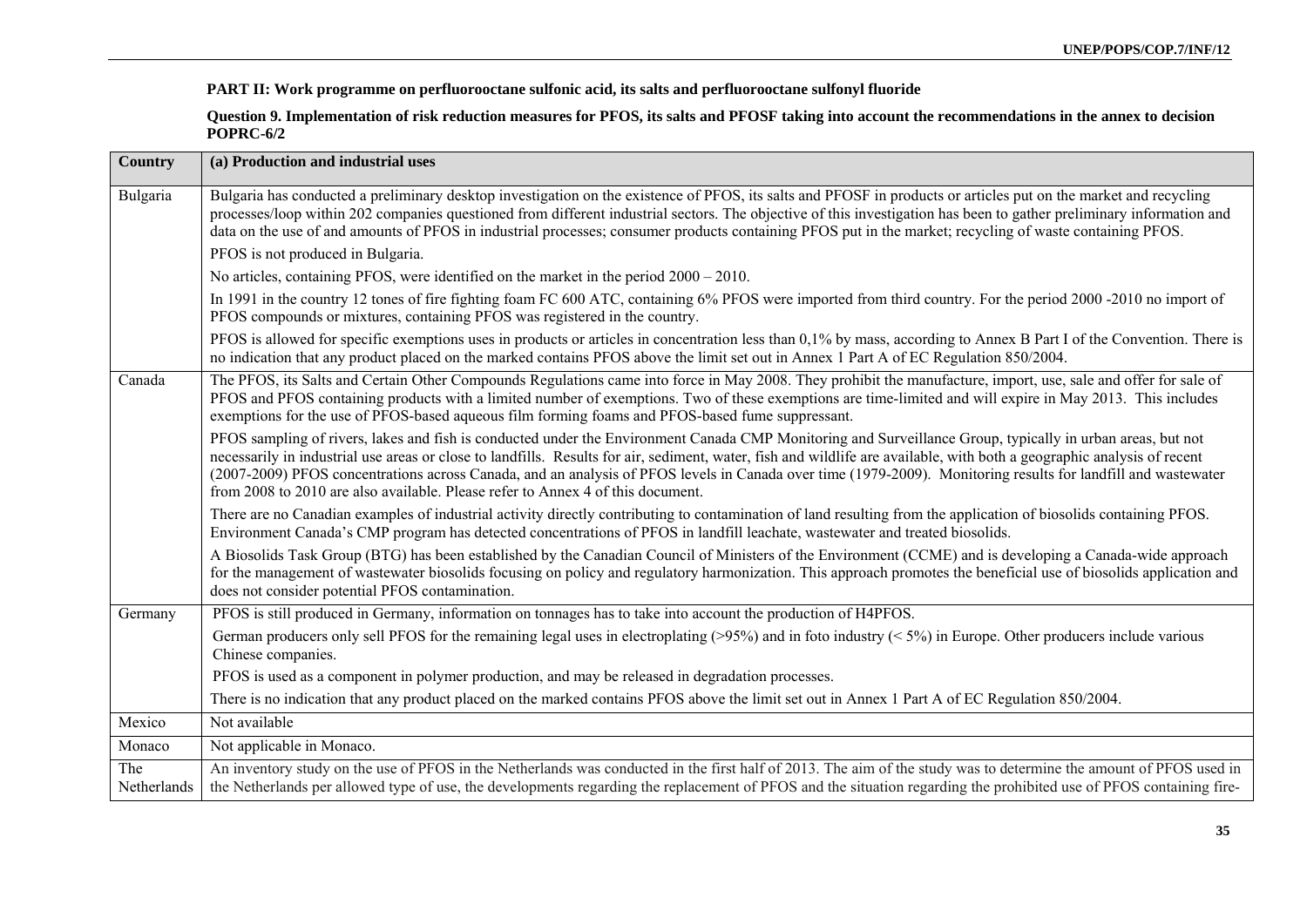| <b>Country</b>          | (a) Production and industrial uses                                                                                                                                                                                                                                                                                                                                                                                                                                                                                                                                                                                                                                                 |
|-------------------------|------------------------------------------------------------------------------------------------------------------------------------------------------------------------------------------------------------------------------------------------------------------------------------------------------------------------------------------------------------------------------------------------------------------------------------------------------------------------------------------------------------------------------------------------------------------------------------------------------------------------------------------------------------------------------------|
|                         | fighting foam. No production takes place in the Netherlands.                                                                                                                                                                                                                                                                                                                                                                                                                                                                                                                                                                                                                       |
| United<br><b>States</b> | The PFAS Significant New Use Rule (SNUR) (67 December 9, 2002 72854) still requires review of all uses not exempted. In addition, article content is being<br>addressed in future rule makings.                                                                                                                                                                                                                                                                                                                                                                                                                                                                                    |
| Sweden                  | There is no production of PFOS in Sweden.                                                                                                                                                                                                                                                                                                                                                                                                                                                                                                                                                                                                                                          |
|                         | The remaining use in hard metal plating industries is in accordance with BAT/BEP. The use is not in closed loop systems. This remaining use will be phased out<br>according to adopted EU-legislation. Resulting sludge is deposited in landfills specialized for hazardous waste.                                                                                                                                                                                                                                                                                                                                                                                                 |
| Switzerland             | There is no PFOS production in Switzerland. The only closed industrial processes that still need PFOS are: photoresists or anti-reflective coatings for<br>photolithography processes and photographic coatings applied to films, papers, or printing plates. In the domain of hard metal plating, closed loop process is the only<br>process where the use of PFOS is continued to be allowed and only for chromium hard metal plating. The other types of metal plating have until August 2015 to stop<br>the use of PFOS (see annex 1.16 of Ordinance on risk reduction related to the use of certain particularly dangerous substances, preparations and articies (SR 814.81)) |

| <b>Country</b> | (b) Uses including uses in open applications <sup>2</sup>                                                                                                                                                                                                                                                                                                                                                                         |
|----------------|-----------------------------------------------------------------------------------------------------------------------------------------------------------------------------------------------------------------------------------------------------------------------------------------------------------------------------------------------------------------------------------------------------------------------------------|
| Bulgaria       | No uses of PFOS in products and articles have been identified as a result of a study in approx. 200 companies from different economic sectors (carpet, textiles and<br>upholstery, leather and apparel, rubber and plastics, metal plating (hard metal plating), metal plating (decorative plating) and others.                                                                                                                   |
| Canada         | The PFOS, its Salts and Certain Other Compounds Regulations came into force in May 2008. They prohibit the manufacture, import, use, sale and offer for sale of<br>PFOS and PFOS containing products with a limited number of exemptions. Two of these exemptions are time-limited and will expire in May 2013. This includes<br>exemptions for the use of PFOS-based aqueous film forming foams and PFOS-based fume suppressant. |
| Germany        | Germany has conducted a study on the existence of PFOS and PBDE in products and recycling processes/loop.                                                                                                                                                                                                                                                                                                                         |
|                | Results of the study:                                                                                                                                                                                                                                                                                                                                                                                                             |
|                | Metal plating industry:                                                                                                                                                                                                                                                                                                                                                                                                           |
|                | Estimated yearly use of PFOS in the metal plating industry in Germany about 3,400 kg;<br>$\sim$                                                                                                                                                                                                                                                                                                                                   |
|                | Of this used amount about 3,187 kg enter into the waste stream, that is then treated in different ways and in most cases ends up in thermal treatment where<br>$\overline{\phantom{a}}$<br>PFOS is decomposed;                                                                                                                                                                                                                    |
|                | The rest (about 207 kg) enters into the waste water system, that is treated in waste-water-treatment-plants;<br>$\sim$                                                                                                                                                                                                                                                                                                            |
|                | Right now limited possibility to completely abandon the use of PFOS, however there are several incentives to reduce the use of PFOS and its entry into the<br>$\overline{\phantom{a}}$<br>waste water system                                                                                                                                                                                                                      |
|                | Fire fighting foams:                                                                                                                                                                                                                                                                                                                                                                                                              |
|                | EU Directive 2006/122/EG has prohibited the placing on the marked and usage of PFOS containing fire fighting foams since 27 June 2008, stocks had to be                                                                                                                                                                                                                                                                           |

 $2\pi$  Aviation hydraulic fluids, insecticides for control of red imported fire ants and termites, chemically driven oil production, carpets, textiles and upholstery, leather and apparel, electric and electronic parts for some colour printers and colour copy machines, paper and packaging, fire fighting foams, insect baits for control of leaf-cutting ants from *Atta spp.* and *Acromyrmex spp,* coating and coating additives, rubber and plastics, metal plating (hard metal plating), metal plating (decorative plating) and others.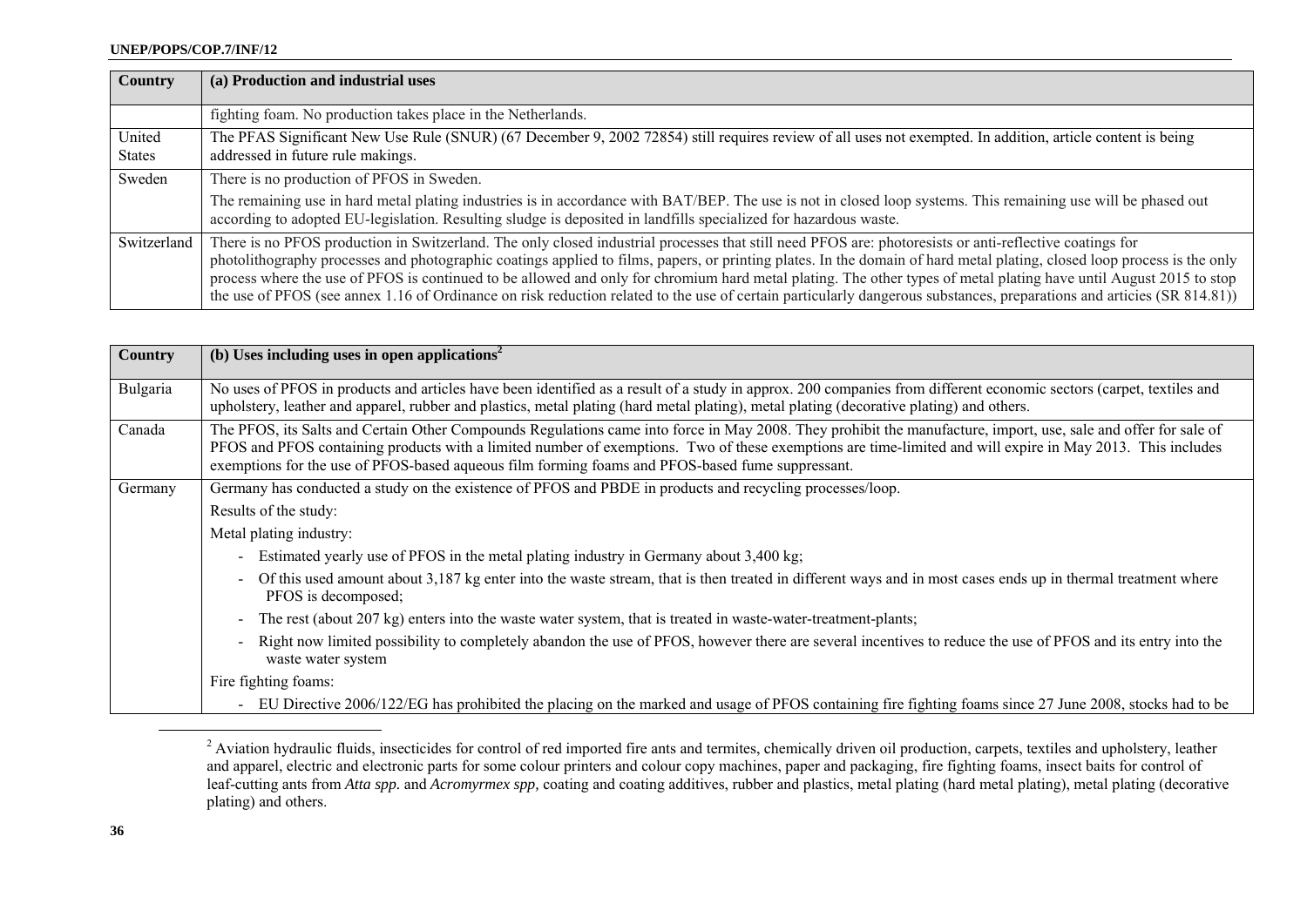| Country | (b) Uses including uses in open applications <sup>2</sup>                                                                                                                                                                                                                                                      |
|---------|----------------------------------------------------------------------------------------------------------------------------------------------------------------------------------------------------------------------------------------------------------------------------------------------------------------|
|         | used up until 27 June 2011;                                                                                                                                                                                                                                                                                    |
|         | EC Regulation 850/2004 restricted the use of fire fighting foams containing PFOS that were placed on the marked before 27 December 2006 until 27 June<br>2011;                                                                                                                                                 |
|         | Since then stocks have to be disposed of in an environmentally sound manner;                                                                                                                                                                                                                                   |
|         | In 2010 about 3.5 – 46 t PFOS from 300 – 915 t fire fighting foams have been disposed of, in view of 2015 and 2030 there won't be any noteworthy PFOS<br>emissions from fire-fighting foams;                                                                                                                   |
|         | However, in areas around airports there is a great probability of PFOS-contaminated soil, due to fire drills with PFOS containing foams.<br>$\blacksquare$                                                                                                                                                     |
|         | Photographic industry:                                                                                                                                                                                                                                                                                         |
|         | - In 2010 no use of PFOS in the production of photographic material;                                                                                                                                                                                                                                           |
|         | X-ray films and other material (e.g. negatives) that have been used in 2010 but were not produced in Germany, may still contain PFOS;                                                                                                                                                                          |
|         | Estimated 75 kg PFOS from PFOS-containing photographic material that has been produced and used in 2010                                                                                                                                                                                                        |
|         | About 381 kg PFOS in waste from photographic materials that were produced in 2000 (taking the mean life of photographic material of 10 years);                                                                                                                                                                 |
|         | 201 kg photographic paper and other material as well as 78.8 kg X-Ray photographs ended up in thermal treatment as municipal waste in 2010;                                                                                                                                                                    |
|         | Another 78.8 kg X-Ray photographs were recycled in 2010, where PFOS residues are either burnt or find their way into waste water.                                                                                                                                                                              |
|         | Aviation hydraulic fluids:                                                                                                                                                                                                                                                                                     |
|         | - 95 % of the hydraulic fluids used are produced by ExxonMobile and Solutia, who state that PFOS is not used in their products anymore;                                                                                                                                                                        |
|         | In 2010 between 33 and 67 kg PFOS have been used in the aviation industry, whereof 22 to 34 kg enter the waste stream;                                                                                                                                                                                         |
|         | PFOS emissions occurring in the future will be due to maintenance of hydraulic fluids;                                                                                                                                                                                                                         |
|         | The statements by ExxonMobile and Solutia need to be verified by analyses of hydraulic fluids;                                                                                                                                                                                                                 |
|         | High possibility that this exemption is no longer needed in Germany.<br>$\blacksquare$                                                                                                                                                                                                                         |
|         | Semiconductor Industry:                                                                                                                                                                                                                                                                                        |
|         | - Use of PFOS in Germany about 1.87 kg/y, used in processing, not remaining in products;                                                                                                                                                                                                                       |
|         | Voluntary commitment to resign from PFOS-use in non-critical applications, yet no alternative for PFOS substitution in critical applications;                                                                                                                                                                  |
|         | Emissions in 2010 about 0.082 kg, amount of PFOS that entered the waste stream in 2009 about 1.79 kg, which ends up in thermal treatment;                                                                                                                                                                      |
|         | Contradictory information on development of alternatives: some sources say that there are no efforts made on finding a suitable alternative to PFOS, however<br>$\blacksquare$<br>other sources say that there is development of PFOS alternatives taking place, that are not yet feasible for commercial use; |
|         | Leather industry:                                                                                                                                                                                                                                                                                              |
|         | In 2010 probably 37 kg PFOS from furniture-leather entered the waste stream;                                                                                                                                                                                                                                   |
|         | Waste stream probably PFOS-free in 2017, assuming that no PFOS has been used for leather upholstery since 2002 and taking a mean life of 15 years;                                                                                                                                                             |
|         | Since 2005 thermal treatment of upholstery waste stream;                                                                                                                                                                                                                                                       |
|         | An estimated amount of 750 kg PFOS is present in waste dumps from leather upholstery that has been built until 1990 and disposed of in waste dumps until<br>2005;                                                                                                                                              |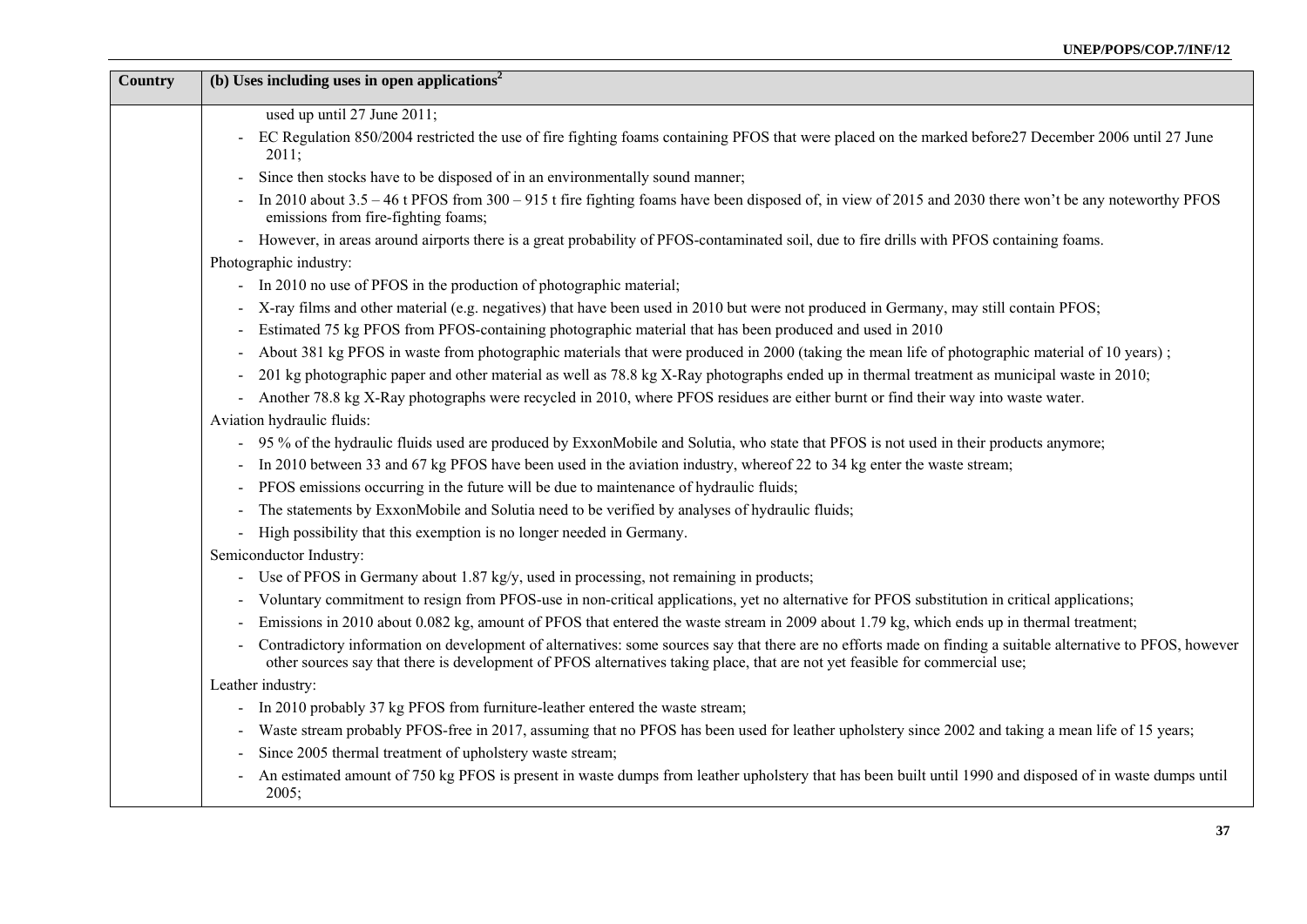| <b>Country</b> | (b) Uses including uses in open applications <sup>2</sup>                                                                                                                                                                                                                                       |
|----------------|-------------------------------------------------------------------------------------------------------------------------------------------------------------------------------------------------------------------------------------------------------------------------------------------------|
|                | - Leather products imported to Germany need to be screened with regard to their PFOS-content.                                                                                                                                                                                                   |
|                | Carpet industry:                                                                                                                                                                                                                                                                                |
|                | - No use of PFOS since 2002;                                                                                                                                                                                                                                                                    |
|                | About 83.4 t PFOS in the carpet-waste stream in 2009 (carpets that have been sold in 1995, average life 10-18 years, mean 14);                                                                                                                                                                  |
|                | PFOS release into leak water of waste dumps by carpets manufactured before 1991;                                                                                                                                                                                                                |
|                | Estimated amount of PFOS hidden in waste dump sites about 1,750 t                                                                                                                                                                                                                               |
|                | Compliance with the threshold value for carpets of 1 $\mu$ g/m <sup>2</sup> needs to be checked.                                                                                                                                                                                                |
|                | Paper and cellulose industry:                                                                                                                                                                                                                                                                   |
|                | - According to TEGEWA-association and VDP (association of German paper mills), PFOS has never been used for attaining water- and fat-repellent properties<br>in food packaging;                                                                                                                 |
|                | Threshold value for PFOS in coated paper 1 $\mu$ g/m <sup>2</sup> according to EU Regulation 850/2004, thus there is a possibility that PFOS enters into waste water from<br>paper mills;                                                                                                       |
|                | - Release of PFOS-precursors possible, which degrade to PFOS in the environment, thus PFOS contamination of recycling paper is possible.                                                                                                                                                        |
|                | Textile industry:                                                                                                                                                                                                                                                                               |
|                | According to textile association (TEGEWA) there is no PFOS used in the production, due to change of the manufacturing method of fluorocarbon-resins<br>(Fluorcarbonharz);                                                                                                                       |
|                | - PFOA is formed increasingly as by-product (and can also be found in the finished products);                                                                                                                                                                                                   |
|                | Analyses of working clothes have shown that the threshold value for PFOS in textiles of 1 $\mu$ g/m <sup>2</sup> is not exceeded; however PFOA and shorter and longer<br>chained PFCs appear in high concentrations (up to 37 $\mu$ g/m <sup>2</sup> PFOA and 414 $\mu$ g/m <sup>2</sup> PFBS). |
| Mexico         | Not available                                                                                                                                                                                                                                                                                   |
| Monaco         | Not applicable in Monaco.                                                                                                                                                                                                                                                                       |
| The            | Metal plating industry; hard chroming and decorative chroming; open system or closed loop                                                                                                                                                                                                       |
| Netherlands    | Use: wetting agents for use in controlled electroplating systems                                                                                                                                                                                                                                |
|                | Metal plating industry; hard chroming; closed loop                                                                                                                                                                                                                                              |
|                | Use: Mist suppressants for non-decorative hard chromium (VI) plating in closed loop systems                                                                                                                                                                                                     |
|                | -The roughly estimated use of PFOS containing products is 145-150 kg. This is probably an overestimation, because the high volume reported by one respondent is<br>included in the extrapolation. Furthermore, it is considered to be a worst-case estimation.                                  |
|                | - Compared to the other allowed type of uses, the volume of PFOS containing products is the highest in this industry.                                                                                                                                                                           |
|                | - Compared with a previous study on PFOS containing products, the use of PFOS seems to be reduced when comparing the worst-case estimations. However, this<br>cannot be stated with certainty.                                                                                                  |
|                | - Exposure to Chromium III is less toxic to workers compared with Chromium VI. Therefore, from an occupational point of view, there is less need for PFOS. When<br>a company switches from Chromium VI to Chromium III, this is often accompanied by abandoning the use of PFOS.                |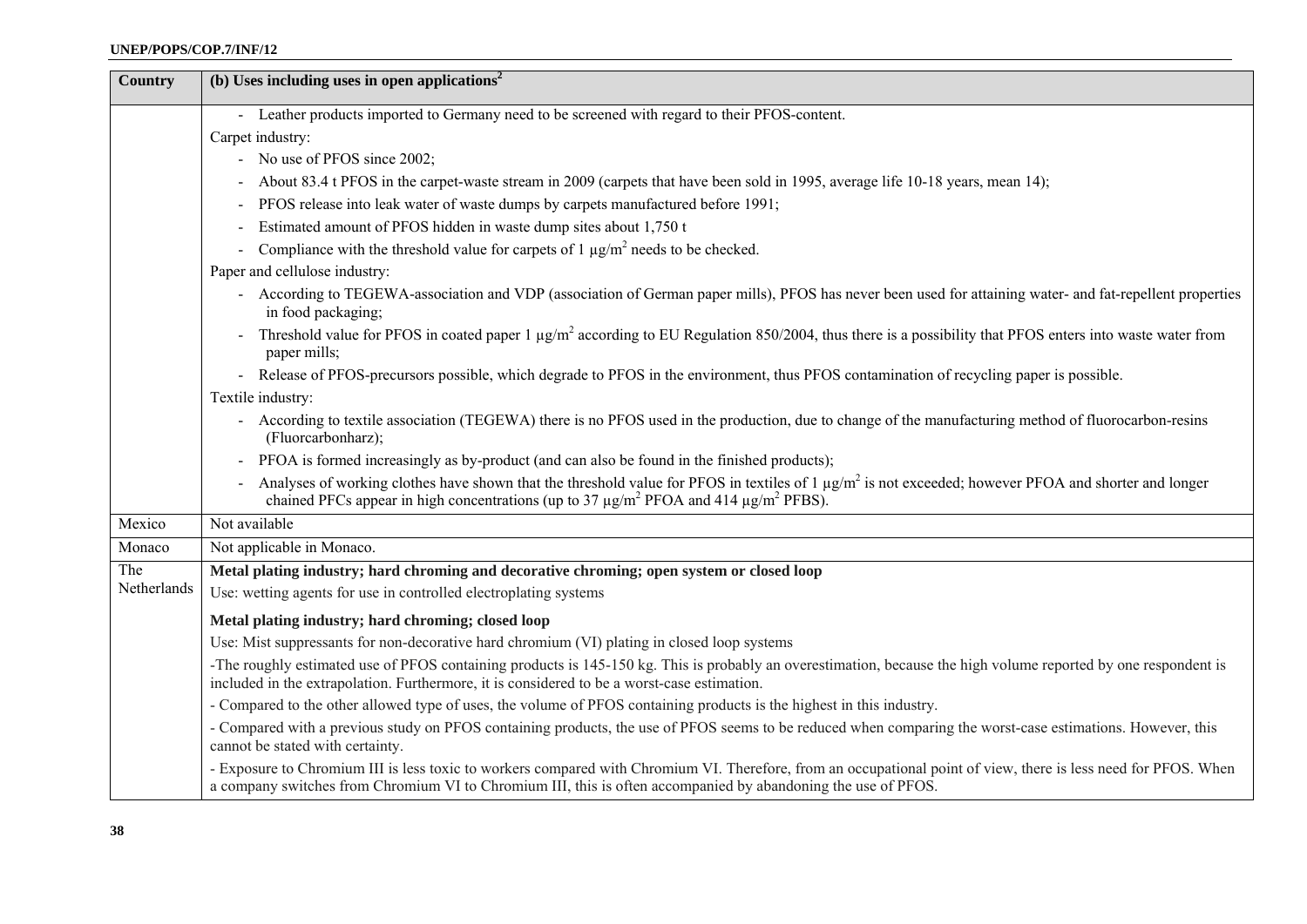| <b>Country</b>          | (b) Uses including uses in open applications <sup>2</sup>                                                                                                                                                                                                                                                                                                                                                                                                   |
|-------------------------|-------------------------------------------------------------------------------------------------------------------------------------------------------------------------------------------------------------------------------------------------------------------------------------------------------------------------------------------------------------------------------------------------------------------------------------------------------------|
|                         | - Respondents describe the concept of a "closed system" as one which has a minimalized exposure of the worker as a result of measurements like non recirculating<br>ventilation. This is a different interpretation compared tp the concept of a closed system in which there is absolutely no contact between PFOS and the environment.                                                                                                                    |
|                         | - Alternatives are on the market, but switching is not possible for all processes. This is due to both health and safety and quality requirements.                                                                                                                                                                                                                                                                                                          |
|                         | Semi-conductor industry                                                                                                                                                                                                                                                                                                                                                                                                                                     |
|                         | Use: photo-resist or anti-reflecting coatings for photolithographic procedures                                                                                                                                                                                                                                                                                                                                                                              |
|                         | - The use of PFOS is very low, in the range of a few kilograms.                                                                                                                                                                                                                                                                                                                                                                                             |
|                         | Alternatives are on the market, but there are many different products. Therefore, the industry claims that more time is needed to develop a full range of<br>qualitatively comparable alternatives.                                                                                                                                                                                                                                                         |
|                         | Photographic industry                                                                                                                                                                                                                                                                                                                                                                                                                                       |
|                         | Use: photographic coatings for films, paper or press plates                                                                                                                                                                                                                                                                                                                                                                                                 |
|                         | - The reported use of PFOS is 0 kilograms. This is probably an underestimation, due to the low market coverage within this industry                                                                                                                                                                                                                                                                                                                         |
|                         | This industry consists of many small companies.                                                                                                                                                                                                                                                                                                                                                                                                             |
|                         | - Within the industry, new techniques have been developed which do not require PFOS.                                                                                                                                                                                                                                                                                                                                                                        |
|                         | <b>Aviation industry</b>                                                                                                                                                                                                                                                                                                                                                                                                                                    |
|                         | Use: hydraulic fluids for aviation                                                                                                                                                                                                                                                                                                                                                                                                                          |
|                         | - The reported use of PFOS is 0 kilograms                                                                                                                                                                                                                                                                                                                                                                                                                   |
|                         | The mostly used product (Skydrol LD-4) does contain a PFOS related molecul (in an amount less than 0.1% ww), but this is not a listed chemical in part I of<br>Annex B to the Stockholm Convention.                                                                                                                                                                                                                                                         |
|                         | <b>Fire-fighting foam</b>                                                                                                                                                                                                                                                                                                                                                                                                                                   |
|                         | - The industry is well aware of the status of PFOS containing fire fighting foam. The use of PFOS containing fire fighting foam seems to be phased out.                                                                                                                                                                                                                                                                                                     |
| Sweden                  | There are no remaining uses of PFOS in open applications.                                                                                                                                                                                                                                                                                                                                                                                                   |
|                         | To globally support the use of alternatives to PFOS, Sweden has supported the development of a guidance set out in document UNEP/POPS/POPRC.6/13/<br>Add.3/Rev.1.                                                                                                                                                                                                                                                                                           |
| Switzerland             | In the domain of hard metal plating, closed loop process is the only process where the use of PFOS is continued to be allowed and only for chromium hard metal<br>plating. The other types of metal plating have until August 2015 to stop the use of PFOS (see annex 1.16 of Ordinance on risk reduction related to the use of certain<br>particularly dangerous substances, preparations and articles (SR 814.81)).                                       |
| United<br><b>States</b> | The 2002, PFAS SNUR exempted several uses and the Agency has no information suggesting that they are not currently used, although progress toward finding<br>alternatives is being made.                                                                                                                                                                                                                                                                    |
|                         | • Metal Plating: Fume suppressant use in open chromic acid baths in chromium electroplating facilities.                                                                                                                                                                                                                                                                                                                                                     |
|                         | o EPA has been working with the chromium electroplating industry through the National Association for Surface Finishing (NASF) to address the uses<br>of all long-chain perfluorinated chemicals, including PFOS and PFOSF, by assisting the electroplating sector in moving to safer alternatives for<br>fume suppressant. Shorter chain PFC fume suppressants are available and in use throughout the world, particularly in Japan, Australia and the EU, |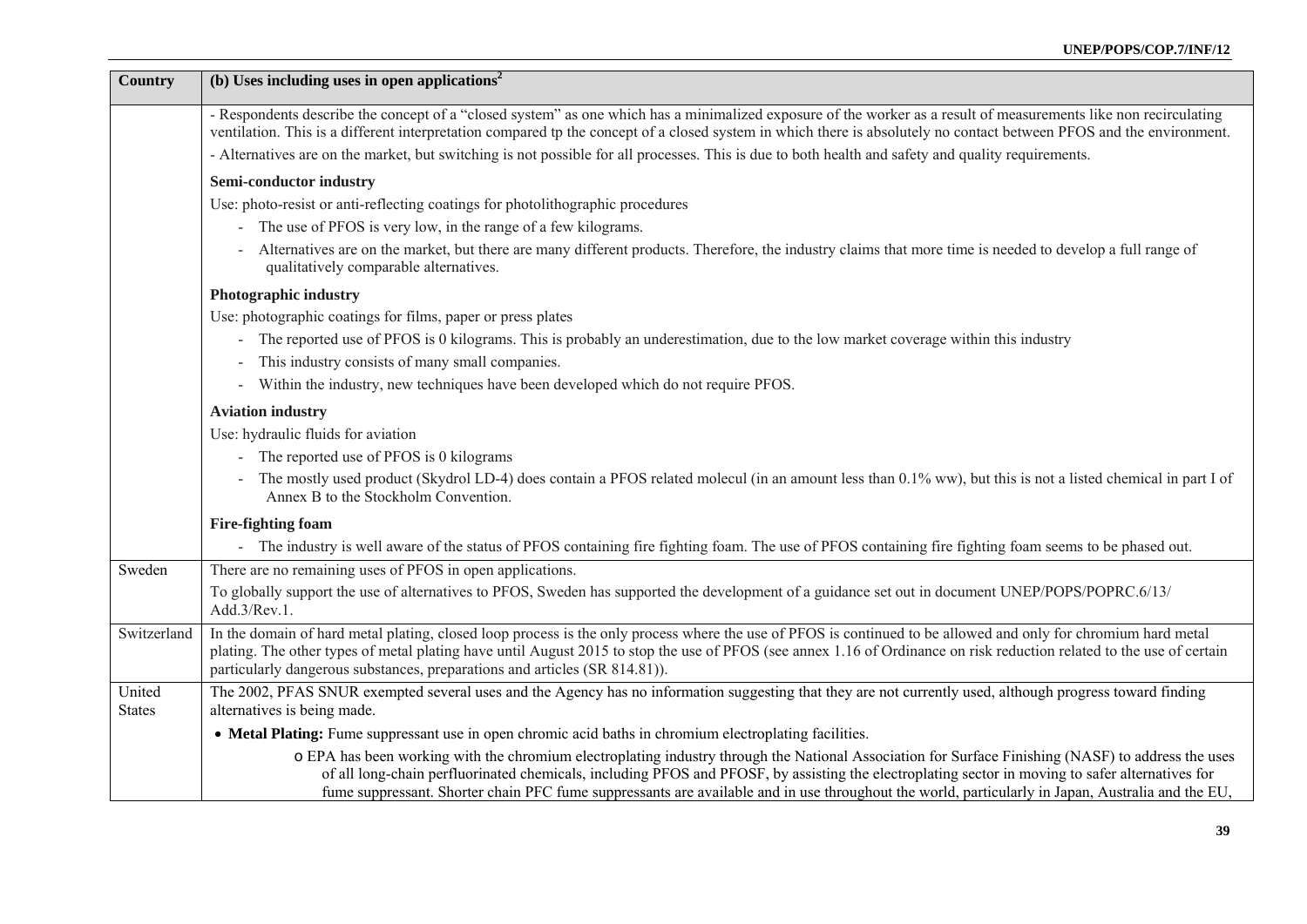| <b>Country</b> | (b) Uses including uses in open applications <sup>2</sup>                                                                                                                                                                                                                                                                                                                                                                                                                           |
|----------------|-------------------------------------------------------------------------------------------------------------------------------------------------------------------------------------------------------------------------------------------------------------------------------------------------------------------------------------------------------------------------------------------------------------------------------------------------------------------------------------|
|                | and EPA has been highlighting those uses in order to support a national phase-out. In addition to voluntary efforts, EPA proposed a regulatory<br>phase-out of PFOS-based fume suppressants into the Clean Air Act's residual risk and technology review regulations for the chromium<br>electroplating sector. This proposal covers approximately 1,450 facilities including hard chromium electroplating, decorative chromium<br>electroplating, and chrome anodizing facilities. |
|                | • Fire Fighting Foam:                                                                                                                                                                                                                                                                                                                                                                                                                                                               |
|                | o There are continued uses of existing stocks of PFOS-based fire fighting foam in the U.S. According to a report from the AFFF Coalition published in<br>2011, calculations based on estimated use of the stock available when new production ceased at the end of 2002 indicate that current stocks would<br>be approximately:                                                                                                                                                     |
|                | Military $-1,094,700$ gallons                                                                                                                                                                                                                                                                                                                                                                                                                                                       |
|                | Civil Aviation $(ARFF) - 20,000$ gallons                                                                                                                                                                                                                                                                                                                                                                                                                                            |
|                | Oil Refineries - 152,000 gallons                                                                                                                                                                                                                                                                                                                                                                                                                                                    |
|                | Other Petro-Chem - 500,000 gallons                                                                                                                                                                                                                                                                                                                                                                                                                                                  |
|                | Civil Aviation $-70,300$ gallons                                                                                                                                                                                                                                                                                                                                                                                                                                                    |
|                | Fire Departments $-60,000$ gallons                                                                                                                                                                                                                                                                                                                                                                                                                                                  |
|                | Misc/Merchant Ship/Offshore-75,000 gallons                                                                                                                                                                                                                                                                                                                                                                                                                                          |
|                | • Semiconductor industry: According to the Semiconductor Industry Association (SIA) and the Semiconductor Equipment and Materials, Inc. (SEMI) in the 2002<br>SNUR, PFAS needs to be used in the semiconductor industry to achieve the technical requirement of fineness of line refining sharp definition in the submicron<br>area.                                                                                                                                                |
|                | • Photographic in industry: PFAS continues to be used as a surfactant in mixtures used to process imaging films which involves the incorporation of a PFAS<br>material into a mixture that is used as a photoprocessing solution where its surfactant properties function to prevent discoloration of films while the films are being<br>processed through the solution. This applies only to processing films. Use in large-scale research and development projects as a tracer.   |

| <b>Country</b> | (c) Existing stocks                                                                                                                                                                                                                                                       |
|----------------|---------------------------------------------------------------------------------------------------------------------------------------------------------------------------------------------------------------------------------------------------------------------------|
| Bulgaria       | Approx. 8 tones fire fighting foam FC 600 ATC, containing 6% PFOS as waste was identified in Bulgaria. This amount shall be exported abroad for final incineration<br>in 2012. No other waste, containing PFOS are identified in the country.                             |
| Canada         | Existing stocks of PFOS have been identified for fire fighting foams only. Based on a use pattern survey published in January 2005, stockpiles of PFOS-based AFFF<br>were estimated to be approximately 300 tonnes, representing 3 tonnes of PFOS, at that time.          |
|                | The PFOS, its Salts and Certain Other Compounds Regulations contain a time-limited exemption for the use of this PFOS-based AFFF that will expire in May 2013.<br>Manufacture, import, sale and offer for sale of these PFOS-based AFFF is prohibited by the Regulations. |
| Germany        | None Known                                                                                                                                                                                                                                                                |
| Mexico         | Not available                                                                                                                                                                                                                                                             |
| Monaco         | Not applicable in Monaco.                                                                                                                                                                                                                                                 |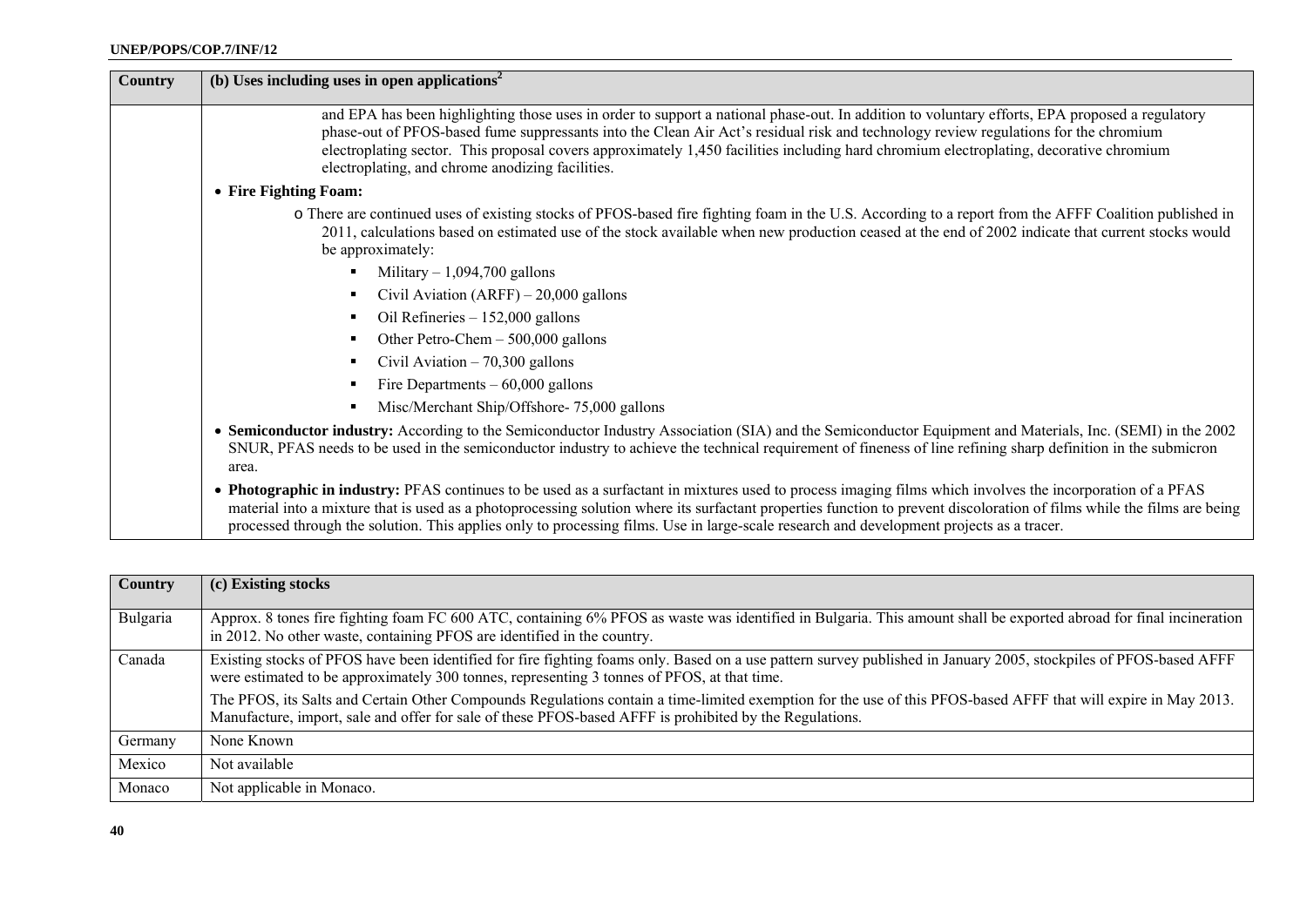| <b>Country</b> | (c) Existing stocks                                                                                                                                                    |
|----------------|------------------------------------------------------------------------------------------------------------------------------------------------------------------------|
|                |                                                                                                                                                                        |
| United         | The AFFF Coalition has informed EPA that there are current existing PFOS stocks of fire fighting foam concentration.                                                   |
| <b>States</b>  | See above.                                                                                                                                                             |
| The            | None known                                                                                                                                                             |
| Netherlands    |                                                                                                                                                                        |
| Sweden         | There are no known stocks of PFOS in Sweden.                                                                                                                           |
| Switzerland    | A stock of fire fighting foams still exist. It has to be disposed of by 2018 (see annex 1.16 of Ordinance on risk reduction related to the use of certain particularly |
|                | dangerous substances, preparations and articles (SR 814.81)). PFOS containing fire fighting foams that become waste have to be labelled as hazardous waste destined    |
|                | to be incinerated.                                                                                                                                                     |

| Country  | (d) PFOS, its salts and PFOSF in consumer products deposited in municipal landfills                                                                                                                                                                                                                                                                                                                                                                                                                                                                                                                                                                                                                                |
|----------|--------------------------------------------------------------------------------------------------------------------------------------------------------------------------------------------------------------------------------------------------------------------------------------------------------------------------------------------------------------------------------------------------------------------------------------------------------------------------------------------------------------------------------------------------------------------------------------------------------------------------------------------------------------------------------------------------------------------|
| Bulgaria | The maximum PFOS input into the waste stream is expected to come from old carpets that have been produced before 2000. Other sources were fire fighting foams<br>and metal plating industry. For the future the input from fire-fighting foams will not be expected, since their use in Bulgaria is banned from 27 June 2011.                                                                                                                                                                                                                                                                                                                                                                                      |
| Canada   | The environmentally sound disposal, including recycling, storage, handling and export of waste material containing PFOS will be addressed by the Basel Convention<br>new technical guidelines on the ESM of wastes containing PFOS. As Chair of the POPS SIWG, Canada is actively involved in the technical POPs work under the<br>Basel Convention. We are also leading the updating and development of the following technical guidelines:                                                                                                                                                                                                                                                                       |
|          | • Updating the General technical guidelines for the environmentally sound management of wastes consisting of, containing or contaminated with persistent organic<br>pollutants; and                                                                                                                                                                                                                                                                                                                                                                                                                                                                                                                                |
|          | • Development of the Technical guidelines for the environmentally sound management of wastes consisting of, containing or contaminated with perfluorooctane<br>sulfonic acid, its salts and perfluorooctane sulfonyl fluoride.                                                                                                                                                                                                                                                                                                                                                                                                                                                                                     |
|          | As mentioned for BDEs, PFOS is sampled as part of the Canadian Chemicals Management Plan (CMP) and has been sampled in leachate from 10-12 Canadian<br>municipal solid waste landfills from 2008 to 2011. Canada has attached to its submission a summary of the data and a summary of treatment technologies for PFOS in<br>leachate. This information will be useful to identify and assess disposal options which are environmentally sound for wastes containing PFOS. This Canadian data set,<br>along with experience in gathering the data will also be shared with the Basel Convention Parties and its SIWG on POPs while preparing the new technical guidelines<br>on the ESM of wastes containing PFOS. |
|          | While storage requirements for material and articles identified to contain PFOS are not specifically covered under Canadian legislation, general waste storage<br>requirements exist under various Canadian regulations including general waste management regulations and authorizations, and codes such as the material safety data<br>sheet (MSDS) or the Canadian building codes. Also, the new technical guidelines to be developed by the Basel Convention on the ESM of wastes containing PFOS<br>will provide storage guidance to Parties.                                                                                                                                                                 |
|          | PFOS sampling of rivers, lakes and fish is conducted under the Environment Canada CMP Monitoring and Surveillance Group, typically in urban areas, but not<br>necessarily in industrial use areas or close to landfills. Results for air, sediment, water, fish and wildlife are available, with both a geographic analysis of recent<br>(2007-2009) PFOS concentrations across Canada, and an analysis of PFOS levels in Canada over time (1979-2009). Monitoring results for landfill and wastewater<br>from 2008 to 2010 are also available. Please refer to Annex 4 of this document.                                                                                                                          |
|          | There are no Canadian examples of industrial activity directly contributing to contamination of land resulting from the application of biosolids containing PFOS.<br>Environment Canada's CMP program has detected concentrations of PFOS in landfill leachate, wastewater and treated biosolids.                                                                                                                                                                                                                                                                                                                                                                                                                  |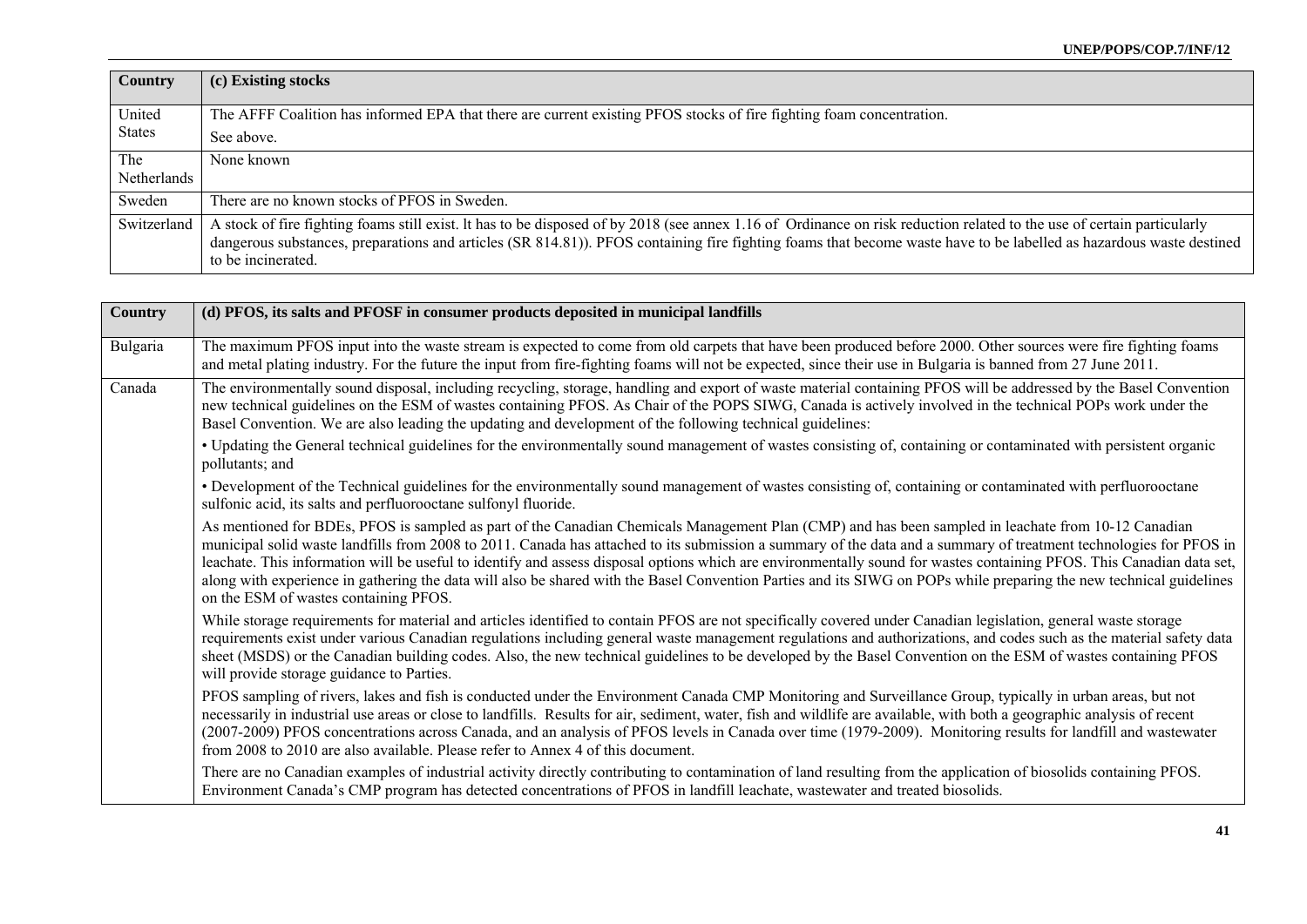| <b>Country</b>     | (d) PFOS, its salts and PFOSF in consumer products deposited in municipal landfills                                                                                                                                                                                                                                                                                                                                                                                                                                                                                                                                                                                                                                                                                                                                                                                                                                                                                                                                                                                                                  |
|--------------------|------------------------------------------------------------------------------------------------------------------------------------------------------------------------------------------------------------------------------------------------------------------------------------------------------------------------------------------------------------------------------------------------------------------------------------------------------------------------------------------------------------------------------------------------------------------------------------------------------------------------------------------------------------------------------------------------------------------------------------------------------------------------------------------------------------------------------------------------------------------------------------------------------------------------------------------------------------------------------------------------------------------------------------------------------------------------------------------------------|
|                    | A Biosolids Task Group (BTG) has been established by the Canadian Council of Ministers of the Environment (CCME) and is developing a Canada-wide approach<br>for the management of wastewater biosolids focusing on policy and regulatory harmonization. This approach promotes the beneficial use of biosolids application and<br>does not consider potential PFOS contamination.                                                                                                                                                                                                                                                                                                                                                                                                                                                                                                                                                                                                                                                                                                                   |
| Germany            | The maximum PFOS input into the waste stream is expected to come from carpets that have been produced until 2002. Other sources were fire fighting foams and<br>metal plating industry. For the future the input from fire-fighting foams will be negligible. There is a great possibility that there is a contamination of several landfills<br>with PFOS, its salts and PFOSF, due to deposition untreated municipal wastes until 2005. Analyses of landfill leak water in North Rhine-Westphalia have shown that<br>there is PFOS leaking out of landfills.                                                                                                                                                                                                                                                                                                                                                                                                                                                                                                                                       |
|                    | According to the Landfill Ordinance (DepV), wastes mentioned in Annex V to the POPs Regulation that exceed the concentration limits for the substances listed in<br>Annex IV to the Regulation may not be deposited at surface landfills (Section 7(1)(7) DepV).                                                                                                                                                                                                                                                                                                                                                                                                                                                                                                                                                                                                                                                                                                                                                                                                                                     |
|                    | Also, due to the German DepV (Verordnung über Deponien und Langzeitlager – ordinance on waste disposal sites and long term storages) of 2009, that bans<br>deposition of fractions containing wastes listed in Annex V, Part 2 of EC Regulation 850/2004, and allows a maximum TOC (total organic carbon) of $\leq 6$ % by<br>weight (subsurface disposal), of $\leq$ 3 % by weight (above ground disposal sites or non hazardous and hazardous wastes), and $\leq$ 1 % by weight (above ground disposal<br>sites for wastes) and earlier mechanisms like the TA Siedlungsabfall (technical instructions on municipal waste) of 1993, that allowed a maximum TOC of $\leq$ 1 % by<br>weight (above ground disposal sites for wastes) and $\leq$ 3 % by weight (above ground disposal sites for wastes), municipal wastes and wastes with a high TOC in<br>general are treated thermally. This thermal treatment leads to a destruction of possible PFOS content. Emissions can occur around shredder plants. Shredder fractions<br>are either treated thermally or used for building disposal sites. |
| Mexico             | Not available                                                                                                                                                                                                                                                                                                                                                                                                                                                                                                                                                                                                                                                                                                                                                                                                                                                                                                                                                                                                                                                                                        |
| Monaco             | Not applicable in Monaco.                                                                                                                                                                                                                                                                                                                                                                                                                                                                                                                                                                                                                                                                                                                                                                                                                                                                                                                                                                                                                                                                            |
| The<br>Netherlands | None known                                                                                                                                                                                                                                                                                                                                                                                                                                                                                                                                                                                                                                                                                                                                                                                                                                                                                                                                                                                                                                                                                           |
| Sweden             | There is a ban on landfilling of organic waste in Sweden. Waste carpets, furniture and textiles are most commonly incinerated in municipal waste incineration plants.<br>The amounts of PFOS in the Swedish waste stream should be further investigated along with the study of Swedish incineration capacity as described in chapter 3 of<br>the Swedish national implementation plan.                                                                                                                                                                                                                                                                                                                                                                                                                                                                                                                                                                                                                                                                                                              |
|                    | There is a need to further improve the handling of waste containing PFOS.                                                                                                                                                                                                                                                                                                                                                                                                                                                                                                                                                                                                                                                                                                                                                                                                                                                                                                                                                                                                                            |
|                    | There is no known recycling of articles containing PFOS. On-going recycling of paper or packaging material is according to the industry not affected by materials<br>containing PFOS.                                                                                                                                                                                                                                                                                                                                                                                                                                                                                                                                                                                                                                                                                                                                                                                                                                                                                                                |
|                    | Capacity to handle and incinerate waste containing PFOS is available in Sweden as described above for PBDE.                                                                                                                                                                                                                                                                                                                                                                                                                                                                                                                                                                                                                                                                                                                                                                                                                                                                                                                                                                                          |
| Switzerland        | In December 1990 the obligation of incineration of household waste has been introduced with a transitional period of 9 years (see technical ordinance on waste SR8<br>14.600 of 10 December 1990 article 11 and 53a).                                                                                                                                                                                                                                                                                                                                                                                                                                                                                                                                                                                                                                                                                                                                                                                                                                                                                |
| United             | Some open literature suggests carpet treated with PFOS based product may still contain residual PFOS or precursors chemical years after application. For instance,                                                                                                                                                                                                                                                                                                                                                                                                                                                                                                                                                                                                                                                                                                                                                                                                                                                                                                                                   |
| <b>States</b>      | General consumer products, like many other waste streams (e.g., pharmaceuticals, personal care products, etc.) are generally household waste streams exempted from<br>RCRA Subtitle C hazardous waste laws and regulations. As a result, these materials are not tracked for PFOS/PFOSF as a specific category on a regular basis, nor<br>are they regulated specifically. As a result, PFOS/PFOSF as a "consumer product"-specific issue is hard for an EPA to gauge, as PFOS/PFOSF findings arise out of<br>leachate sampling and site investigations. Therefore, PFOS/PFOSF is usually found after the fact, as part of a landfill's leachate monitoring strategy.                                                                                                                                                                                                                                                                                                                                                                                                                                |
|                    | Two of the major sources of PFOS/PFOSF to landfills involve: (1) excess biosolids/WWTP waste application to landfills post WWTP treatment as a landfill covering                                                                                                                                                                                                                                                                                                                                                                                                                                                                                                                                                                                                                                                                                                                                                                                                                                                                                                                                     |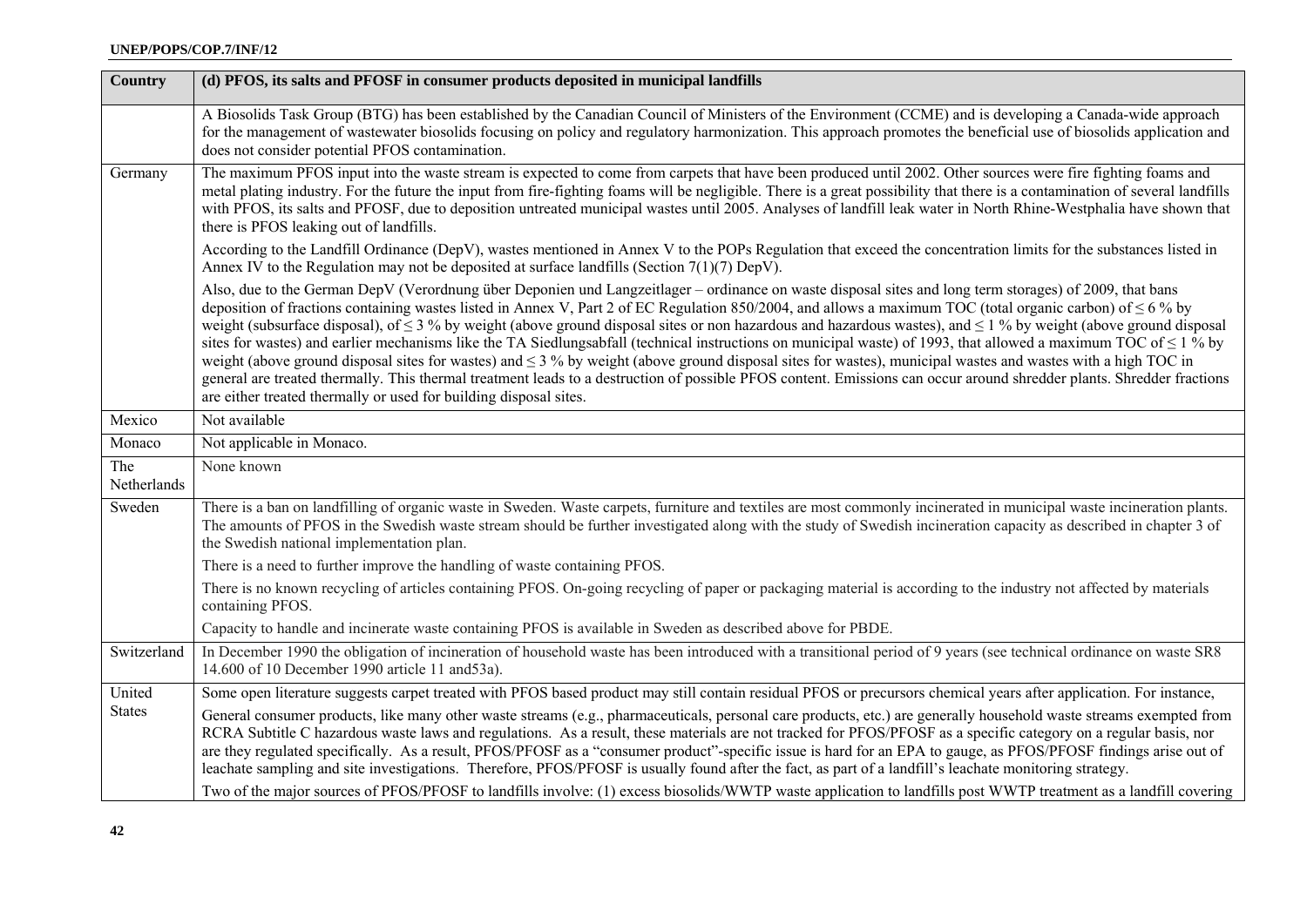| Country | (d) PFOS, its salts and PFOSF in consumer products deposited in municipal landfills                                                                                                                                                                                                                                                                                                                                                                                                                                         |
|---------|-----------------------------------------------------------------------------------------------------------------------------------------------------------------------------------------------------------------------------------------------------------------------------------------------------------------------------------------------------------------------------------------------------------------------------------------------------------------------------------------------------------------------------|
|         | or (2) general solid waste disposal as a sludge, solid, off-spec waste, or other liquid mixture. As PFOS/PFOSF is not listed by EPA as a hazardous waste,<br>PFOS/PFOSF can be land applied in any State-permitted or licensed RCRA Subtitle D solid waste landfill. As a result, each State monitors PFOS/PFOSF as their<br>permits dictate. Currently, only some state monitor for PFOS/PFOSF in leachate, and some States monitor for these chemicals (and others) in different ways based on<br>a multitude of factors. |

| Country                 | (e) Contaminated sites                                                                                                                                                                                                                                                                                                                                                                                                                 |
|-------------------------|----------------------------------------------------------------------------------------------------------------------------------------------------------------------------------------------------------------------------------------------------------------------------------------------------------------------------------------------------------------------------------------------------------------------------------------|
| Bulgaria                | Unknown.                                                                                                                                                                                                                                                                                                                                                                                                                               |
| Canada                  | The Government of Canada has committed \$3.5B in 2005 through the Federal Contaminated Sites Action Plan (FCSAP) to address contaminated sites for which it is<br>responsible. The administration and delivery of this program includes the provision of technical advice and scientific expertise to the custodians on the management<br>of contaminated sites.                                                                       |
| Germany                 | There have been attempts to clean up contaminated sites in North Rhine-Westphalia. Contaminated sites are expected to be around airports (due to use of fluorinated<br>fire fighting foams) and landfills that have been filled with untreated municipal waste until 2005.                                                                                                                                                             |
| Mexico                  |                                                                                                                                                                                                                                                                                                                                                                                                                                        |
| Monaco                  | Not applicable in Monaco.                                                                                                                                                                                                                                                                                                                                                                                                              |
| The<br>Netherlands      | A few sites are known and measures are being taken to remediate these sites within the soil policy framework.                                                                                                                                                                                                                                                                                                                          |
| Sweden                  | Sites where manufacturing and use of POPs e.g. the sites where fire extinguishers have been used causing contamination of PFOS are to a large extent identified in<br>the regular inventory of contaminated sites performed in Sweden. These sites are thereby also covered by the Swedish program for the remediation of contaminated<br>sites.                                                                                       |
| Switzerland             | No known PFOS contaminated sites in Switzerland.                                                                                                                                                                                                                                                                                                                                                                                       |
| United<br><b>States</b> | Multiple sites in Michigan, Minnesota and Ohio are contaminated with PFOS, PFOSF and/or a number of other long-chain perfluorinated chemicals. Additionally,<br>there are sites in other States where PFOS/PFOSF contamination has been identified. As a result, EPA is building capacity to address PFOS/PFOSF contamination at<br>both operating and abandoned sites in the future, as more site contamination reports are expected. |

| <b>Country</b> | (f) Information on any practical issues and/or experiences in implementing any of the recommendations. If possible, please indicate according to the<br>timeframes (short-term, medium-term, or long term) discussed in the recommendations in the annex to decision POPRC-6/2 |
|----------------|--------------------------------------------------------------------------------------------------------------------------------------------------------------------------------------------------------------------------------------------------------------------------------|
| Bulgaria       | The European Union, as a party to the Stockholm Convention, has registered for a specific exemption for use related to PFOS and its derivates, regulated under the<br>convention. Thus Bulgaria, as a member of the European Union, is registered, too.                        |
|                | Due to Regulation (EC) 850/2004 the use of fire fighting foams containing PFOS is prohibited since 27 June 2011.                                                                                                                                                               |
|                | Waste containing PFOS is either declared as hazardous wastes and enters into special treatments or is municipal waste that is treated thermally. In both cases PFOS is<br>destroved.                                                                                           |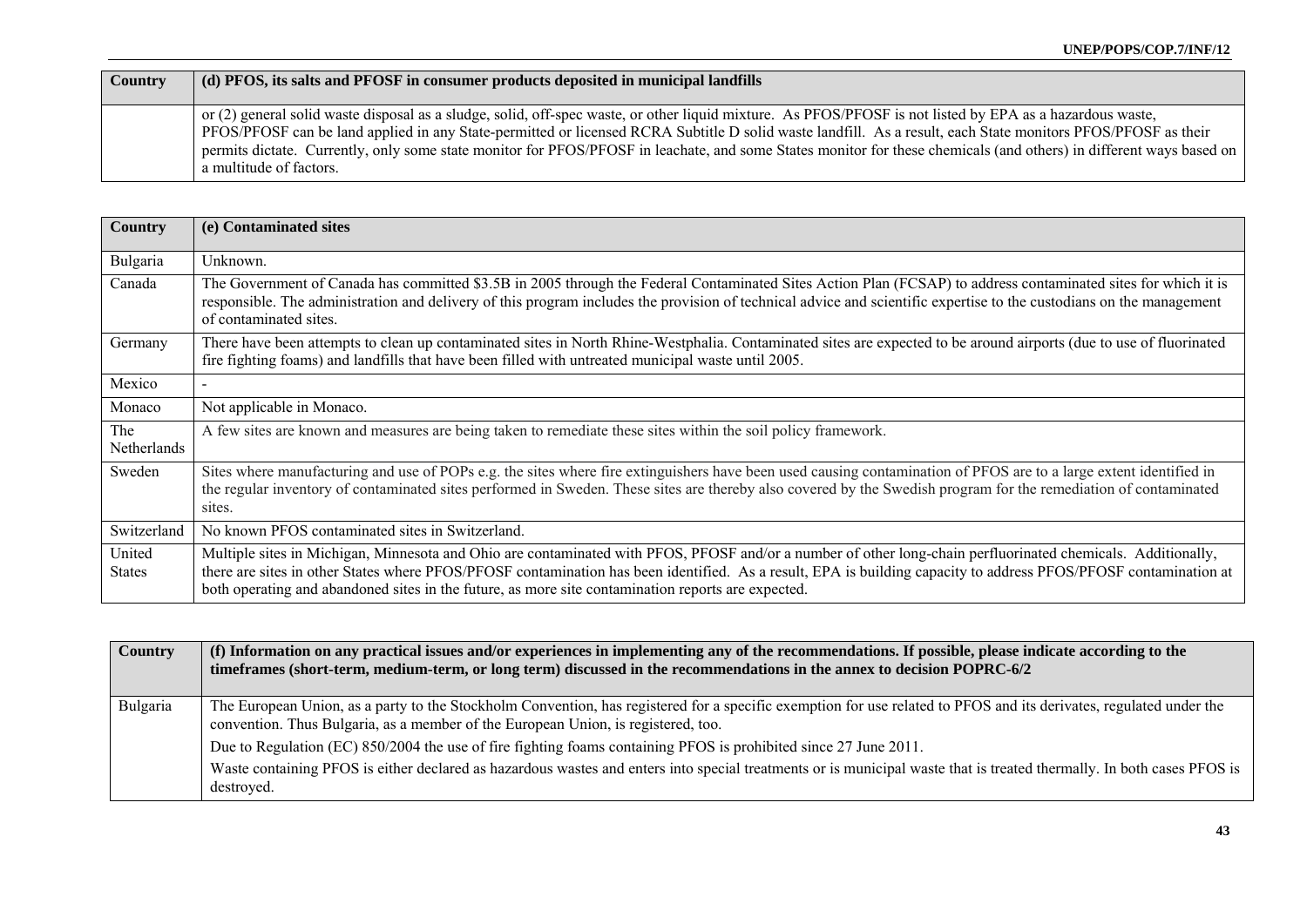| <b>Country</b>     | (f) Information on any practical issues and/or experiences in implementing any of the recommendations. If possible, please indicate according to the<br>timeframes (short-term, medium-term, or long term) discussed in the recommendations in the annex to decision POPRC-6/2                                                                                                                                                                                                                                                                                                                                                                                                                                                                                                                                                                                                                                                                            |
|--------------------|-----------------------------------------------------------------------------------------------------------------------------------------------------------------------------------------------------------------------------------------------------------------------------------------------------------------------------------------------------------------------------------------------------------------------------------------------------------------------------------------------------------------------------------------------------------------------------------------------------------------------------------------------------------------------------------------------------------------------------------------------------------------------------------------------------------------------------------------------------------------------------------------------------------------------------------------------------------|
|                    | In the preliminary investigation no recycling products that may contain PFOS have been declared. However, this does not indicate that products from recycled<br>material are PFOS free, since PFOS content is allowed up to a certain threshold value set out in Annex I Part A of Regulation (EC) 850/2004.                                                                                                                                                                                                                                                                                                                                                                                                                                                                                                                                                                                                                                              |
|                    | There is no "screening technique" used for PFOS in the waste stream in Bulgaria. The establishment of concentration limits for c-pentaPDE and c-octaBDE in the<br>waste stream is currently under preparation and discussion (forthcoming amendment of Annexes IV and V of Regulation (EC) No. 850/2004 on POPs).                                                                                                                                                                                                                                                                                                                                                                                                                                                                                                                                                                                                                                         |
|                    | No analysis of PFOS content in waste materials have been performed in Bulgaria, but it is assumed that their content is comparable with that identified in Europe.                                                                                                                                                                                                                                                                                                                                                                                                                                                                                                                                                                                                                                                                                                                                                                                        |
| Canada             | Canada has experienced challenges in trying to follow the life cycle of chemicals, including PFOS, in products or articles, particularly at the recycling and disposal<br>stage. It can be very difficult to identify which products contain PFOS, particularly in imported products. This makes it more difficult to follow the substance through<br>its life cycle to its end of life management, and potential release to the environment. As a result, Canada has considered a sector approach where the activities at<br>waste management and recycling facilities are studied to ensure they are well understood, and that best management practices are identified that prevent or minimize<br>releases of any toxic substance from these facilities. This information would complement other Canadian work being undertaken to fill the information gaps to allow<br>a substance to be followed through its life cycle to end of life management. |
| Germany            | Due to Regulation (EC) 850/2004 the use of fire fighting foams containing PFOS is prohibited since 27 June 2011. This exemption is no longer needed in Germany.<br>According to industry associations there is no use of PFOS in carpets, leather, textiles, upholstery, paper, and packaging anymore. There is a great chance that the<br>exemption for hydraulic fluids in aviation industry is no longer needed. Waste containing PFOS is either declared as hazardous wastes and enters into special<br>treatments or is municipal waste that is treated thermally. In both cases PFOS is destroyed. In the study conducted no ways of recycling products that may contain<br>PFOS have been found. However, this does not indicate that products from recycled material are PFOS free, since PFOS content is allowed up to a certain threshold<br>value set out in Annex I Part A of Regulation (EC) 850/2004.                                       |
| Mexico             | Not available                                                                                                                                                                                                                                                                                                                                                                                                                                                                                                                                                                                                                                                                                                                                                                                                                                                                                                                                             |
| Monaco             | Not applicable in Monaco.                                                                                                                                                                                                                                                                                                                                                                                                                                                                                                                                                                                                                                                                                                                                                                                                                                                                                                                                 |
| The<br>Netherlands | <b>Metal plating industry</b><br>Suppliers do offer PFOs-free products. However, according to users, not all processes are suitable for the use of PFOS-free mist supressant/wetting agents. Main<br>reason is the reduced quality of chrome plating with PFOS-free products. Another reason is that the reduction of surface tension by alternatives is lower and could<br>therefore lead to higher exposure to chromium (VI) for the worker.                                                                                                                                                                                                                                                                                                                                                                                                                                                                                                            |
|                    | <b>Semi-conductor industry</b><br>Within this industry, every product has its own specific application. Therefore, for every product, a PFOS-free alternative has to be developed. The industry, together<br>with suppliers, is working on PFOS-free solutions, but it also claims that it needs more time to develop qualitatively comparable PFOS-free alternatives.                                                                                                                                                                                                                                                                                                                                                                                                                                                                                                                                                                                    |
|                    | <b>Aviation industry</b><br>According to a producer, PFOS is not an ingredient of the hydraulic fluid. The product contains a PFOS related molecule (a perfluoroalkyl sulphonate), in an amount<br>lower than 0.1 % w/w. This ingredient is not indicated on the Material Safety Data Sheet and the producer stated that the substitute molecule was not listed in part I of<br>Annex B to the Stockholm Convention and PFOS related chemicals. Despite extensive research, no substitutes for perfluoroalkyl sulphonates (PFOS related<br>molecule) have been identified yet. The use of PFOS in hydraulic fluids seems to be outdated.                                                                                                                                                                                                                                                                                                                  |
|                    | <b>Fire-fighting foam</b><br>Many regulators and authorities require tests or practice with fire-fightinh foam installations. On an industrial scale, this requires huge amounts of foam to be spent<br>and spilled into the environment. Not only PFOS-containing foams but also non-PFOS containing foams based on other fluoro compounds damage the environment.                                                                                                                                                                                                                                                                                                                                                                                                                                                                                                                                                                                       |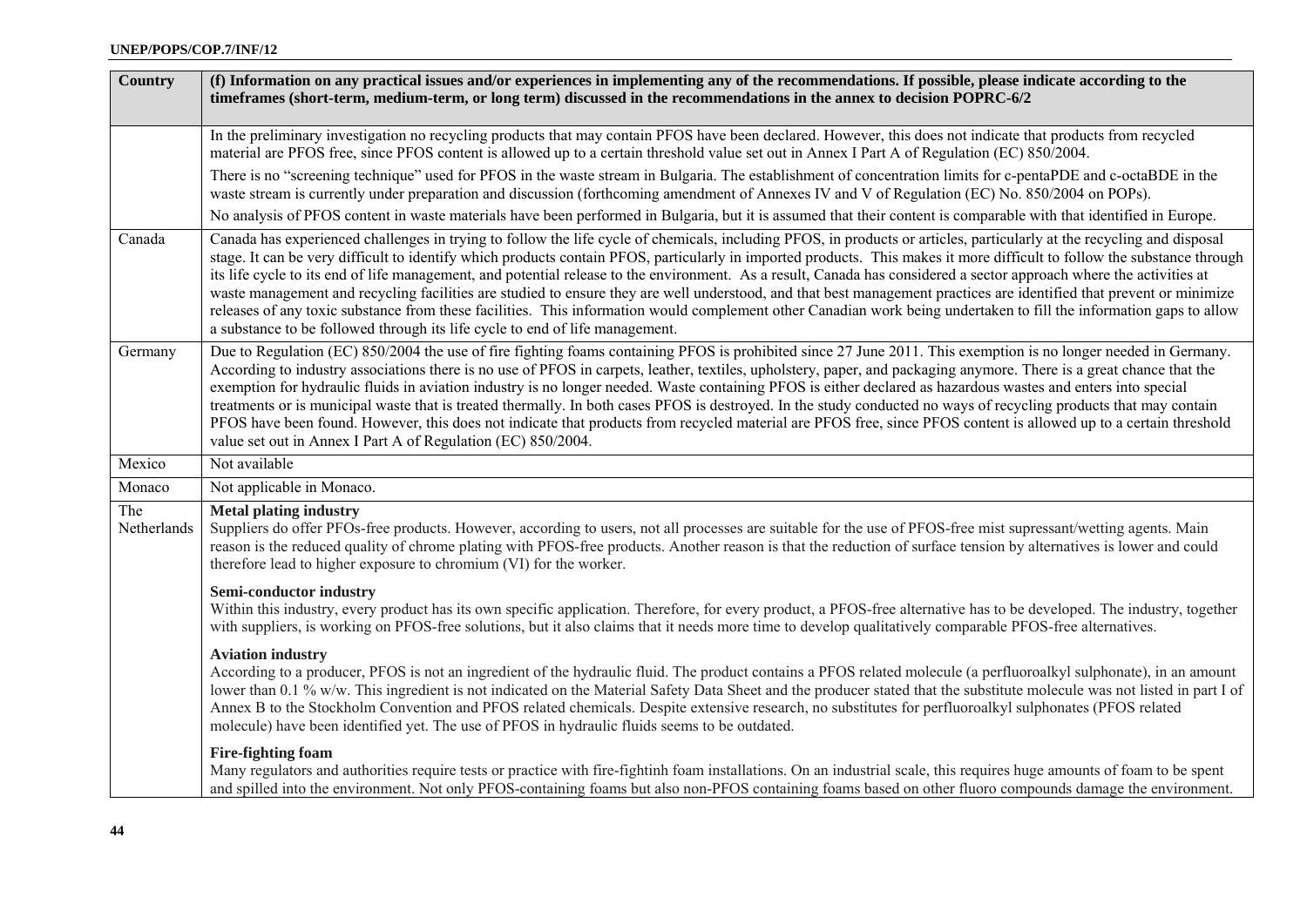| Country                 | (f) Information on any practical issues and/or experiences in implementing any of the recommendations. If possible, please indicate according to the<br>timeframes (short-term, medium-term, or long term) discussed in the recommendations in the annex to decision POPRC-6/2 |
|-------------------------|--------------------------------------------------------------------------------------------------------------------------------------------------------------------------------------------------------------------------------------------------------------------------------|
|                         | Various suppliers of fire-fighting foams advertise "practice" or "test" foams with environmentally less hayardous ingredients.                                                                                                                                                 |
|                         |                                                                                                                                                                                                                                                                                |
| Sweden                  | There are a couple of research or screening projects going on in the country in order to quantify and manage the problems with leakage of POP:s from contaminated<br>sites and landfills to the environment.                                                                   |
| United<br><b>States</b> | There have been a number of PFOS free photo resistant/microelectronic lithography successes reporting in the open literature and to EPA by companies or trade<br>associations.                                                                                                 |
|                         | In addition, articles being imported into the United States with PFOS are a major issue for the EPA.                                                                                                                                                                           |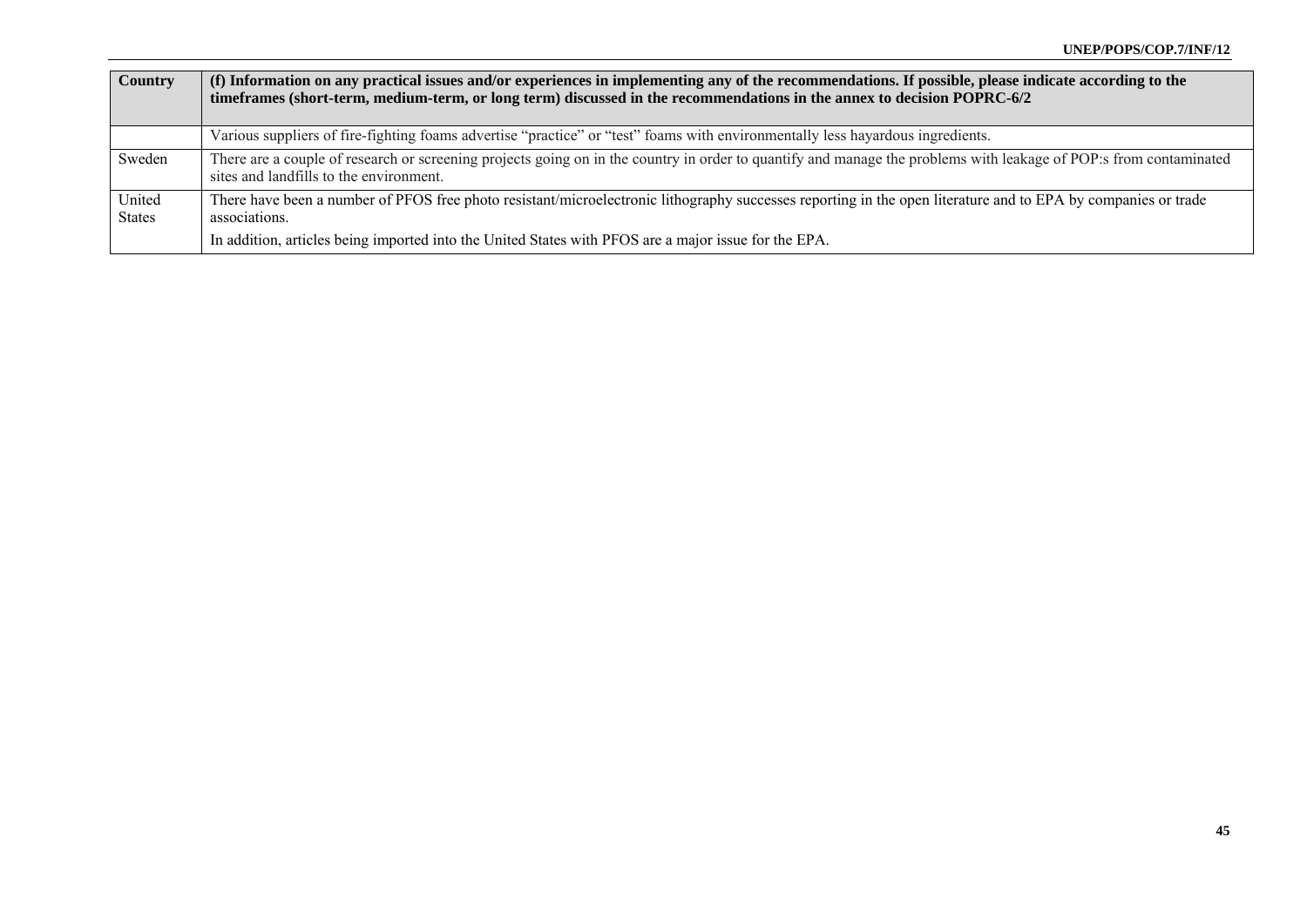### **Submission by a letter**

| <b>Country</b> | <b>Summary of the information</b>                                                                                                                                                                                                                                                                                                                                                                              |
|----------------|----------------------------------------------------------------------------------------------------------------------------------------------------------------------------------------------------------------------------------------------------------------------------------------------------------------------------------------------------------------------------------------------------------------|
| Argentine      | BDEs are not reported to be produced, imported, exported, used or present in products, by the chambers of industry for electronics, lighting equipment,<br>telecommunications, and for chemicals and petrochemicals. The chamber of industry for plastics has reported limited use of BDEs for the manufacture of flame<br>retardant masterbatches and that the substitution of BDEs is being considered.      |
| Guatemala      | No information.                                                                                                                                                                                                                                                                                                                                                                                                |
| Kiribati       | No information.                                                                                                                                                                                                                                                                                                                                                                                                |
| Latvia         | No information.                                                                                                                                                                                                                                                                                                                                                                                                |
| Nigeria        | As a preliminary step in the implementation of the work programme, Nigeria conducted a life-cycle survey on e-waste management which revealed that every month,<br>an average of 500 containers of electronic products enter the country through Lagos SeaPort, out of which 70% contain non functional computers, computer<br>peripherals, televisions, VCRs, DVD Players, stereo equipment, cell phones etc. |
|                | In addressing challenges posed by the foregoing, Nigeria bas implemented the following interventional actions:                                                                                                                                                                                                                                                                                                 |
|                | • Networking and collaborating with relevant national stakeholders and international organisations on sound management of e-waste;                                                                                                                                                                                                                                                                             |
|                | · Draft National Policy on e-waste;                                                                                                                                                                                                                                                                                                                                                                            |
|                | • Development of Regulations for the ElectricallElectronic Sector to control pollution from all operations and ancillary activities on the Nigerian Environment and<br>cover both new and used Electrical/Electronic Equipment (EEE/UEEE). The regulations are based on ' cradle to cradle' approach to electrical/electronic products<br>management. Contents of the Regulations include the following:       |
|                | - the principles of 5Rs which are: Reduce, Repair, Re-use, Recover and Recycle as                                                                                                                                                                                                                                                                                                                              |
|                | the primary drivers of the sector;                                                                                                                                                                                                                                                                                                                                                                             |
|                | best Practices in the manufacture of Electrical/Electronic Equipment (EEE);                                                                                                                                                                                                                                                                                                                                    |
|                | guidelines for Importation of Used EEE;                                                                                                                                                                                                                                                                                                                                                                        |
|                | the Polluter Pays Principle;                                                                                                                                                                                                                                                                                                                                                                                   |
|                | practice of Environmentally Sound Management (ESM);                                                                                                                                                                                                                                                                                                                                                            |
|                | the Extended Producer Responsibility; and                                                                                                                                                                                                                                                                                                                                                                      |
|                | responsibilities and roles of stakeholders.                                                                                                                                                                                                                                                                                                                                                                    |
|                | · The Government is presently discussing with some Original Equipment Manufacturers (OEM) like HP, Dell, Nokia and Philips towards establishing a collection/take<br>back system under the Extended Producers' Responsibility Program (EPR);                                                                                                                                                                   |
|                | • Capacity building of regulatory officers, including Customs, Standards Organization of Nigeria (SON) etc., for effective import and export control;                                                                                                                                                                                                                                                          |
|                | · Registration and awareness raising programmes for Importers of EEE;                                                                                                                                                                                                                                                                                                                                          |
|                | • Regulations being developed on the management of EL Vs, particularly for:                                                                                                                                                                                                                                                                                                                                    |
|                | sound management of BDE-containing components;                                                                                                                                                                                                                                                                                                                                                                 |
|                | import control;                                                                                                                                                                                                                                                                                                                                                                                                |
|                | database management, including deregistration;                                                                                                                                                                                                                                                                                                                                                                 |